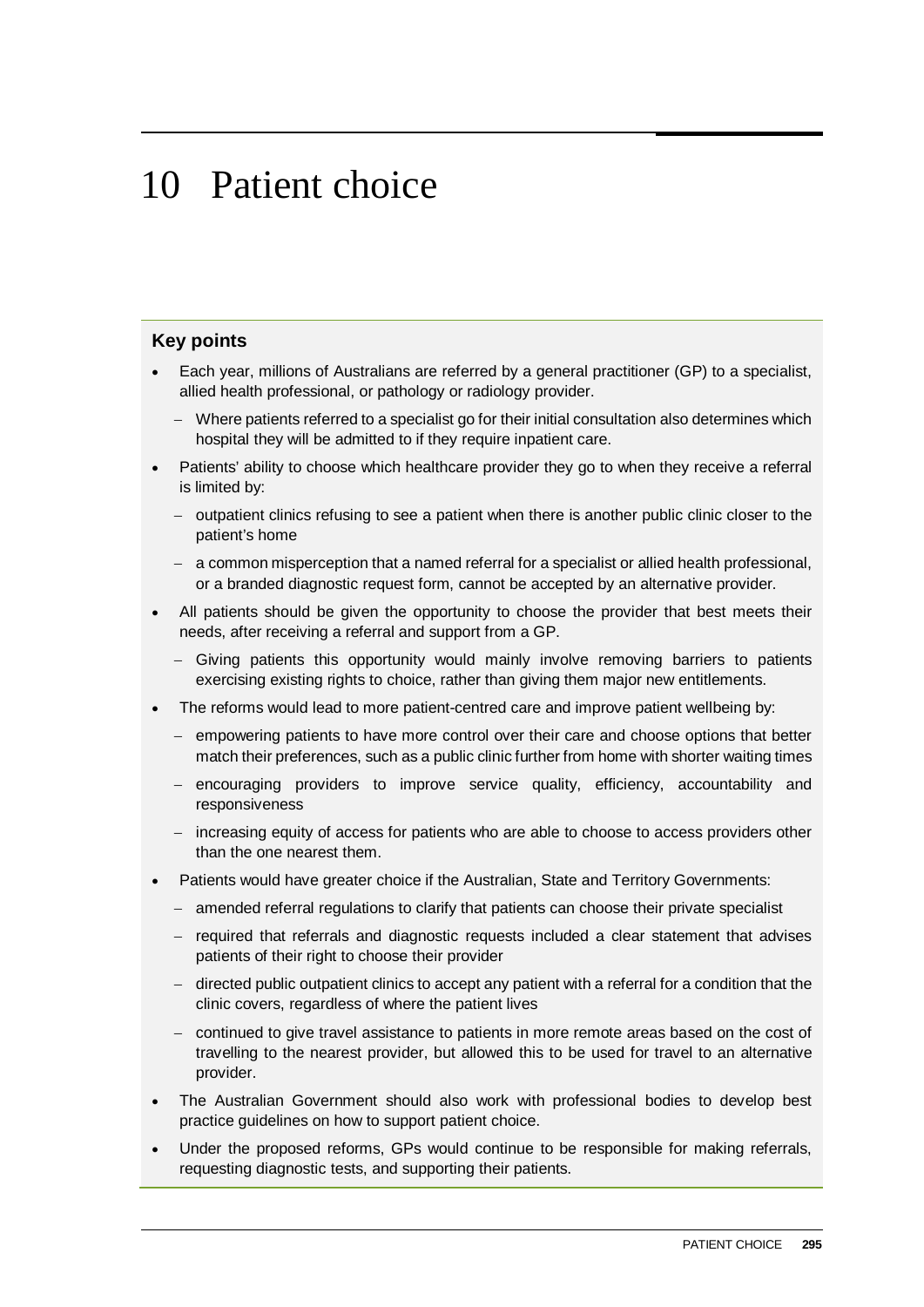# **10.1 Introduction**

The Commission is proposing reforms to give patients greater 'referral choice' over which provider they go to when referred by a GP for more specialised health care (table 10.1). GPs refer patients to specialists, allied health professionals,  $1$  and pathology or radiology providers (by requesting diagnostic tests). GPs would continue to be responsible for making referrals, requesting tests and supporting their patients, under the reforms.

Increasing patient choice would empower patients and improve service quality by encouraging healthcare providers — including GPs, specialists, allied health professionals, pathology and radiology providers, public outpatient clinics and hospitals — to be more responsive to patient preferences (discussed further in section 10.4).

The Commission developed the proposed reforms with consideration to what effective service provision would look like from the perspective of patients, providers, and governments.

- Patient choice would be supported by GPs and other healthcare providers, and by ongoing improvements in user-oriented information. This support would let patients with differing levels of health literacy exercise choice.
- Providers would be able to attract patients by improving service quality and being more responsive to patient preferences. To facilitate this, providers would be able to benchmark their service quality and efficiency against their peers.
- Governments would help healthcare providers to understand and support patient choice, and would publish comparative information for both patients and providers. Governments would monitor the operation of patient choice to facilitate ongoing improvement and to increase the accountability of providers.

-

<span id="page-1-0"></span> $1$  The term 'specialist' is used in this report to refer to medical specialists, not including GPs. The term 'allied health professional' is used to refer to health professionals other than doctors and nurses, such as dentists, audiologists and optometrists.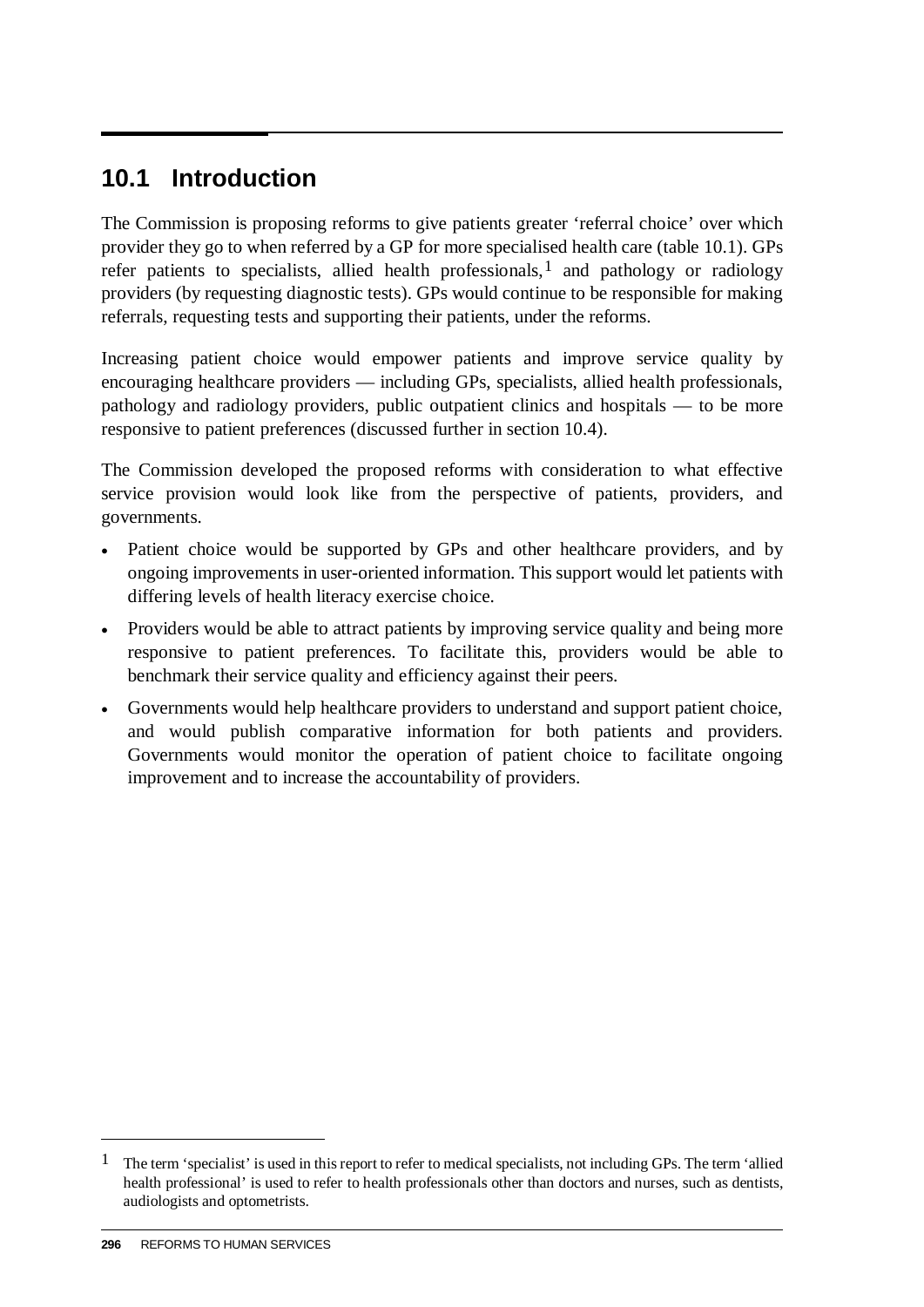#### Table 10.1 **Overview of proposed reforms to patient choice**

| Proposed reforms                                                                                                                                                                                                                                                    | Timeframe                                 | Potential costs and benefits                                                                                                                                                                                                                                                               |
|---------------------------------------------------------------------------------------------------------------------------------------------------------------------------------------------------------------------------------------------------------------------|-------------------------------------------|--------------------------------------------------------------------------------------------------------------------------------------------------------------------------------------------------------------------------------------------------------------------------------------------|
| Increasing choice for referred patients                                                                                                                                                                                                                             |                                           |                                                                                                                                                                                                                                                                                            |
| <b>Recommendation 10.1</b><br>Australian Government to amend referral<br>regulations to make it clear that patients<br>can choose which private specialist they<br>go to when they are referred.                                                                    | As soon as<br>practicable.                | Additional cost of GP time where supporting<br>choice requires longer consultations.<br>Empower patients and support them to make<br>choices that better satisfy their needs and<br>preferences.                                                                                           |
| <b>Recommendation 10.2</b><br>Patients to be informed by GPs and by a<br>clear statement on all referrals that<br>patients can use an alternative to any<br>provider mentioned in a referral.                                                                       | As soon as<br>practicable.                | Cost of changing referral systems and forms<br>to include statement.<br>Inform patients of their existing rights and<br>options.                                                                                                                                                           |
| <b>Recommendation 10.3</b><br>Public outpatient clinics to accept any<br>patient with a referral for a condition the<br>clinic covers, regardless of where the<br>patient lives.                                                                                    | As soon as<br>practicable.                | Increase choice for public patients.<br>Improve equity of access for patients that can<br>choose an alternative clinic.                                                                                                                                                                    |
| <b>Recommendation 10.5</b><br>Australian Government to develop, with<br>professional bodies, best-practice<br>guidelines on how to support patient<br>choice, as part of a strategy to help GPs<br>and other providers to implement the<br>proposed choice reforms. | As soon as<br>practicable.                | Cost of implementing strategy.<br>Empower patients and support them to make<br>choices that better satisfy their needs and<br>preferences.<br>Make choice work better for patients, GPs,<br>specialists and other providers.<br>Help GPs and other referrers to support<br>patient choice. |
| More flexible travel assistance                                                                                                                                                                                                                                     |                                           |                                                                                                                                                                                                                                                                                            |
| <b>Recommendation 10.4</b><br>Patients who must travel long distances<br>to access specialist medical treatment<br>should be able to access patient travel<br>assistance schemes regardless of which<br>provider they choose to attend.                             | As soon as<br>practicable.                | May be an increase in number of patients<br>accessing the scheme.<br>Increase choice for patients who must travel<br>long distances to access specialist care.<br>Improve equity of access for patients that can<br>choose an alternative provider.                                        |
| <b>Evaluation of reforms</b>                                                                                                                                                                                                                                        |                                           |                                                                                                                                                                                                                                                                                            |
| <b>Recommendation 10.6</b><br>Australian Government to evaluate<br>patient choice reforms.                                                                                                                                                                          | 5 years after<br>implementing<br>reforms. | Cost of evaluation.<br>Identify further beneficial improvements.                                                                                                                                                                                                                           |

# **10.2 Referral pathways**

Patients typically need to visit a GP and obtain a referral before they can access government-funded services from a specialist, or pathology or radiology provider (except in emergency cases). This reflects the central role of GPs in coordinating patient care and referring patients to other providers when more specialised medical or diagnostic services are appropriate. GPs also make referrals to allied health professionals, such as optometrists, although patients may attend an allied health professional without a referral.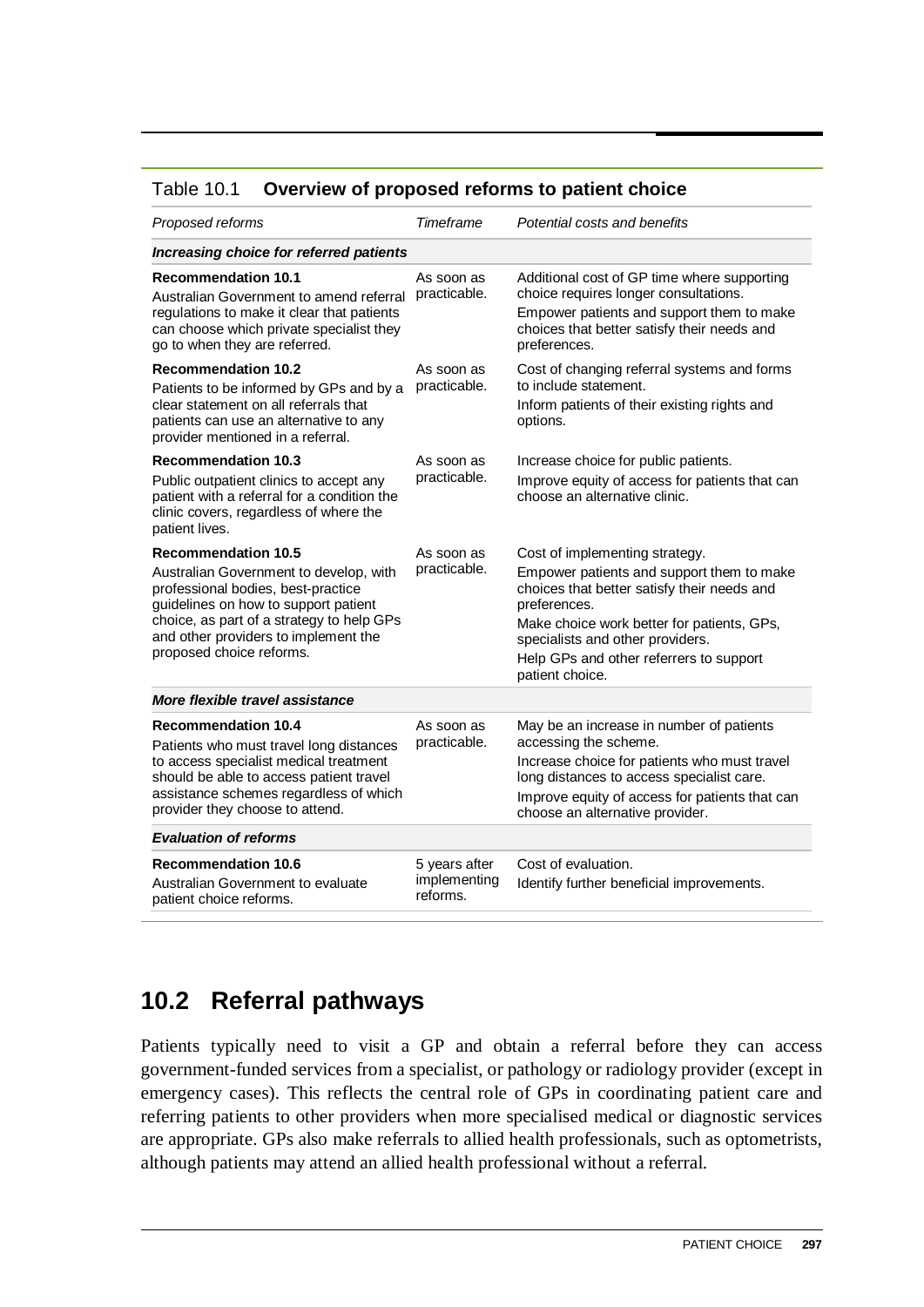In a year, GPs make about:

- 15 million referrals to specialists (at an average rate of almost one specialist referral in every ten GP consultations), most often to orthopaedic surgeons and dermatologists
- 9 million referrals to allied health professionals, chiefly to physiotherapists and psychologists
- 91 million requests for pathology tests and 15 million requests for radiology tests (GPs) often request multiple diagnostic tests in a single consultation).[2](#page-3-0)

While this report mainly discusses referrals made by GPs, the same approach also applies to referrals made in outpatient settings by others, such as specialists and allied health professionals.

Patients referred to a specialist can have their initial outpatient consultation with either a specialist working in private practice or one employed in a public outpatient clinic.

There is no charge to see a specialist in the public sector but patients may be placed on a long waiting list for an appointment (box 10.1). Services are largely funded by State and Territory Governments, with a contribution from the Australian Government.

Waiting times are usually shorter for specialist outpatient appointments in private practice. Patients may bear an 'out-of-pocket' cost if the price of the consultation is higher than the fixed benefit paid by Medicare. Out-of-pocket costs vary significantly between specialists providing the same service (box 10.2). There can also be out-of-pocket costs for services supplied by allied health professionals, and pathology and radiology providers.

# **Specialist consultations leading to an elective hospital admission**

An initial specialist outpatient consultation may be followed by others, usually at the same public clinic or with the same specialist working in private practice. For many patients the entire course of their treatment occurs in an outpatient setting. However, following one or more outpatient consultations, some patients need to be admitted to hospital for elective care.

-

<span id="page-3-0"></span><sup>2</sup> Specialist and allied health referral numbers are for 2016-17; they are Productivity Commission estimates based on data published by the (Australian Government) Department of Health (2017b) and Britt et al. (2016). Pathology and radiology request numbers are for 2015-16, published by the (Australian Government) Department of Health (2016b, 2016c).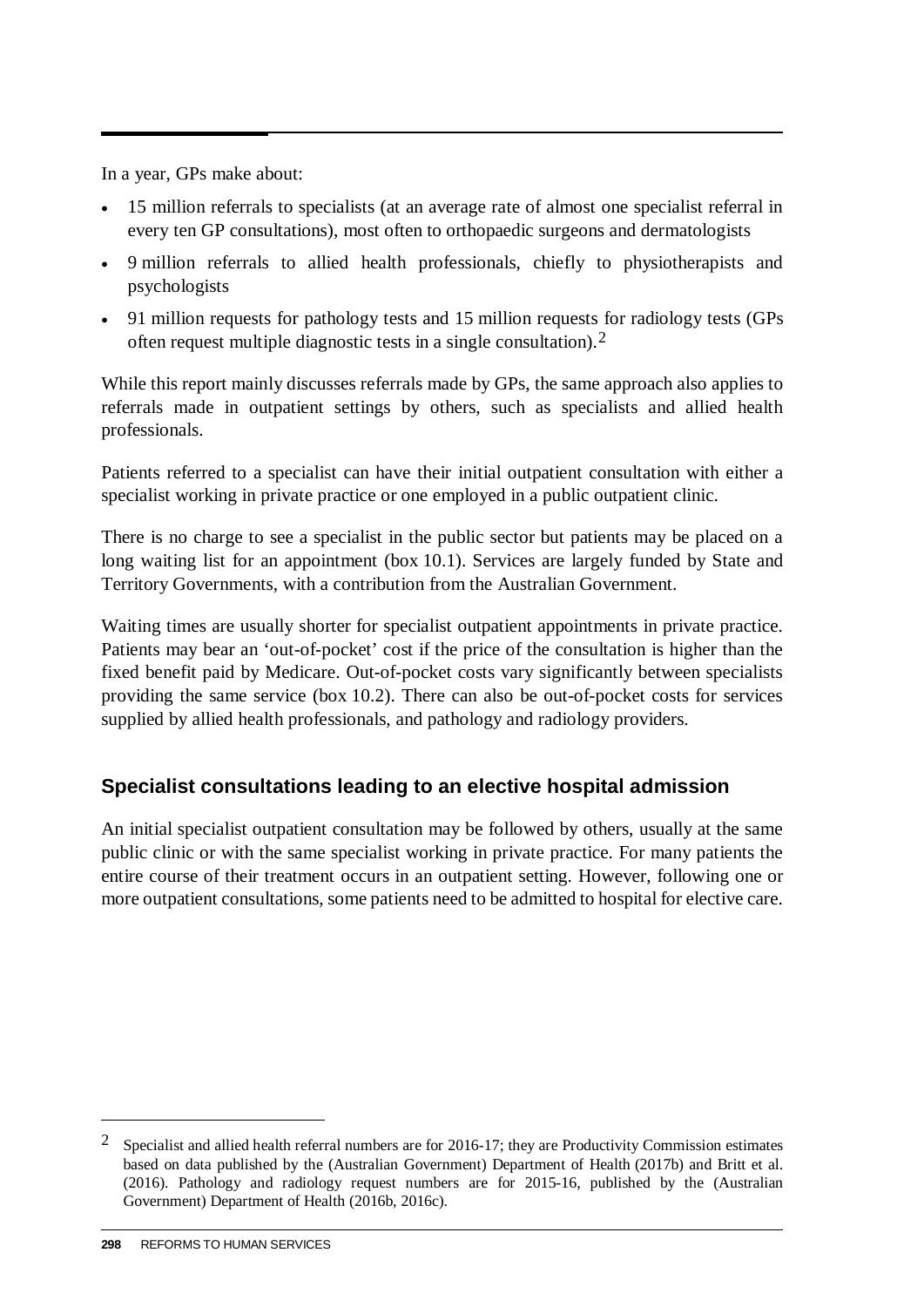## Box 10.1 **Waiting times for elective care**

#### **Public outpatient waiting times**

Waiting times for initial public outpatient appointments vary a lot depending on clinic resources and the urgency of the patient's condition. Patients with urgent conditions may be able to make an appointment immediately. Other patients (with less urgent conditions) are placed on a waiting list, and may face very long waiting times (up to several years). For example, of patients attending a public 'general surgery' clinic in the first quarter of 2017 in Queensland, 10 per cent of patients with the *most* urgent conditions had waited longer than 35 days, while 10 per cent of patients with the *least* urgent conditions had waited longer than 438 days (Queensland Health 2017d). The Commission has proposed that all State and Territory Governments publish more useful data on public outpatient clinic waiting times (chapter 11).

#### **Private outpatient waiting times**

Patients may not be able to see a particular private specialist for an outpatient consultation immediately, but waiting times are usually shorter than for public outpatient consultations (especially for less urgent conditions). Private outpatients are more likely to be asked to make an appointment a few weeks or months in the future, rather than being added to a waiting list. There are limited data on waiting times for private outpatient consultations. One study found that patients in Melbourne waited an average of 33 days for a private paediatric outpatient appointment (Kunin et al. 2017).

#### **Elective surgery waiting time for public hospitals**

Waiting times for elective surgery at a public hospital also depend on clinical urgency. In 2015-16 the median waiting time was 37 days. However, many patients faced much longer waiting times — 10 per cent waited longer than 260 days (AIHW 2016f). Waiting times varied by procedure and across States and Territories (figure below). The median waiting time for elective surgery in public hospitals is longer for patients residing in more disadvantaged areas (AIHW 2016a). There are limited data on waiting times for elective inpatient care other than surgery.



#### **Median waiting times for common elective surgeries in public hospitals, 2015-16**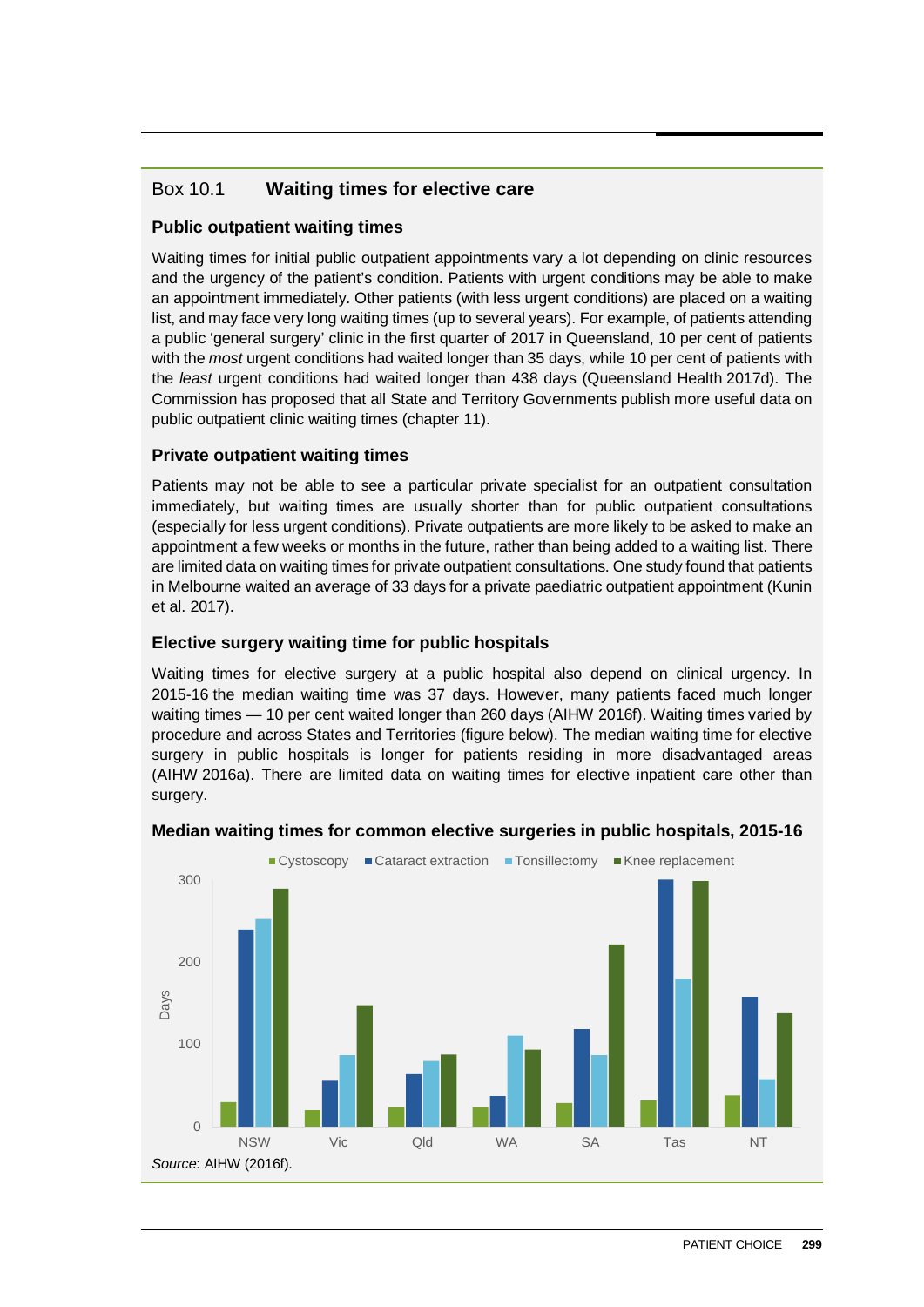#### Box 10.2 **How much do private outpatients pay for consultations?**

Specialists set their own prices for private outpatient consultations, but the Australian Government contributes a fixed Medicare benefit. The benefit is equal to 85 per cent of the 'schedule fee' for private outpatients (and 75 per cent for private inpatients). As at October 2017, schedule fees were \$150.90 for an initial consultation with a consultant physician (a non-surgical specialist – item 110) and \$85.55 for an initial consultation with other specialists (item 104) (Department of Health 2017j). Other schedule fees apply to different types of specialist consultations or treatments.

Specialists can set their price equal to the Medicare benefit, so that the patient does not pay a fee ('bulk-billing'). Alternatively, they can set their price higher than the benefit, in which case the patient must pay the difference ('out-of-pocket' charges). Private health insurance cannot be used to pay out-of-pocket charges for *outpatient* services. In 2016-17, about 40 per cent of private specialist outpatient consultations were bulk-billed. Of those that were not bulk-billed, the average patient contribution was about \$75 (Department of Health 2017b).

Bulk-billing rates and out-of-pocket charges vary a lot — between and within specialties (figure below) and between jurisdictions. In 2016-17, the Northern Territory had the highest bulk-billing rate for private specialist outpatient consultations (53 per cent) and Western Australia the lowest (27 per cent). Other jurisdictions had rates between 36 and 46 per cent (Department of Health 2017b). Many specialists charge more to high-income patients than to low-income patients (Johar et al. 2016). The Commission considers that private specialists' out-of-pocket charges should be published as part of a shift to systematic public reporting on individual specialists (chapter 11).



#### **Bulk billing rates and out-of-pocket charges for initial consultations, 2015a**

**a** Private consultations with a consultant physician. The distribution of out-of-pocket charges excludes (bulk-billed) consultations with no out-of-pocket charge.

*Source*: Freed and Allen (2017).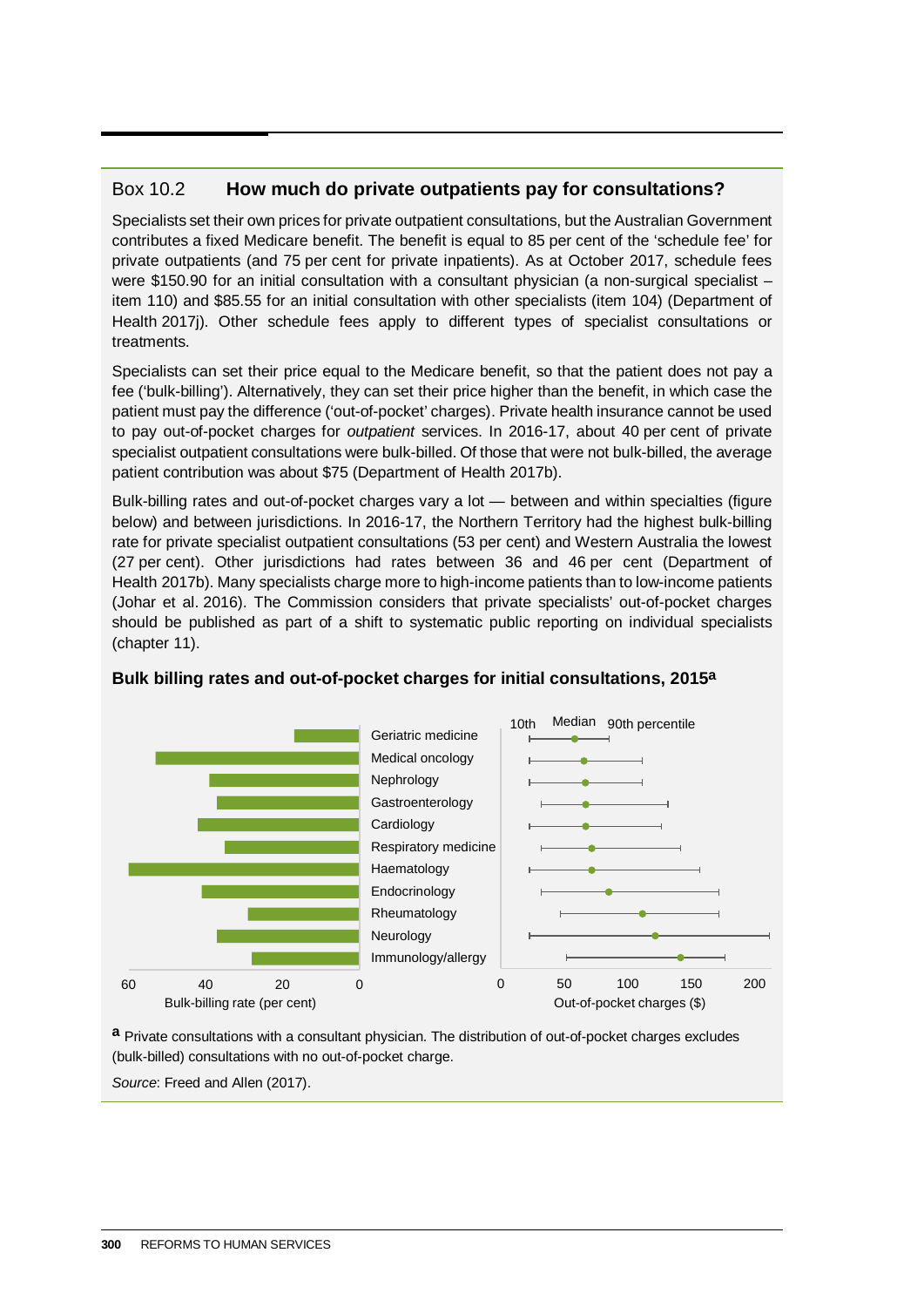There are essentially three pathways from a specialist outpatient consultation to an elective hospital admission (indicated by the dotted lines in figure 10.1):

- public outpatient to public inpatient public outpatients who need to be admitted are wait-listed at the hospital attached to the public outpatient clinic they attended, unless the hospital is unable to treat the patient
- private outpatient to public inpatient an outpatient who sees a specialist in private practice can sometimes be admitted as a public inpatient, if their specialist has admitting rights at a public hospital<sup>3</sup>
- private outpatient to private inpatient an outpatient who sees a specialist in private practice is usually booked in for admission at a private hospital and treated by the specialist they saw as an outpatient.

Figure 10.1 **Alternative pathways to an elective hospital admission**



The private outpatient to public inpatient pathway raises equity issues. Patients following this pathway are able to access public inpatient services without first queuing on a public outpatient waiting list, although they must usually still join a public *hospital* waiting list. Moreover, access to this pathway can depend on where the patient lives, which GP refers

 $\overline{a}$ 

<span id="page-6-0"></span><sup>&</sup>lt;sup>3</sup> This is restricted in Queensland because patients can only be placed on a public hospital surgery waiting list after they have had a public outpatient consultation (Queensland Government 2015). It is possible in other cases because almost half of all specialists work in both the public and private sectors (about one third work only in the public sector and one fifth only in private practice) (Freed, Turbitt and Allen 2016).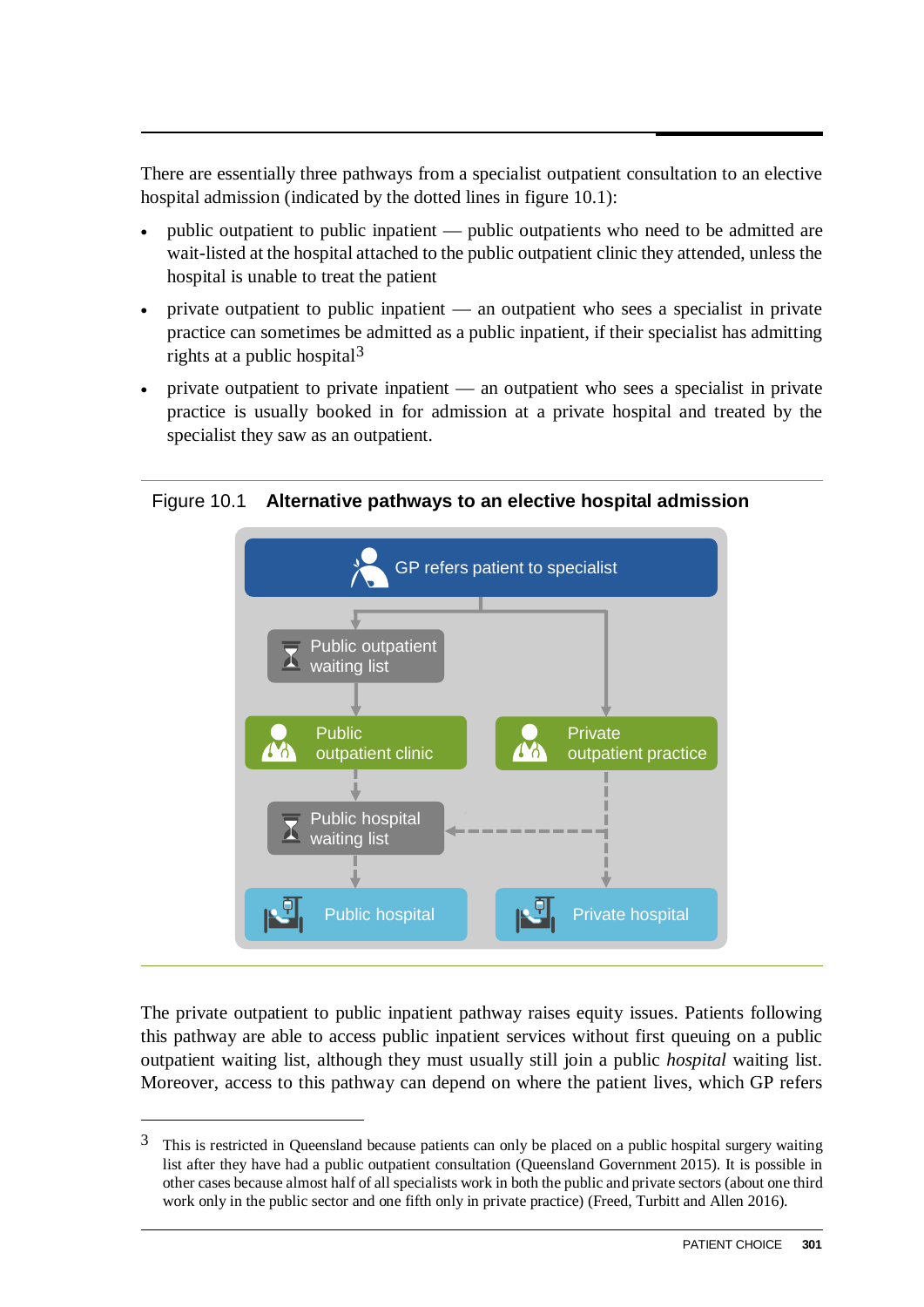them and whether they are willing to pay any out-of-pocket charges for a private outpatient consultation. The number of people following this pathway varies a lot between jurisdictions but precise numbers are not known. Increasing patient knowledge about this pathway, and supporting patients to make informed choices about which route they wish to follow, would reduce this inequity.

In 2015-16 there were more than 2.4 million admissions to public hospitals for elective care, and more than 3.5 million elective admissions to private hospitals. In the same year, about 700 000 patients were admitted to public hospitals for elective surgery, and about 1.5 million were admitted to private hospitals. The most common elective surgeries were cataract surgery and removal of skin cancers (AIHW 2017a). On average, Australian hospitals perform well against those in comparable countries in terms of quality, equity, efficiency, accountability and responsiveness (AIHW 2016a; Schneider et al. 2017; St Vincent's Health Australia, sub. 207).

# **10.3 Giving patients greater choice**

The Commission proposes that, when a GP refers a patient for an initial specialist consultation, the patient should always be given the opportunity (following support from their GP) to choose either the:

- public outpatient clinic they attend (with the specialist chosen by the clinic)
- individual specialist they see in private practice.

Similarly, when patients are referred to an allied health professional, or pathology or radiology provider, they should always be given the opportunity to choose which one they go to, with support from their GP.

The Commission's proposed reforms (detailed below) would largely remove barriers to patients exercising existing rights to choice (box 10.3) and help GPs to support patient choice, rather than giving patients major new entitlements. The reforms aim to increase patient choice where the benefits are likely to outweigh the costs.

- The Commission is proposing that public patients be given the opportunity to choose the outpatient clinic they attend, although the public clinic (or public hospital, if the patient is admitted) would continue to decide which specialist treats each patient. Specialists and other doctors work in teams in public clinics and hospitals, and allowing them to allocate work within these teams is important for efficiency and the education of trainee doctors.
- Well-established clinical norms dictate that (where possible) public outpatients are admitted to the hospital attached to the public outpatient clinic they attend, and private outpatients are admitted to a (private or public) hospital where the specialist they saw for their outpatient consultation has admitting rights. The Commission does not propose changing these norms, as doing so could impede efficiency and interfere with continuity of care.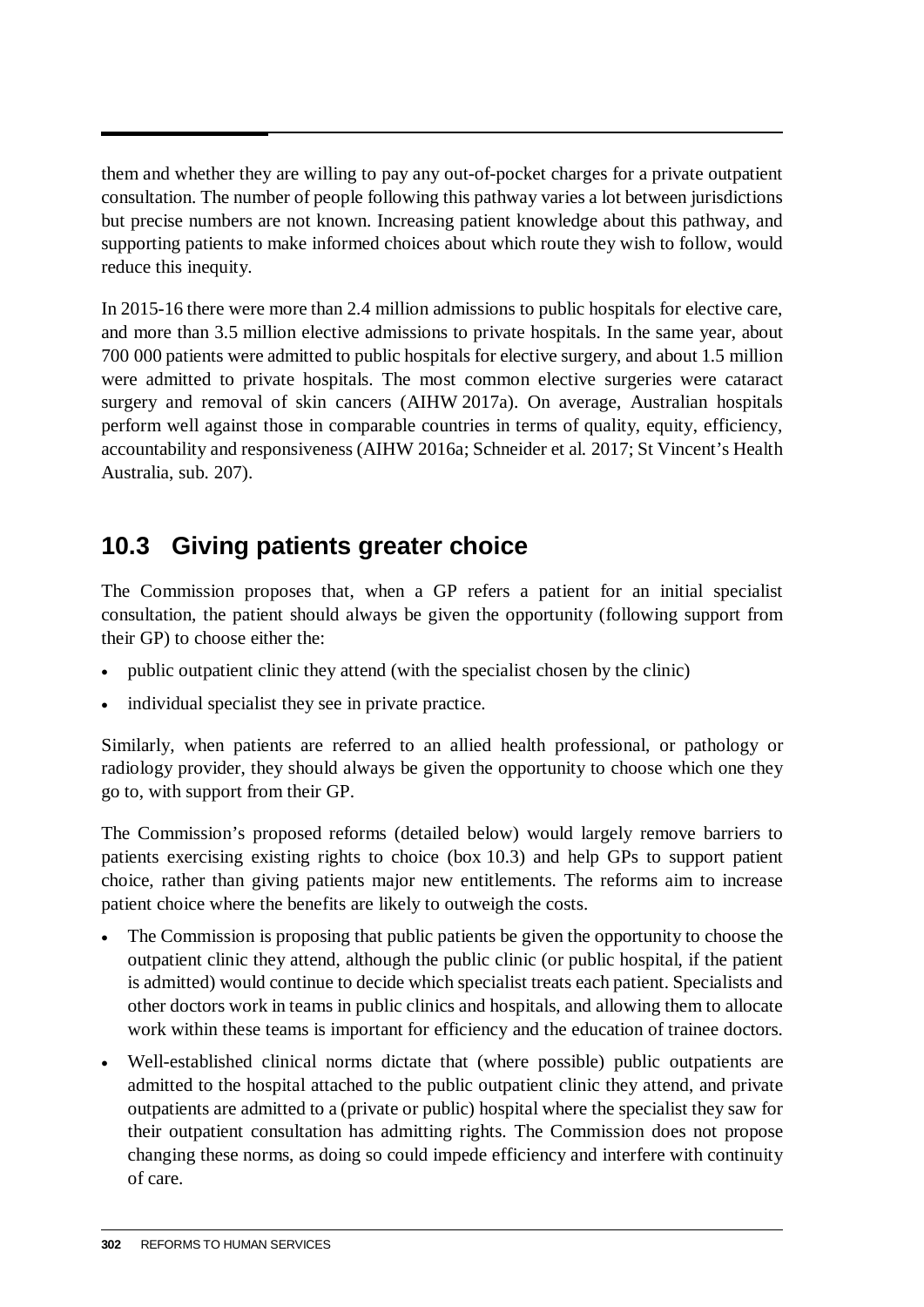• Patients admitted to (public or private) hospital may subsequently be referred to other specialists within the hospital, have tests ordered or be transferred to another hospital. The benefits of increasing choice for patients after they have been admitted are unlikely to outweigh the costs. Such costs could include a patient occupying a hospital bed while waiting for a bed to become available at their 'chosen' hospital.

# **Helping GPs to support patient choice**

GPs are uniquely well placed to advise patients on referral choices. GPs know the circumstances of the patient when they make a referral or request a test, have knowledge of healthcare providers, and they hold a position of trust.

The proposed reforms would strengthen the capacity of GPs to support their patients to get the care they want and need. GPs would continue to be responsible for making referrals and requesting tests; recommending providers to patients (which could include naming a particular provider in a referral or using a branded request form); and directing patients to useful sources of information. The proposed reforms would give GPs additional guidance and information to help them support patient choice.

#### Box 10.3 **Current barriers to patient choice**

#### *Patients' right to choose between private healthcare providers is not well known*

Choice of private provider is hindered by a common misperception among patients and providers that a named referral for a specialist or allied health professional, or a branded diagnostic request form, cannot be accepted by an alternative provider. Patients receiving a referral that specifies a provider may not be informed of their right to choose an alternative.

#### *Choice of public outpatient clinic is restricted*

Patients wishing to use a referral at a public outpatient clinic are often given no choice but to attend the clinic nearest to their home. This can be due to custom and practice among local GPs, public outpatient clinics having a policy of refusing appointments for people who do not reside in the clinic's catchment area, or (in Perth) a requirement that referrals be processed through a central booking service which allocates patients to their nearest public clinic.

#### *Travel assistance schemes are inflexible*

All State and Territory Governments run patient travel assistance schemes which give financial assistance to patients who must travel long distances to access specialist medical treatment. However in most jurisdictions, patients cannot claim any assistance if they choose to go to a provider other than the nearest one.

Some participants suggested 'system navigators' could support patient choice (AHHA, sub. 427; Diana Voss, sub. 450; Tasmanian Government, sub. 485). Such navigators already play a role supporting some patients with cancer or diabetes to make more complex treatment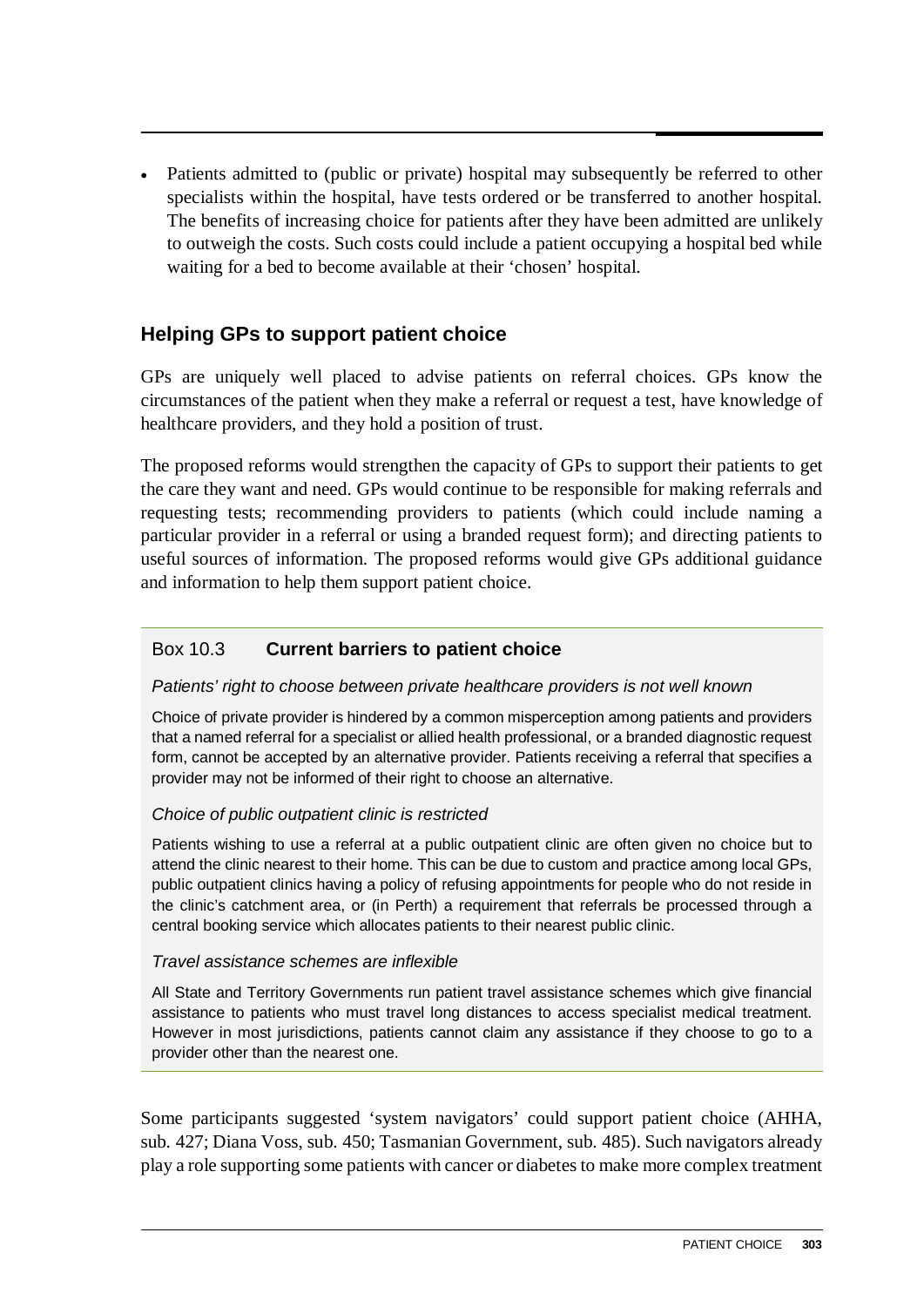decisions. However, in the case of referrals and diagnostic requests, they would duplicate a function that GPs are usually better placed to provide.

The level of involvement that patients want in making choices with their GP will vary, but the available evidence indicates that most want at least some involvement. In a recent survey of 1000 Australians aged 50–75 run by the Macquarie University Centre for the Health Economy (MUCHE), 85 per cent of respondents said that if they needed admitted care they would want their GP to discuss which hospitals they could choose from. Only 5 per cent wanted their GP to choose a hospital without any input from the patient (Cutler, Gu and Olin 2017).

It is unclear to what extent GPs currently support patients to make referral choices. The Commission heard that many GPs consistently support their patients to choose (when the patient wants this) but also that some GPs usually make choices on behalf of their patients. Evidence on where most GPs are along the spectrum is scarce. The Royal Australian College of General Practitioners (RACGP) submitted that:

GPs already support patient choice when referring. When a GP refers a patient to another medical specialist, the patient is usually presented with a choice at the time of the referral and consents to the referral once a shared decision has been reached. (sub. DR524, p. 2)

All patients should be given the opportunity to choose their provider with GP support. This includes patients with low health literacy, who may require more support. Patients could still rely on their GP to make referral decisions on their behalf, if they wish.

Patients should also have the option, following support from a GP, to choose their provider independently after leaving the GP's practice. This would enable them to take time to consider their options and to draw on additional sources of information, such as the views of others. The Commission is *not* proposing that patients make referral choices without any GP input.

The RACGP (sub. DR524, p. 4) was concerned that 'if a patient chooses their own medical specialist for a referral and does not inform their GP, the GP may have no way of following up with the specialist for any required action'. However, good patient care requires the provider receiving the referral to inform the GP of the outcome of the consultation or test. The Medical Board of Australia's code of conduct for doctors states:

Good patient care requires coordination between all treating doctors. Good medical practice involves: 1. Communicating all the relevant information in a timely way. 2. Facilitating the central coordinating role of the general practitioner … (2014, pp. 13–14)

The GP could follow up with the patient if they are not informed by the provider. GPs and other providers should ensure that patients receive good care no matter which providers they choose to use.

To help GPs and other referrers support patient choice, the Australian Government should develop best-practice guidelines, as part of a broader strategy to inform and assist healthcare providers to implement the reforms. This should be developed in collaboration with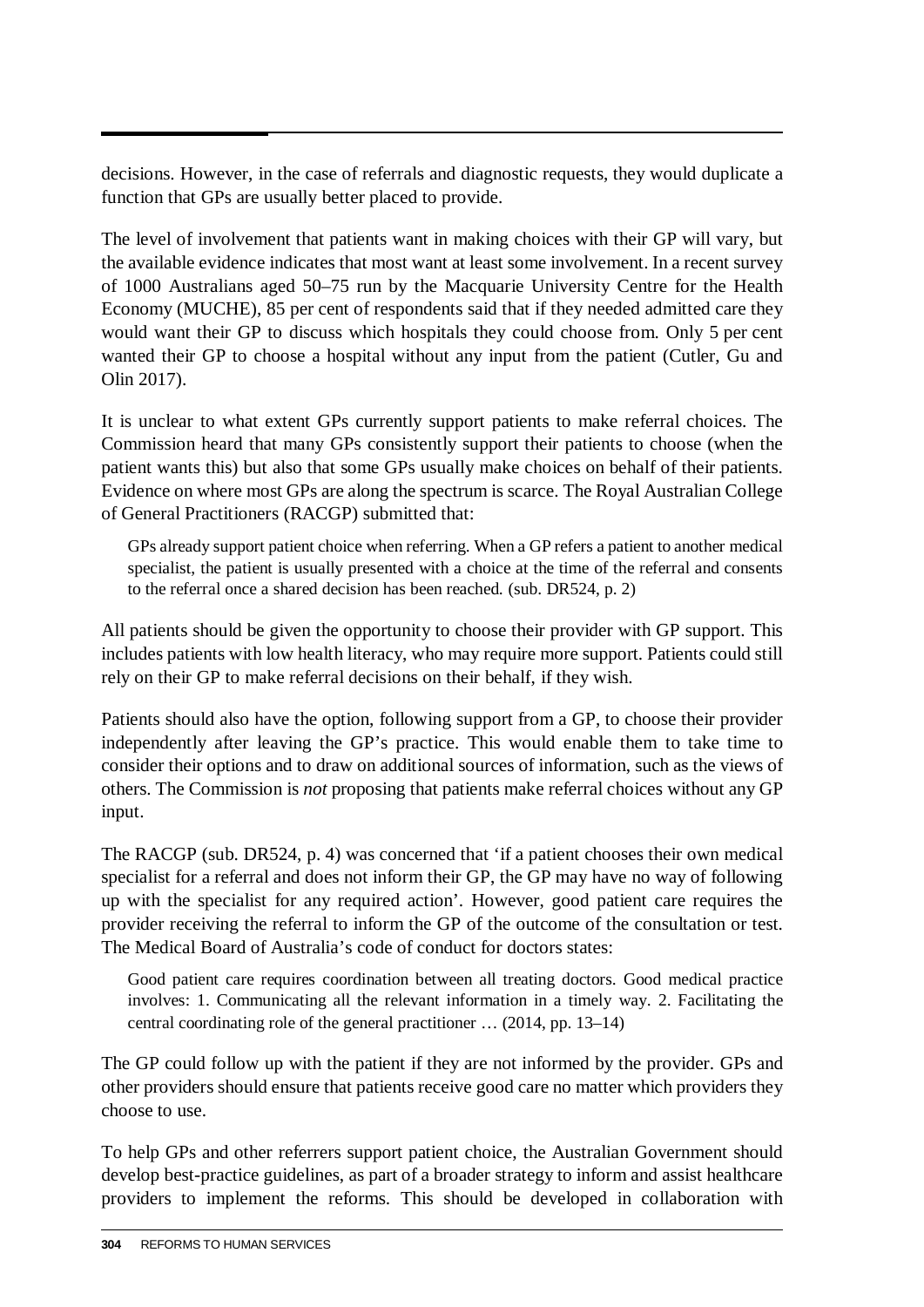professional bodies. The RACGP (sub. DR524) and the Royal Australasian College of Physicians (sub. DR580) expressed interest in providing such input.

In chapter 11, the Commission has proposed reforms to improve the information available to GPs and their patients. The progress of these reforms should not be used as a reason for postponing reforms aimed at increasing patient choice, although better information would amplify the benefits of greater patient choice (section 10.4). GPs are well placed to support patients' referral choices by supplementing the information already available to patients, such as surgery waiting times, with other relevant information such as provider quality.

In England, reforms to patient choice included a national online booking system for patients to arrange their outpatient appointment online, either while in the GP's office or by themselves after receiving a referral. The Commission considered such a system but found the potential costs were not justified at this time. It would likely be expensive and complex to implement across states and territories. The National Health System in England spent £280 million on its 'Choose and Book' system between 2002 and 2012 (Dusheiko and Gravelle 2015). The Queensland Government (2016c) has announced a more modest plan to provide online booking for public outpatient appointments by 2020.

# **Clarifying existing rights to choose between private providers**

Patient choice is limited by a common misperception among patients and healthcare providers that a named referral for a specialist or allied health professional working in private practice, or a branded diagnostic request form, cannot be accepted by an alternative provider. As a result, specialists sometimes refuse to see a patient because a different specialist is named in the referral. The patient must then contact their GP's office to ask them to change the name in the referral.

The Australian Government Department of Health advised the Commission that current regulations for private sector providers give them scope to supply services irrespective of whether they are named in the referral.<sup>[4](#page-10-0)</sup> This is unclear in the regulations for specialists working in private practice, and so should be amended to clarify the right of patients to exercise choice over specialists in private practice.

A clear patient advisory statement should be included on all referrals to specialists, allied health professionals, and pathology and radiology providers to highlight the right of patients to take the referral to an alternative provider to any that is named. This will involve the amendment of existing regulations, which require such a statement on branded request forms for pathology and radiology tests, but leave scope for the statement to be displayed in a way that limits its effectiveness (box 10.4). The regulations should ensure that the patient

 $\overline{a}$ 

<span id="page-10-0"></span><sup>4</sup> The requirements are specified in the Health Insurance Regulations 1975 (Cwlth), Health Insurance (Allied Health Services) Determination 2014 (Cwlth) and Health Insurance (Pathology Services) Regulations 1989 (Cwlth).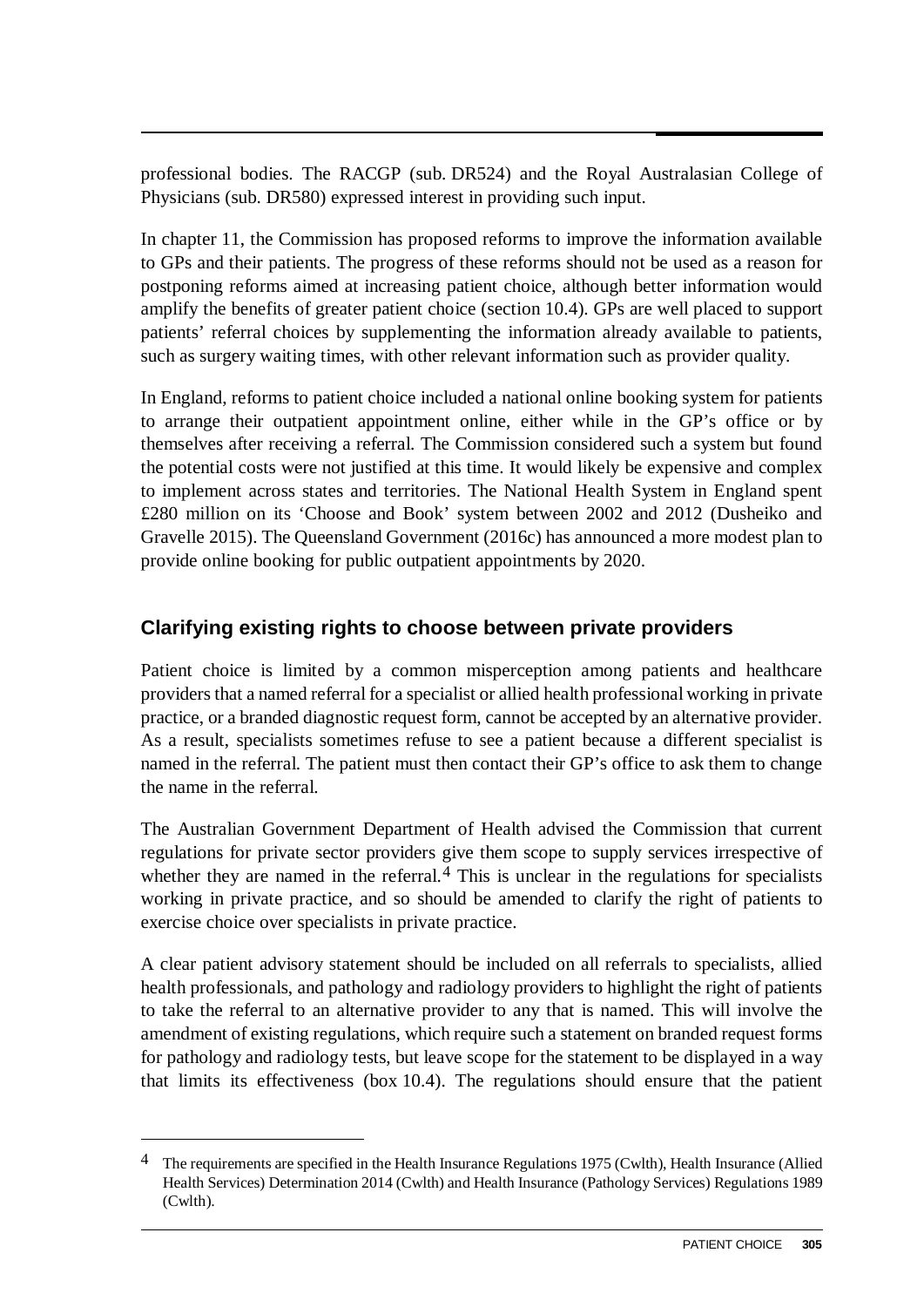advisory statement is prominent and easy to understand, to maximise its effectiveness in informing patients about their right to choose a provider.

### Box 10.4 **Patient advisory statements on branded request forms**

GPs requesting pathology or radiology services for patients may print or write the request on a branded form, which carries provider details such as clinic addresses. The Health Insurance Regulations 1975 (Cwlth) require branded request forms to include a patient advisory statement. For radiology, the regulations state that the form must contain:

… a statement that informs the patient that the request may be taken to a diagnostic imaging [radiology] provider of the patient's choice … (r. 19(1)(d))

To satisfy this, branded radiology request forms typically include a statement like:

Your doctor has recommended you use [name of radiology provider]. You may choose another provider but please discuss this with your doctor first.

For pathology, the regulations require the following statement:

Your doctor has recommended that you use [name of pathology provider]. You are free to choose your own pathology provider. However, if your doctor has specified a particular pathologist on clinical grounds, a Medicare rebate will only be payable if that pathologist performs the service. You should discuss this with your doctor. (r. 18A(1)(a))

The wording of these statements means they do little to support patient choice.

- They tell the patient not to choose a different provider without discussing this with the doctor requesting the test, which may require an additional visit to the GP.
- The pathology statement threatens non-payment if the patient chooses inappropriately. The Australian Government Department of Health advised that it is 'unlikely to ever be necessary' for a GP to insist on a particular pathology provider on clinical grounds because 'accreditation requirements ensure there is consistency in quality between providers' (pers. comm. 14 July 2017).

Moreover the statement is often included on the form in a small font and is usually positioned where the patient could easily miss it.

Requiring patient advisory statements on branded request forms is well intentioned, but as these statements currently appear they are likely to do little to help patients understand their options and exercise choice. This should inform the implementation of the Commission's proposed patient advisory statements.

These reforms would, in addition to support from a GP, help patients understand their options. They would also be consistent with the Australian Charter of Healthcare Rights adopted by all jurisdictions in 2008, which states that patients have a right to be informed about services, treatment, options and costs in a clear and open way (ACSQHC 2008).

The Commission's proposal to clarify patients' rights to choose between private specialists was generally supported by participants, including the Australian Healthcare and Hospitals Association (sub. DR561), Breast Cancer Network Australia (sub. DR534), and the Royal Australasian College of Physicians (sub. DR580). An exception was the RACGP (sub. DR524), which instead proposed that GPs be given discretion to decide whether a patient can take a named referral to an alternative specialist. The Commission does not agree.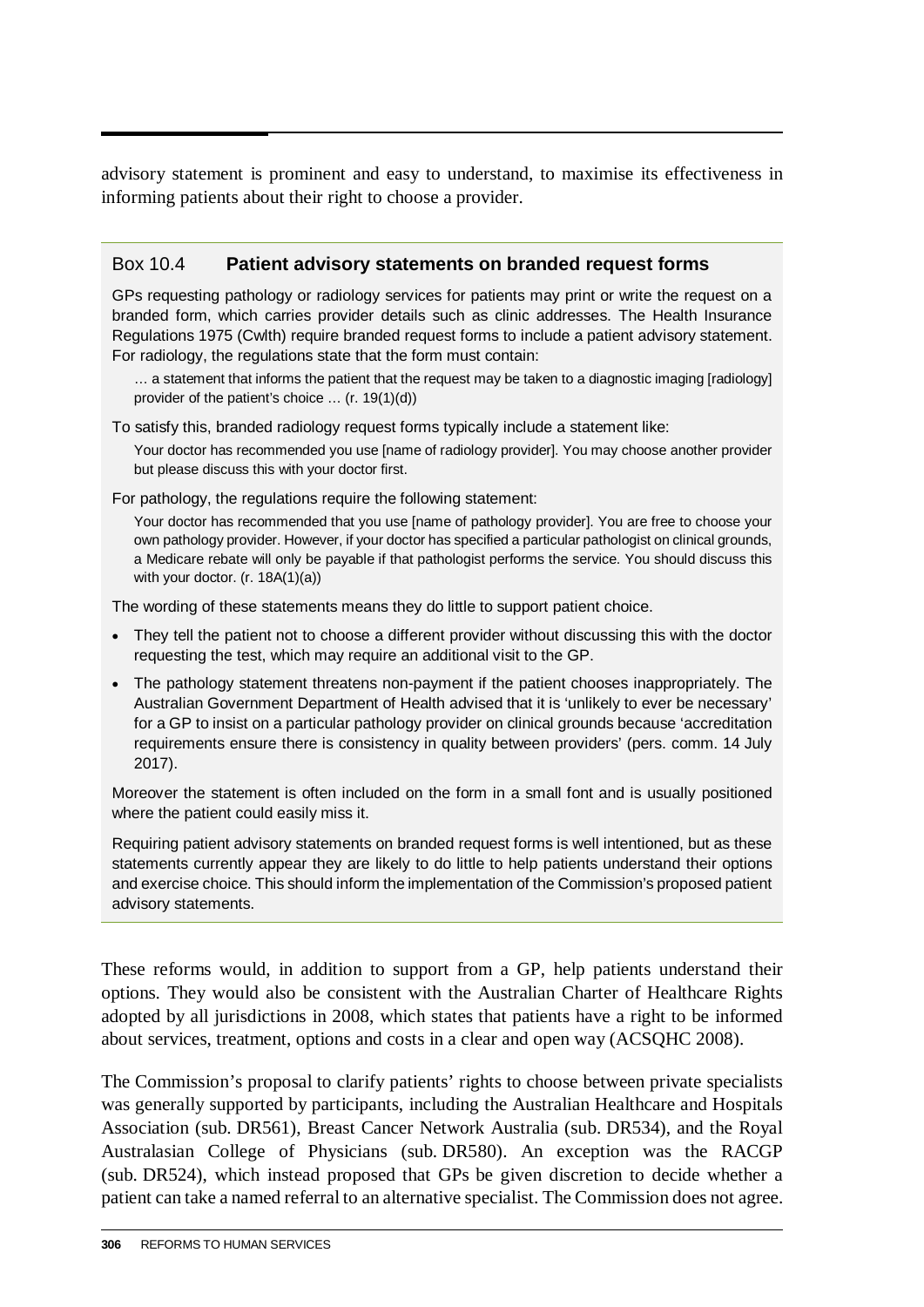This approach would run counter to the current regulations and represents a backwards step for patient choice. There is no compelling reason to remove some patients' rights to choose their provider, given the benefits associated with choice (section 10.4). Rather, existing rights should be clarified to facilitate patient choice.

#### RECOMMENDATION 10.1

The Australian Government should amend the Health Insurance Regulations 1975 (Cwlth) to make it clearer that patients with a specialist referral can choose to have their initial consultation with any private specialist practising the relevant specialty. This includes clearly specifying that:

- referrals do not need to name a particular specialist
- any specialist practising the relevant specialty can accept a referral, irrespective of whether another person is named as the specialist in the referral.

#### RECOMMENDATION 10.2

The Australian Government should amend the regulations for referrals and diagnostic requests to require:

- general practitioners and other referrers to advise patients that they can use an alternative to any provider mentioned in a referral or request
- all referrals to specialists and allied health professionals, and requests for pathology and radiology services, to include a prominent and easy to understand statement advising patients that they can use an alternative to any provider mentioned in the referral or request.

### **Removing restrictions on choice of public outpatient clinic**

GPs almost always refer patients to the public outpatient clinic nearest the patient's home (when referring to a public clinic). While most State and Territory Governments do not explicitly require this, public clinics may refuse to see a patient if there is another public clinic nearer their home (Cutler, Gu and Olin 2017). Victorian public clinics, for example, can refuse to see a patient under guidelines that state:

If a referral is received for a service that could be provided at a facility closer to the patient's home, specialist clinic staff may contact the referrer and ask them to redirect the referral. However, … [p]rovided there are valid reasons why the patient should be seen at the original hospital, the referral should not be refused on the basis of the patient's location. (Victorian Department of Health 2013, p. 13)

Such arrangements create uncertainty about whether a referral will be accepted at any public clinic other than the nearest.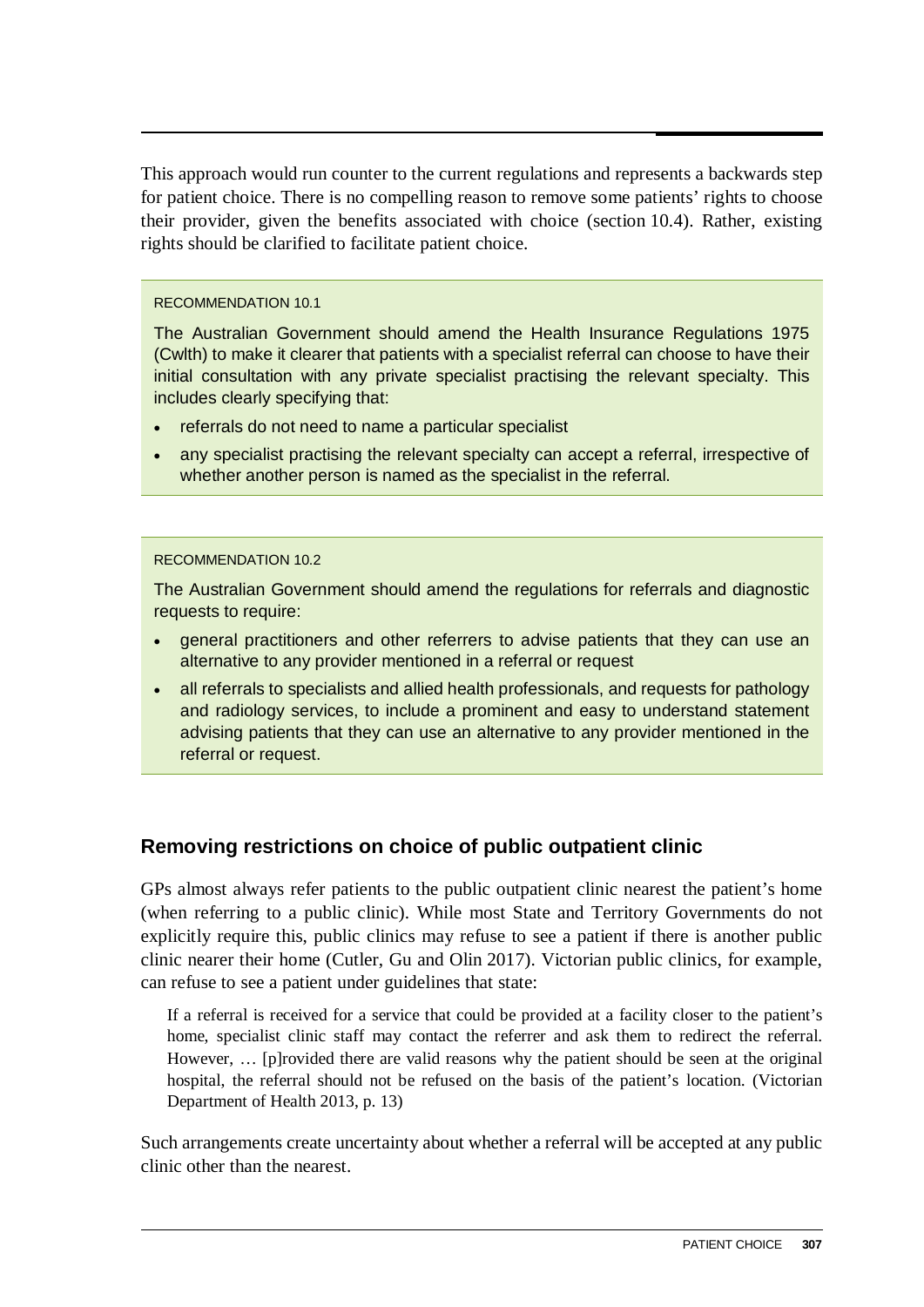A further barrier to choice in some regions is that GPs send referrals to a local hospital network, rather than a specific clinic in that network. The local hospital network then forwards the referral on to the clinic that it decides to be the most appropriate to see the patient (typically the one nearest to the patient's home). In metropolitan Perth, referrals are centrally administered across more than one local hospital network by the WA Central Referral Service. GPs are required to send referrals to the Central Referral Service, which identifies the catchment area in which the patient lives, and sends the referral on to the clinic for that catchment area.

The scope for patients to choose is also limited by a common practice among GPs of lodging referrals directly with a public clinic (or centrally-administered booking service) to request a consultation (rather than giving the referral to the patient to lodge). Some jurisdictions require this, such as Western Australia for the Central Referral Service. The convenience and certainty of this approach may have value to patients, but this needs to be balanced against the barrier to choice it can create.

The Commission recommends that public outpatient clinics no longer be allowed to refuse consultations based on where a patient lives, or to require referrals to be lodged directly by the patient's GP. Patients should have the option of lodging referrals, allowing them to independently choose which public clinic they go to after discussion with their GP.

### Redistribution of demand

Participants raised two broad concerns about how a redistribution of demand among public clinics could reduce access for some patients.

- Greater demand at more popular clinics could lead to longer waiting times (Little Company of Mary Health Care, sub. DR547; Queensland Government, sub. DR592; RACP, sub. DR580; SA Government, sub. DR571; VHA, sub. DR531)
- Lower demand at other clinics, particularly if they are smaller ones in regional or remote areas, could threaten their viability and lead to closure — thereby reducing access for patients in these areas (AHHA, sub. DR561; Queensland Government, sub. DR592; VHA, sub. DR531).

The proposed reforms would likely lead to modest changes in demand and waiting times with longer waiting times for some services at some public clinics (and hospitals), and shorter waiting times for others. Evidence from other countries suggests that when given choice, many patients will still choose to go to the nearest provider (section 10.4). Additionally, changes in waiting times will discourage a large redistribution of demand as waiting times increase at more popular clinics they will become less attractive relative to those where waiting times are falling.

The reforms should improve equity of access for patients who are able (with GP support) to choose to access providers other than the one nearest them. Patients whose nearest provider has a relatively long waiting time would no longer be prevented from going elsewhere.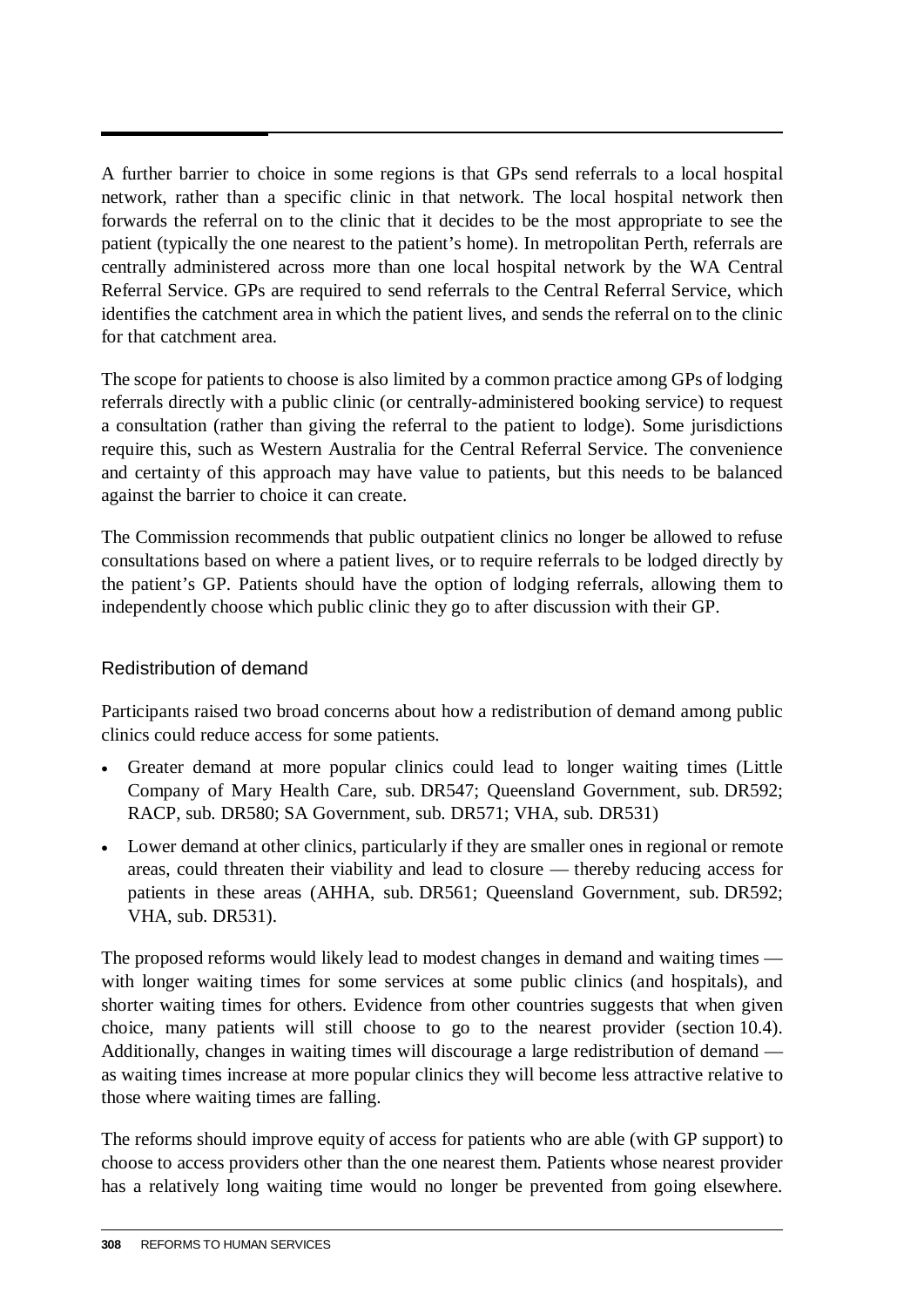Importantly, across all services, patients with more urgent conditions will continue to receive priority access (box 10.2).

Greater patient choice may lead to falling demand in some locations, including in regional or remote areas. Changing demand provides valuable signals about patients' needs and preferences, and how these match with the services offered. Where demand for a service falls, providers may need to make the service more attractive to patients, such as by improving quality.

State and Territory Governments and local hospital networks should actively monitor changes in demand, and investigate and respond to significant changes in demand. Where demand falls they may need to consider remedial action to improve service quality or reconsider the allocation of resources within the jurisdiction.

In summary, removing restrictions on patients' choice of public clinic would lead to some redistribution of demand. The benefits associated with changes in demand sending a signal to providers and governments, in addition to the broader benefits of allowing patients to choose between public clinics (section 10.4), are likely to outweigh the cost of any resulting reduction in patient access.

#### Care coordination

Patients should be able to consider care coordination among other provider characteristics when choosing which public clinic to attend. Poor coordination may lead to worse patient outcomes. The Victorian Healthcare Association (sub. DR531) suggested that decoupling surgical care from local post-operative and rehabilitation services could increase the risk of poor health outcomes for patients.

The Victorian Healthcare Association also argued that greater patient choice would increase the costs that hospitals bear to ensure that their services are coordinated with those provided outside the hospital.

… hospitals have a strong understanding of services that are offered in their local area but less so in other regions. If more people from outside a hospital's geographical area seek out-patient and in-patient care, they will require extra resources to keep updated databases of services that are not in their catchment, and in situations where this information is not available, clinicians will need to devote significant time and resources to discharge planning (already a complex process), increasing the cost of service provision and further adding to a significant administrative burden. (sub. DR531, p. 5)

However, several participants told the Commission that its recommendations would not require major changes in how hospitals coordinate care. Hospitals already coordinate care for patients not residing nearby, particularly hospitals serving a geographically dispersed population such as those providing highly specialised services (such as transplants) to patients across a whole State.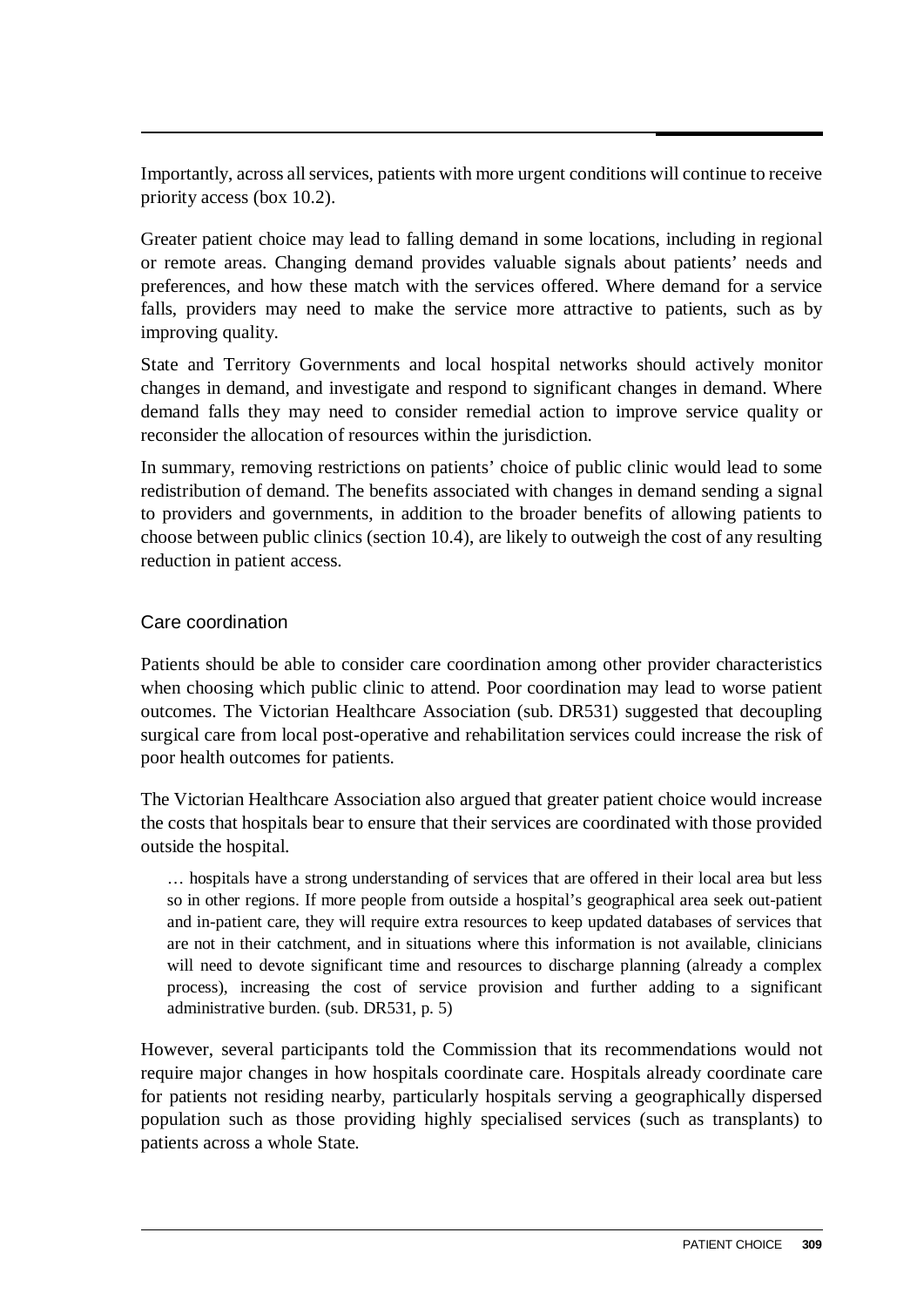The treating specialist is usually responsible for providing post-operative care, although a GP may provide it if the patient lives far from the specialist. In August 2017 the Australian Government proposed changes that would fund GPs to provide post-operative care to patients (Department of Health 2017d).

The Commission recognises that local relationships between hospitals and post-operative and rehabilitation services can enhance care. However, providers should respond to patient choice and work to connect patients with services that are appropriate to their needs. Providers should inform patients of any risks associated with receiving care far from their place of residence. However, patients should not be restricted from going to any clinic that covers their health condition.

Public clinics would still have the discretion to reject a referral if they are not able to provide the relevant service. Not all public clinics offer all services. The Royal Australasian College of Physicians (sub. DR580, p. 4) pointed out that some endocrine disorders 'require management by a multidisciplinary team, and these patients should be directed to those hospitals where such teams are located'.

#### RECOMMENDATION 10.3

State and Territory Governments should direct their public outpatient clinics to accept any patient with a referral for a condition that the clinic covers, regardless of where the patient lives. Where a local hospital network or the WA Central Referral Service processes referrals, that service should be directed to:

- allow patients to lodge requests for an initial outpatient appointment when they have received a referral
- give patients the option of specifying the public outpatient clinic they will attend.

#### **Making patient travel assistance schemes more flexible**

Patients living outside major cities tend to have less access to elective care. Over 85 per cent of specialists locate their practice in major cities and only 3 per cent provide services in outer regional, remote and very remote areas (Scott, Yong and Mendez, sub. 87). Hospitals are clustered around major cities (figure 10.2) — particularly larger public and private hospitals, where most elective surgery is performed.

It may be more difficult for patients in regional and remote areas to exercise referral choices, as getting to alternative providers may involve significant travel (with its associated time and financial costs). The Australian Healthcare and Hospitals Association noted that:

For many consumers there is no practical alternative public hospital that can be selected (e.g. if the nearest geographic alternative involves an unreasonable travel burden) … (sub. 427, p. 5)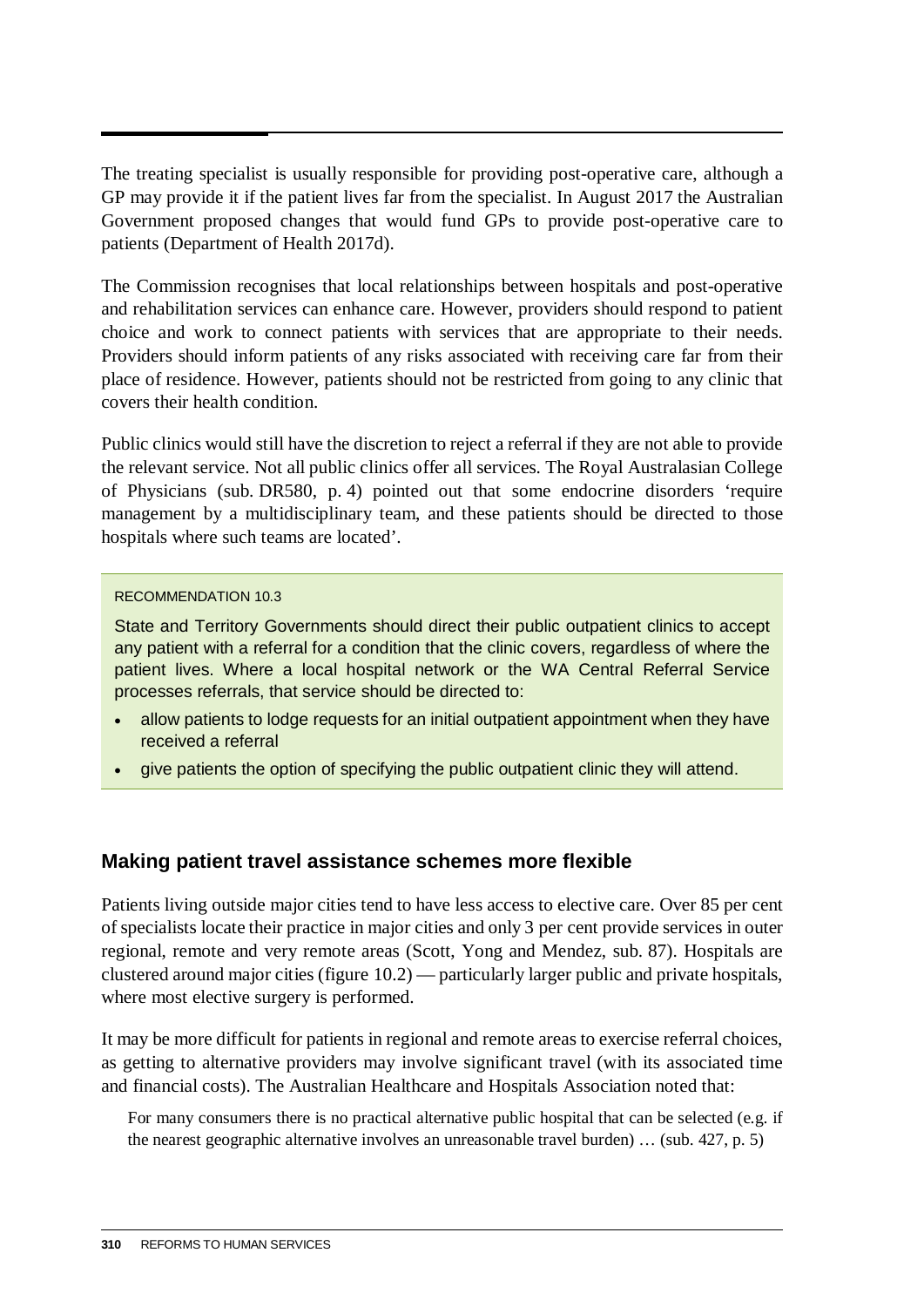

#### Figure 10.2 **Location and size of hospitals, 2017a**

**a** Data are for September 2017. Bed counts include chairs for same-day admissions. *Sources*: AIHW (2017d) and Productivity Commission estimates of bed numbers where AIHW data are not available.

Nonetheless there is evidence that those living in regional and remote areas may be more willing to consider, and travel further to, alternative providers. The MUCHE survey found that respondents living outside major cities were more willing to travel longer distances (up to 60 kilometres) to attend a better quality hospital (Cutler, Gu and Olin 2017). Similarly a survey of more than 2000 English patients found that those living outside of urban centres were more likely to choose to attend a non-local hospital (up to two hours away) (Dixon et al. 2010).

All State and Territory Governments run patient travel assistance schemes which give financial assistance to patients who must travel long distances to access specialist medical treatment (National Rural Health Alliance 2014). The level of assistance is based on the cost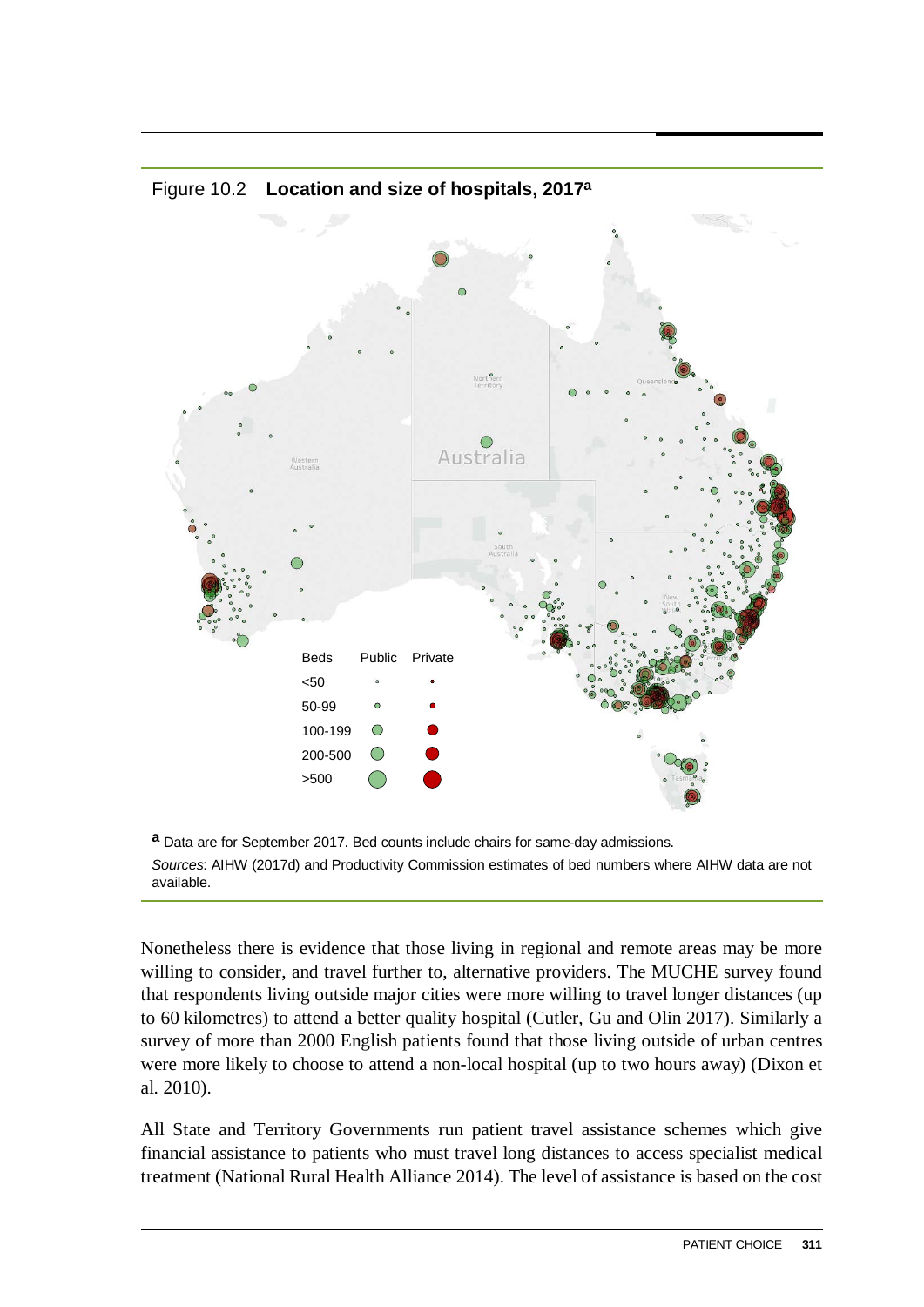of getting to the nearest provider and in most jurisdictions is only available to patients who go to the nearest provider. As is the case now, only patients who cannot access specialist medical treatment nearby should be able to claim assistance. However, allowing these patients to claim assistance regardless of which healthcare provider they choose to attend, while still basing the level of assistance on the cost of getting to the nearest provider, would increase patients' referral choices without costing governments significantly more.

This reform should improve equity of access for patients in regional and remote areas who would be able to choose to access providers other than the one nearest them. These patients would no longer be penalised for going to an alternative provider when their nearest provider has a relatively long waiting time, or when the alternative provider better meets their preferences.

This reform was supported by participants including the Australian Healthcare and Hospitals Association (sub. DR561), Breast Cancer Network Australia (sub. DR534), the Royal Australasian College of Physicians (sub. DR580) and the Victorian Healthcare Association (sub. DR531). It was not supported by the Queensland Government (sub. DR592) or SA Government (sub. DR571) as they were concerned that it would cause a geographic redistribution of demand that would make it harder to access services in some locations. However, only a fraction of patients access travel assistance, and many of these are still likely choose to go to the nearest service (section 10.4). The aggregate effects on demand for particular services are therefore likely to be slight, and the benefits of more flexible travel assistance are likely to outweigh the costs.

#### RECOMMENDATION 10.4

State and Territory Governments should change patient travel assistance schemes so that assistance is available to patients who must travel long distances to access specialist medical treatment, regardless of which provider they attend. The level of assistance should continue to be based on the cost of getting to the nearest provider.

#### RECOMMENDATION 10.5

The Australian Government should develop best-practice guidelines on how general practitioners (GPs) and other referrers should support patient choice when making a referral or diagnostic request. These guidelines should be designed with the relevant professional bodies, and form part of a broader strategy to help GPs and other healthcare providers implement recommendations 10.1 to 10.4.

### **Monitoring the effects of reforms**

Governments should monitor the effects of these reforms to identify where fine tuning is warranted. This could include surveying patients to establish to what extent, and in what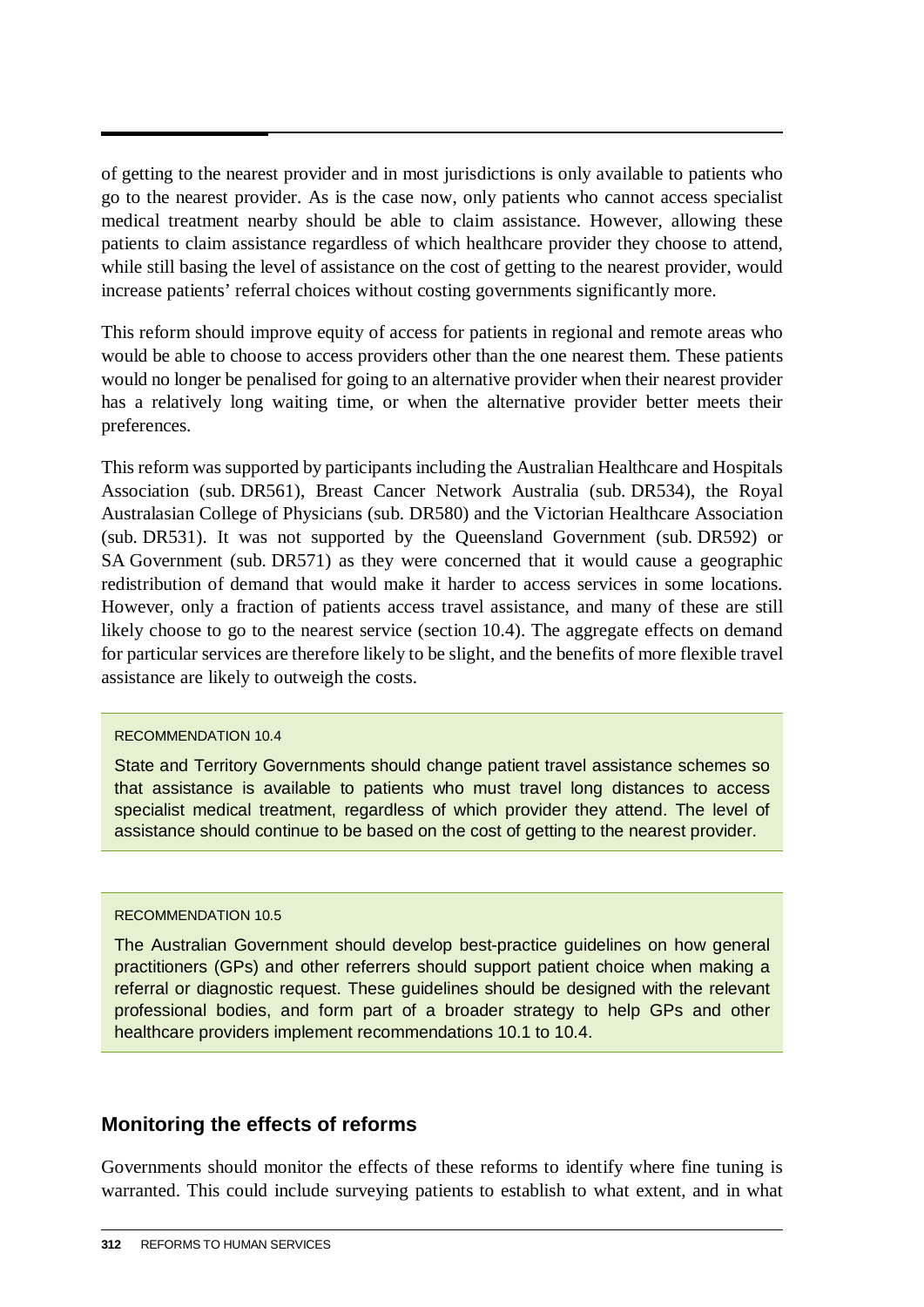way, GPs are supporting patients' referral choices, and whether patients require other support. The Australian Government could also survey GPs or other providers to establish that they understand the referral guidelines, and whether (and how) the Government should further assist GPs to support patients' referral choices. Wherever possible, monitoring should take advantage of existing data collection to maximise the net benefits to the Australian community.

Five years after introducing the reforms, the Australian Government should undertake a comprehensive evaluation to assess the costs and benefits, and whether further changes are needed. The evaluation should be undertaken in consultation with State and Territory Governments.

#### RECOMMENDATION 10.6

The Australian Government should undertake an evaluation of the choice reforms proposed in recommendations 10.1 to 10.5, five years after they commence operation.

# **10.4 Key benefits and costs of the reforms**

## **Intrinsic value of choice**

Choice has intrinsic value by empowering people to have greater control over their lives (chapter 1). Reviewing choice in the English public health system, Dixon et al. (2010, p. 13) argued that choice of hospital is justified by its intrinsic value, citing a link between providing a choice and 'positive psychological indicators such as perceived control, intrinsic motivation, task performance and life satisfaction'.

Australian evidence suggests that many patients would like more choice. A user survey on the Healthshare website — which has information on healthcare providers, including a directory of private specialists — found that almost 95 per cent of (more than 1500) respondents said they would like to have the option to choose their own specialist when referred by a GP (Healthshare, sub. DR591). The MUCHE survey found that about 70 per cent of respondents were either somewhat satisfied, not very satisfied or not at all satisfied with the amount of choice available in the public hospital system (and a further 18 per cent responded 'don't know') (figure 10.3). These results are comparable to survey results from other countries (Coulter 2004; Dixon et al. 2010). Patients' desire for choice may reflect its intrinsic value or other benefits (discussed below).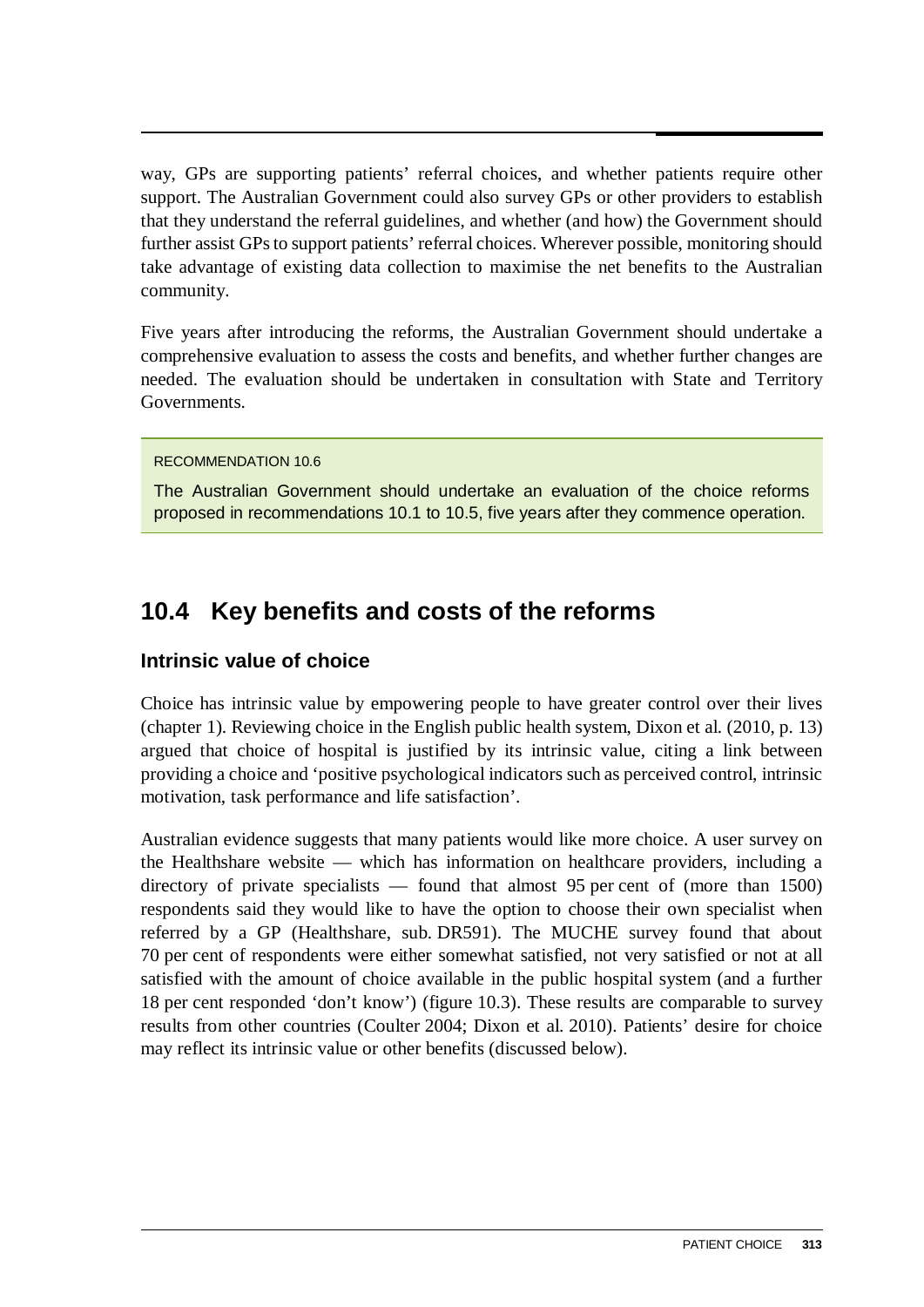

Figure 10.3 **Satisfaction with choice in the public hospital systema**

**a** Based on a survey of one thousand 50- to 75-year-old Australians in December 2016. *Source*: Cutler, Gu and Olin (2017).

# **Choice lets patients satisfy their individual preferences**

Patients differ in many ways, including where they live, their ability (or willingness) to pay out-of-pocket charges, and preference over the timing of their care. Providers differ in their locations, performance, waiting times and out-of-pocket charges. Increasing patients' referral choices would allow them to choose providers that better match their individual preferences (box 10.5). The Royal Australasian College of Physicians (sub. DR580, p. 3) suggested that, for example, 'some patients may find it more appropriate to have access to care close to their workplace rather than close to home to reduce travel time to appointments that are within working hours'.

Evidence from other countries suggests that patients tend to choose the nearest hospital, although they may choose an alternative depending on other characteristics such as quality of care and waiting times (Kolstad and Chernew 2009). When patients in England were given more choice in the mid-2000s, the share of patients attending their nearest hospital fell from three-quarters (in 2002-03) to one-half (in 2012-13) (Moscelli et al. 2016). Patients who have had a bad experience at the nearest hospital are more likely to choose one further afield, while patients with poor mobility, such as older or chronically ill patients, are less likely (Dixon et al. 2010).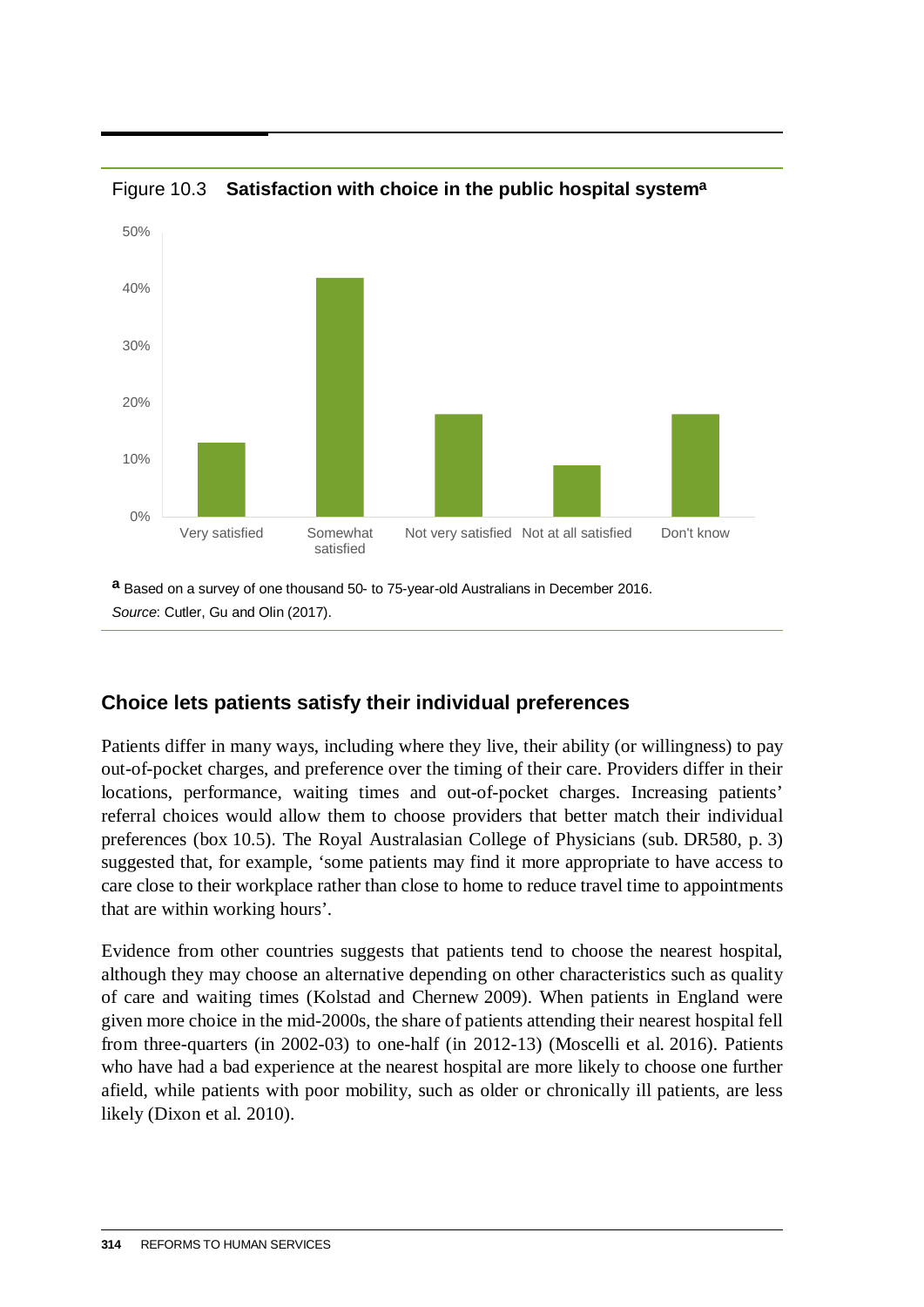#### Box 10.5 **Case studies: potential benefits of proposed reforms**

**Jess lives in Ingle Farm, a suburb of Adelaide** (the blue house on the map below). Her GP decides to refer her to a neurologist. Jess tells the GP she does not have private health insurance and does not want to pay any out-of-pocket charges. The GP tells her there are six public neurology clinics around Adelaide (red crosses on the map — at Modbury Hospital and Lyell McEwin, each about 15 minutes' drive from her home), Royal Adelaide Hospital and Queen Elizabeth Hospital (each about 30 minutes' drive), and Repatriation General Hospital and Flinders Medical Centre (each about 45 minutes' drive).

The GP gives Jess a brief rundown of what he knows about each of the clinics. He explains to Jess that she can take the referral and do some more research before choosing which clinic she would like to go to, which Jess agrees to. Jess speaks to her brother, who is a nurse, and looks up some information on infection rates on the MyHospitals website. She decides to send her referral to the clinic at Royal Adelaide Hospital in central Adelaide, which is not the closest clinic to her home, but is very close to her work in Adelaide's city centre.

Jess has benefited from being able to make an informed choice in line with her preferences, and being able to attend a public clinic other than the one closest to her house. She also felt empowered in gathering her own information on the six options and choosing between them.

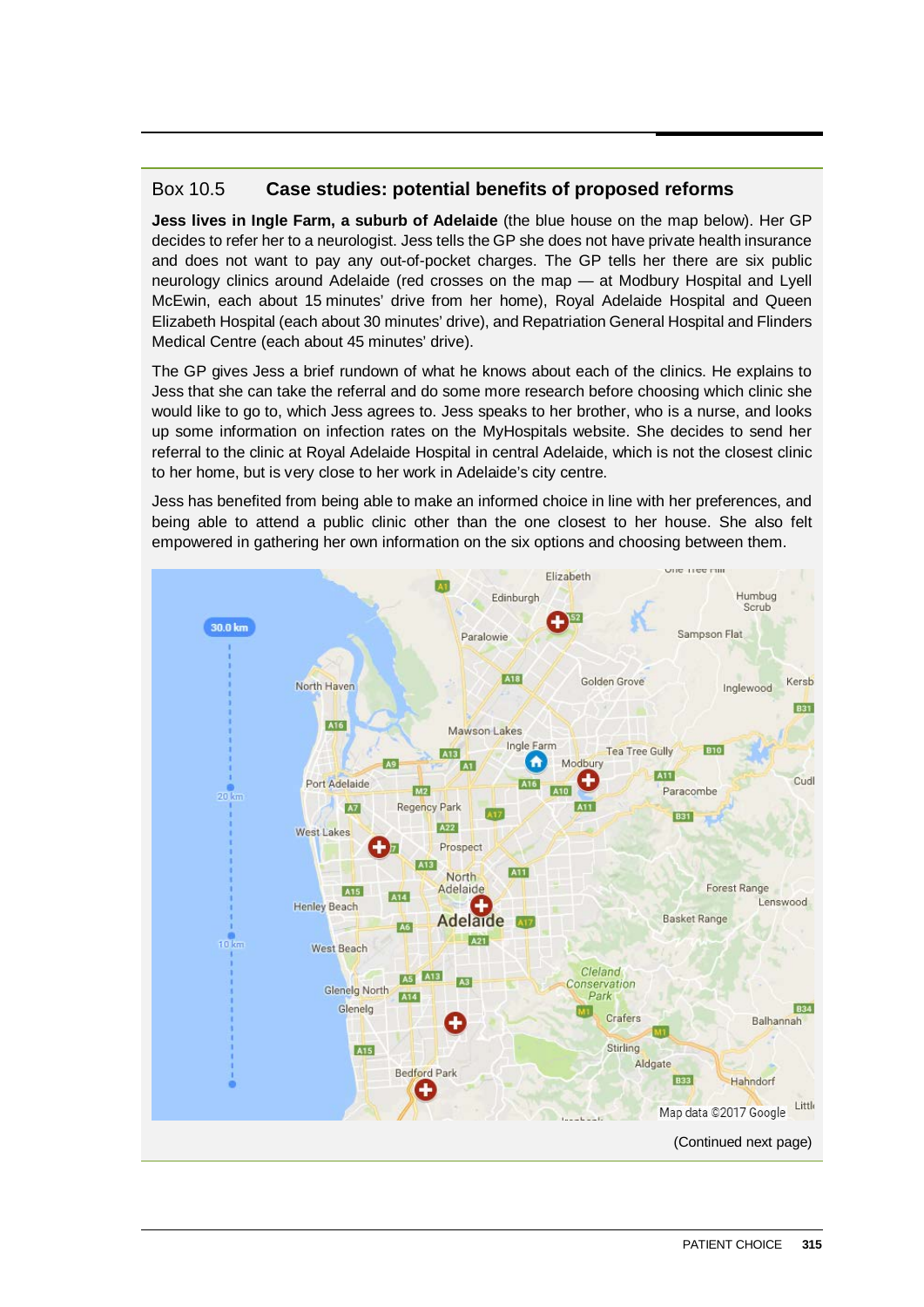#### Box 10.5 (continued)

**Adam lives in Thirroul, about 20 minutes' drive north of Wollongong.** His GP decides to refer him to a dermatologist. The GP asks Adam whether he has private hospital insurance and discusses Adam's choice to be treated as a public or private outpatient. Adam decides he would like to be treated as a private outpatient as he wants to be seen straight away, although his condition is not urgent. The GP tells Adam there are numerous private dermatologists in Wollongong and offers to discuss a few with Adam, but Adam says he is happy to go to any local dermatologist the GP recommends. The GP gives Adam a referral, and the details of three dermatologists — thinking that at least one will be able to see Adam immediately — for Adam to call to make an appointment.

Through discussion with his GP, Adam has satisfied his preference for an immediate appointment, without being overwhelmed with choice. Without the referral regulations being clarified, Adam may have had to contact the GP's office to get the name of the specialist on the referral changed. Both he and the GP's office have avoided this complication.

**John lives in Emerald, in Queensland.** His GP decides to refer him to an orthopaedic surgeon for a problem with his elbow. When asked, John tells his GP he does not have private health insurance and prefers to not to go to a specialist who has out-of-pocket charges. John also says that he prefers not to travel more than necessary. The GP explains to John there is no orthopaedic clinic at Emerald Hospital and that, as the nearest orthopaedic surgeon is more than 50 km from Emerald, John qualifies for assistance under Queensland's Patient Travel Subsidy Scheme.

The GP tells John that there are orthopaedic clinics attached to both Rockhampton Hospital (about 3 hours' drive) and Gladstone Hospital (about 4 hours' drive) where John can go and not pay any out-of-pocket charges. The GP gives John her opinion on the two options and explains to John that he can take the referral and go away and think further about the choice before sending the referral to the clinic of his choice — John likes this idea. Over the next few days, John looks up information on each hospital on the MyHospitals website, and speaks to a friend who has recently been to Gladstone Hospital, before choosing to send his referral to the Gladstone clinic.

John has benefited from being able to make an informed choice that meets his needs and receiving travel assistance towards the cost of this attendance. Additionally, he felt empowered in taking control of the decision between the two public clinics.

**Holly lives in the Melbourne suburb of Prahran.** Her GP suggests she get a precautionary magnetic resonance imaging (MRI) brain scan, although she is not eligible to receive the scan at a public clinic and it will not attract a Medicare benefit. Holly is happy to pay to get the scan. The GP provides her with a branded request form for the scan, which includes a clear statement saying that the request can be taken to an alternative provider. The GP tells Holly that she can take the request form to any MRI provider, gives her the names of three large provider groups and suggests that she look at their websites to choose among the dozens of clinics. After the consultation, Holly uses the websites to find two MRI clinics close to her home, at Cabrini Hospital in Malvern and at The Avenue Hospital in Windsor. She calls each to ask their prices and decides to book an appointment with the less expensive one.

Holly has benefited from being informed of her options and directed to relevant information. She is able to choose the provider that is best for her, based on location and price. If her choice had not been supported, she may have attended a more expensive clinic, further from her home.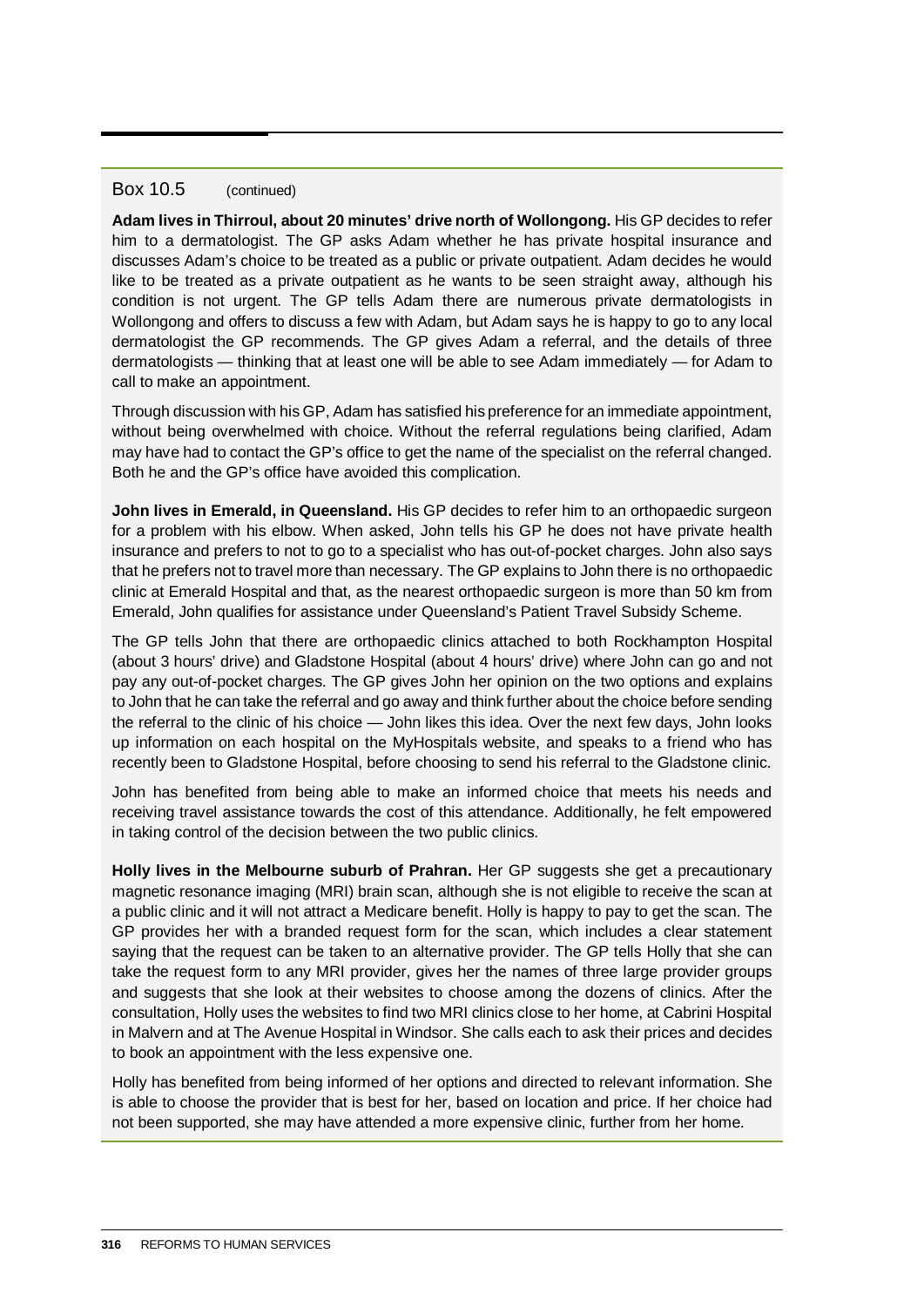Precisely how Australian patients would respond to greater choice is uncertain, given that there is limited information on the service characteristics they value when choosing a provider. In the MUCHE survey, respondents choosing between (hypothetical) hospitals cared most about quality of care — as indicated by average health gains, rates of readmission and adverse events. Respondents' choices indicated they would be willing to travel further and wait longer to access better quality hospitals (Cutler, Gu and Olin 2017).

## **Patients' choices can drive service improvements**

Greater patient choice over which providers they use can drive providers to compete for patients by increasing service quality and becoming more responsive to patients' needs and preferences (such as by improving hospital amenities). This holds for allied health professionals, pathology and radiology providers, specialists, outpatient clinics, and hospitals. Competition for patients can also drive providers to improve efficiency, in order to free up resources that can be used to attract or service more patients. Private providers may reduce out-of-pocket charges to attract patients.

There is limited Australian evidence on the effects of competition between healthcare providers. Two studies of public and private hospitals in Victoria produced mixed findings. Palangkaraya and Yong (2013) found that greater competition was associated with fewer unplanned readmissions for cardiac patients but also a slight increase in mortality. Chua, Palangkaraya and Yong (2011) found an ambiguous relationship between competition and hospital efficiency. A recent study of Australian GPs — who, like other private providers, set their own prices — found that more competition leads to more bulk-billing and lower out-of-pocket charges, without affecting consultation length (which is associated with quality of care) (Gravelle et al. 2016).

There is extensive evidence from other countries (mostly from England and the United States) on the effects of competition between hospitals. Where hospitals are not able to set prices — as with public clinics and public hospitals in Australia — greater competition among hospitals is generally associated with higher quality (box 10.6; Gaynor 2006). There is limited evidence on the effects of competition between specialists, allied health professionals, or pathology or radiology providers.

Considering the available evidence, and the structure of Australia's health system, the Commission considers it unlikely that the proposed choice reforms would alone drive dramatic service improvements. However, these reforms are likely to sharpen the incentives to providers to establish or maintain a good reputation, to be responsive and provide high-quality care to patients, and (for those setting prices) to keep their prices competitive.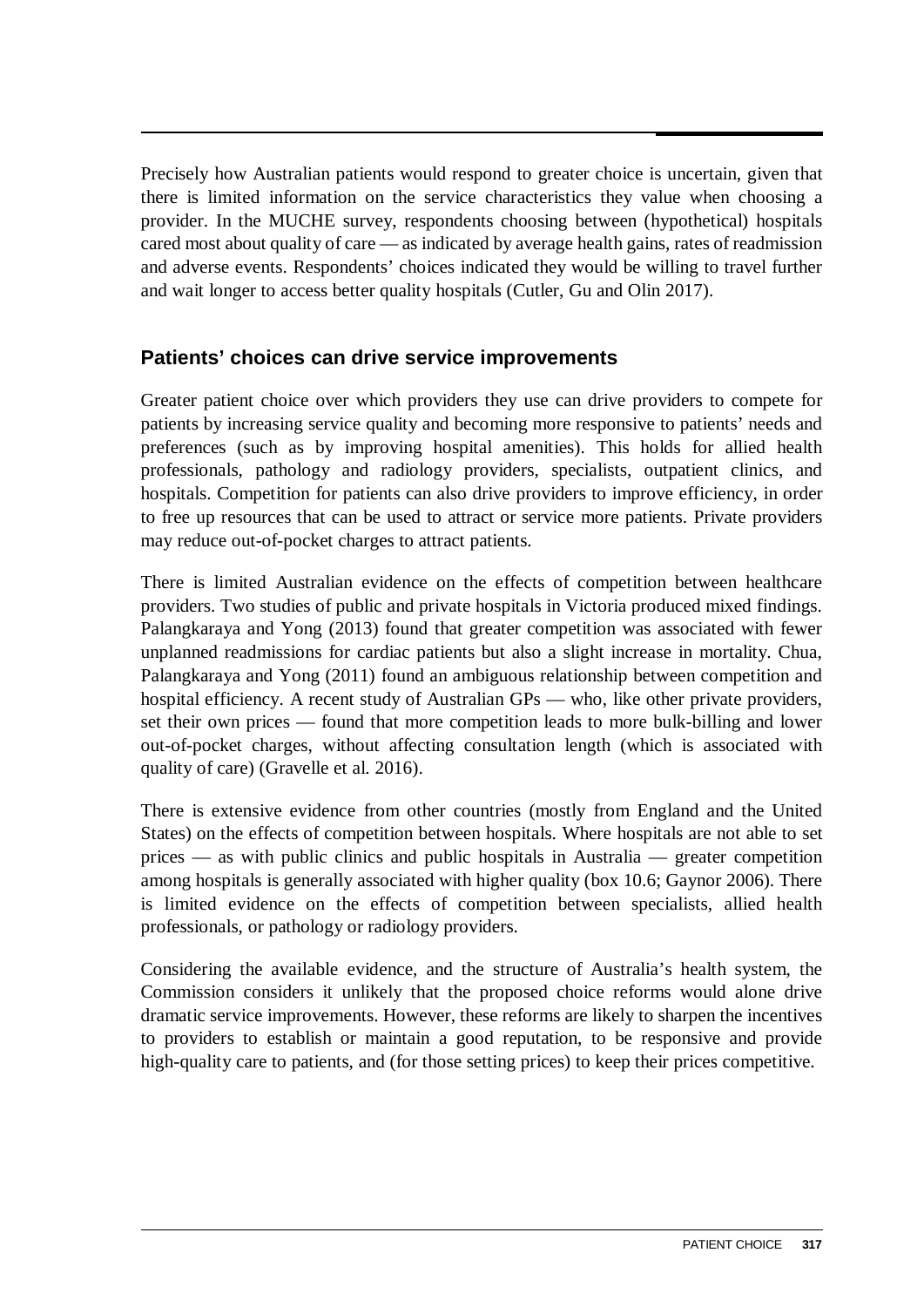## Box 10.6 **Patient choice in England**

A range of reforms were introduced in England from 2006 to increase patient choice. Prior to 2006, GPs referred public patients needing elective care to a clinic at the nearest hospital. In 2006, patients were given some choice over which hospital they attended, and from 2008 they have been able to choose any public or private hospital covered by the English National Health Service. Patients also have access to a useful website to compare alternatives (chapter 11) and an online booking service (Choose and Book).

Quantitative studies have found that following these reforms:

- patients sought out better performing providers hospitals with lower pre-reform mortality rates and waiting times had a greater increase in elective patients post reform than those with higher mortality rates and waiting times (Gaynor, Moreno-Serra and Propper 2013). Among people seeking a coronary artery bypass graft, choices made by sicker patients were more sensitive to reported mortality rates (Gaynor, Propper and Seiler 2012)
- hospitals in more competitive locations generally improved service quality the most death rates for patients admitted after a heart attack fell the most in hospitals that had more nearby competitors (Cooper et al. 2011). Hospitals located in more competitive areas also had larger declines in mortality from other causes and lower lengths of stay for elective surgery (Gaynor, Moreno-Serra and Propper 2013). However, one study found that the reforms increased emergency readmissions for patients who had hip or knee replacements, and had no effect on hospital quality for coronary bypass patients (Moscelli, Gravelle and Siciliani 2016).

# **The cost of GPs' time to support patient choice**

The Australian Government, through Medicare, broadly funds GP consultations according to the time they take — including time supporting patient choice. Both the RACGP (sub. PFR337) and the Australian Medical Association (sub. 481) stated that giving patients more choice would increase the length of some GP consultations and hence their cost. The Commission agrees. GPs who take more time to support choice would receive additional funding under the existing Medicare Benefits Schedule, as some consultations that go longer would be eligible for a higher benefit (table 10.2).

Patients paid out-of-pocket charges for about 15 per cent of GP consultations in 2016-17 (Department of Health 2017b). Some GPs have higher out-of-pocket charges for longer consultations. They would need to advise their patients about the possibility of additional out-of-pocket charges before taking time to support choice.

The Commission has estimated that, under the proposed reforms, the additional costs of longer GP consultations would be relatively small for both the Australian Government and patients as a group (box 10.7). These costs are likely to be outweighed by the benefits discussed above.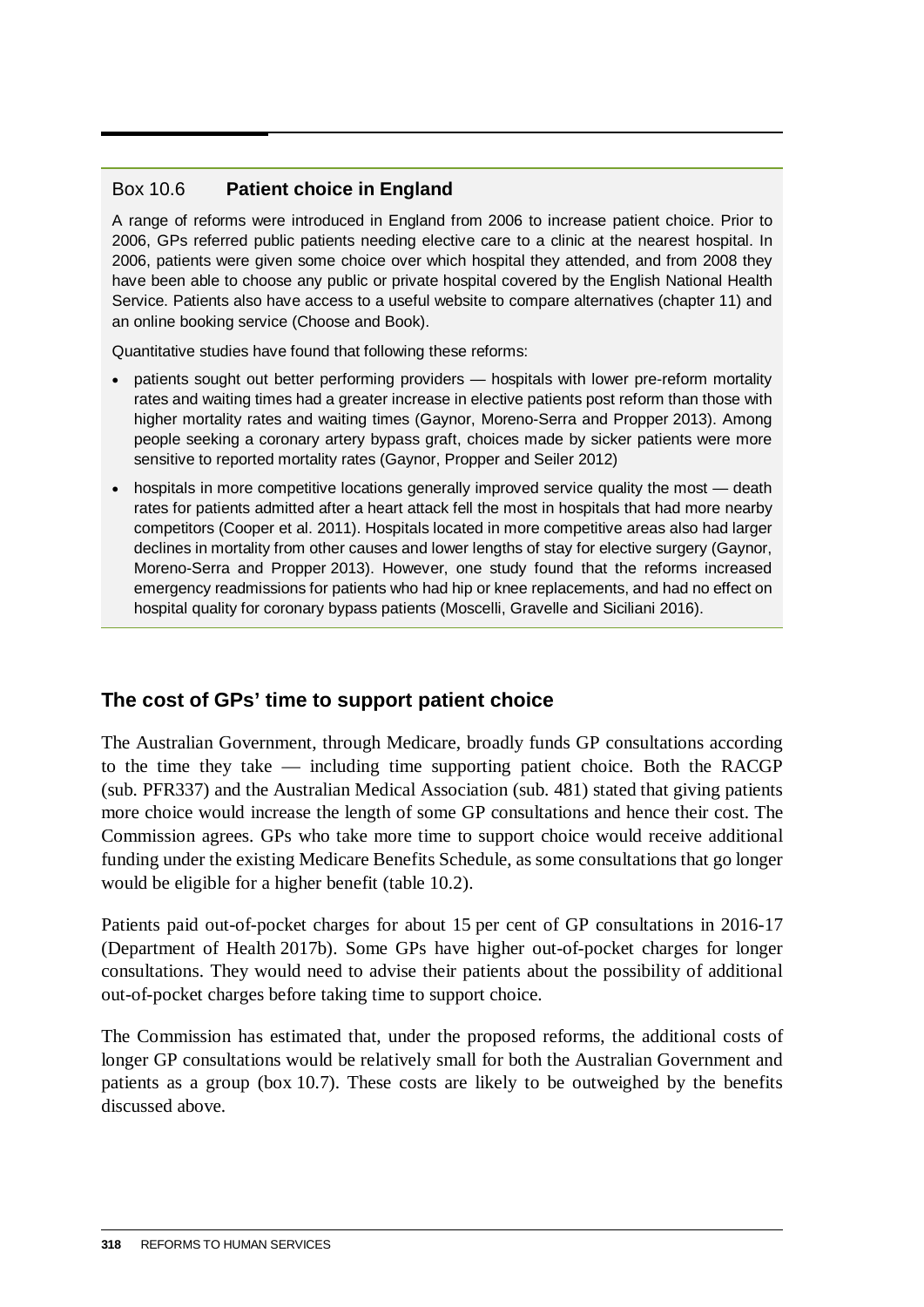#### Table 10.2 **Medicare Benefits Schedule for GP consultations**

| Consultation<br>type | Current  | Per cent of<br>benefit <sup>a</sup> consultations <sup>b</sup> | Definition <sup>C</sup>                                                                                                                                                                                                                                                                                                                                                                                 |
|----------------------|----------|----------------------------------------------------------------|---------------------------------------------------------------------------------------------------------------------------------------------------------------------------------------------------------------------------------------------------------------------------------------------------------------------------------------------------------------------------------------------------------|
| Level A              | \$16.95  | 2.9                                                            | Consultation for an obvious problem characterised by the<br>straightforward nature of the task that requires a short patient<br>history and, if required, limited examination and management.                                                                                                                                                                                                           |
| Level B              | \$37.05  | 80.4                                                           | Consultation lasting less than 20 minutes, including any of<br>the following that are clinically relevant: taking a patient<br>history; performing a clinical examination; arranging any<br>necessary investigation; implementing a management plan;<br>providing appropriate preventive health care; in relation to one<br>or more health-related issues, with appropriate documentation.              |
| Level C              | \$71.70  | 15.3                                                           | Consultation lasting at least 20 minutes, including any of the<br>following that are clinically relevant: taking a detailed patient<br>history; performing a clinical examination; arranging any<br>necessary investigation; implementing a management plan;<br>providing appropriate preventive health care; in relation to one<br>or more health-related issues, with appropriate documentation.      |
| Level D              | \$105.55 | 1.5                                                            | Consultation lasting at least 40 minutes, including any of the<br>following that are clinically relevant: taking an extensive<br>patient history; performing a clinical examination; arranging<br>any necessary investigation; implementing a management<br>plan; providing appropriate preventive health care; in relation to<br>one or more health-related issues, with appropriate<br>documentation. |

**a** As at October 2017. Benefits shown are for consultations at consulting rooms. Other benefits apply for consultations in nursing homes or elsewhere. **b** In 2016-17. **c** Bold added to highlight differences between definitions for Level B, C and D type consultations.

*Sources*: Department of Health (2017i); DHS (2017).

#### Box 10.7 **The cost of funding additional GP time to support choice**

The Commission estimated the cost of funding additional GP time to support patient choice, relative to a base case that represents the status quo. The base case was constructed using survey data from the Bettering the Evaluation and Care of Health (BEACH) program on the time distribution of GP consultations and the proportion involving a referral or diagnostic request. Data from Medicare and the Department of Veterans' Affairs were used to generate population estimates from these survey results.

No data are available on the extent to which GPs already support choice. The share of base case consultations that would increase in length, and by how much, under the reforms is also uncertain. Reflecting this uncertainty, the Commission estimated the cost of additional GP time under a range of alternative assumptions. It was assumed that between 10 and 40 per cent of consultations with a referral, and between 5 and 20 per cent of consultations with a diagnostic request, would go longer due to the reforms.

How much extra time would be taken in such cases (and hence the likelihood of attracting a higher Medicare benefit) was also varied in the cost estimates. A higher upper bound was set on the

(continued next page)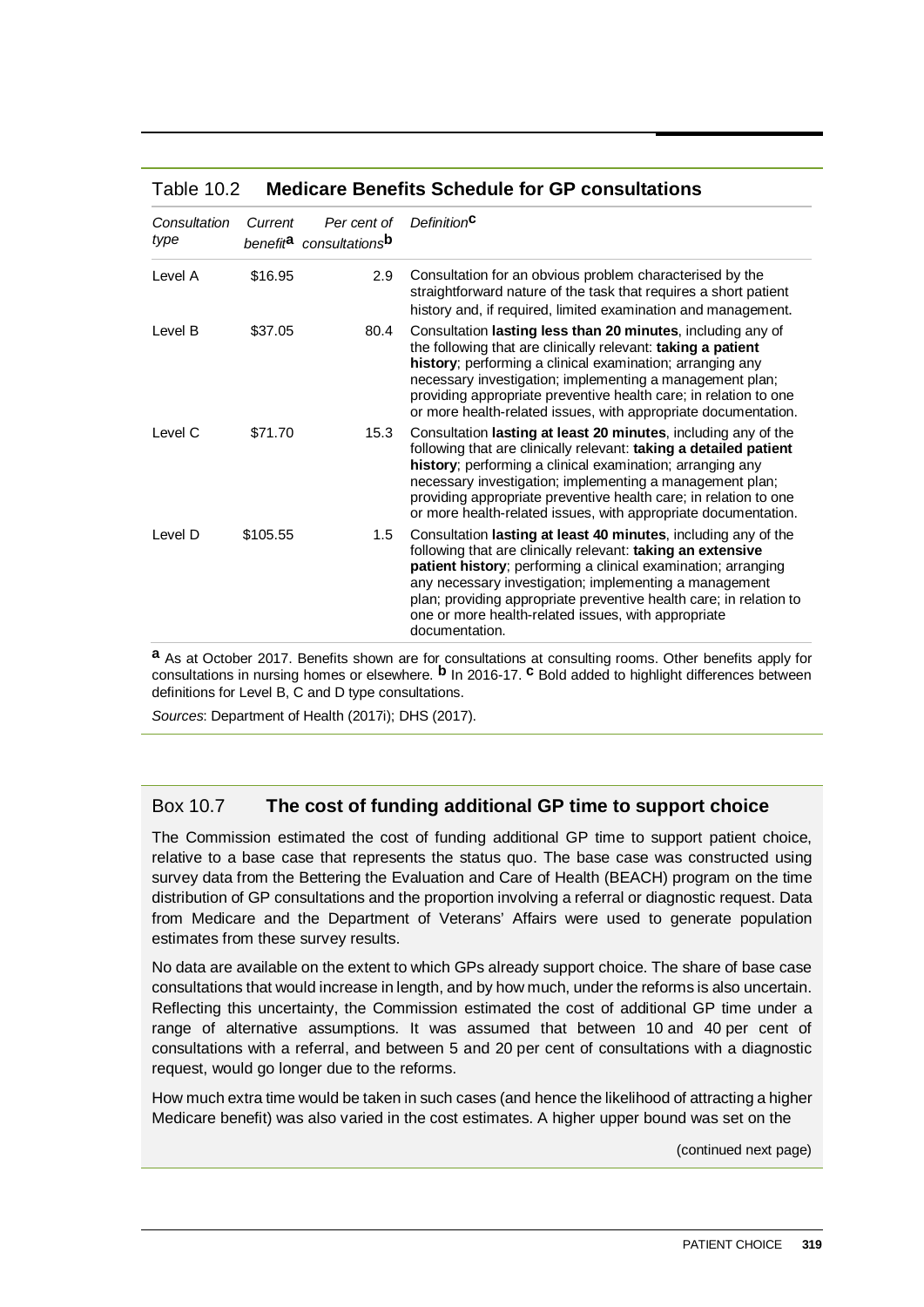#### Box 10.7 (continued)

assumed additional time needed for referrals compared with diagnostic requests. As per the Medicare Benefits Schedule (table 10.2), a consultation would only attract a higher benefit when its duration increased enough to move it into a higher time band.

#### **Approximation of government cost equation for radiology requests**



The resulting estimates suggest that the additional cost to the Australian Government would be in the range of \$6 million to \$24 million per year (equivalent to 0.08 per cent to 0.32 per cent of Medicare spending on GP services).

This comprised:

- for **specialist referrals**, \$2.5 million (if 10 per cent of consultations take more time) to \$10.0 million (if 40 per cent of consultations take more time)
- for **referrals to allied health professionals**, \$1.1 million (if 10 per cent) to \$4.5 million (if 40 per cent)
- for **pathology requests**, \$1.4 million (if 5 per cent) to \$5.7 million (if 20 per cent)
- for **radiology requests**, \$800 000 (if 5 per cent) to \$3.4 million (if 20 per cent).

These cost ranges are in direct proportion to the percentage of consultations that go longer due to the reforms. If GPs spend time supporting many more patients to make referral choices, then the costs of funding additional GP time could be toward the upper bound estimates, but the benefits will be proportionately higher. The estimates equate to an average cost to the Australian Government of about \$1.50 for each consultation that goes longer due to the reforms.

In previous years, roughly 40 per cent of consultations were charged at a lower rate than they could be, given their length (those that go longer than 20 minutes but are charged as Level B, or longer than 40 minutes but are charged as Level C). This is not accounted for in the cost estimates. To the extent that this continues, it would reduce the cost estimates commensurately.

Incorporating data on GPs' out-of-pocket charges, and assumptions about how these charges vary with consultation length, the Commission estimated the increase in aggregate out-of-pocket charges due to the reforms.

#### **Approximation of patient cost equation for radiology requests**



Counting GP time to support all types of referrals and requests, additional out-of-pocket charges were estimated to be between \$260 000 and \$1 million per year (equivalent to 0.3 per cent to 1.2 per cent of total patient spending on GP out-of-pocket charges). Again this range is in direct proportion to the percentage of consultations that were assumed to go longer due to the reform.

*Sources*: Productivity Commission estimates based on Britt et al. (2004, 2016), Britt, Valenti and Miller (2014), Department of Health (2017b, 2017i), and Department of Veterans' Affairs (pers. comm. 17 October 2017).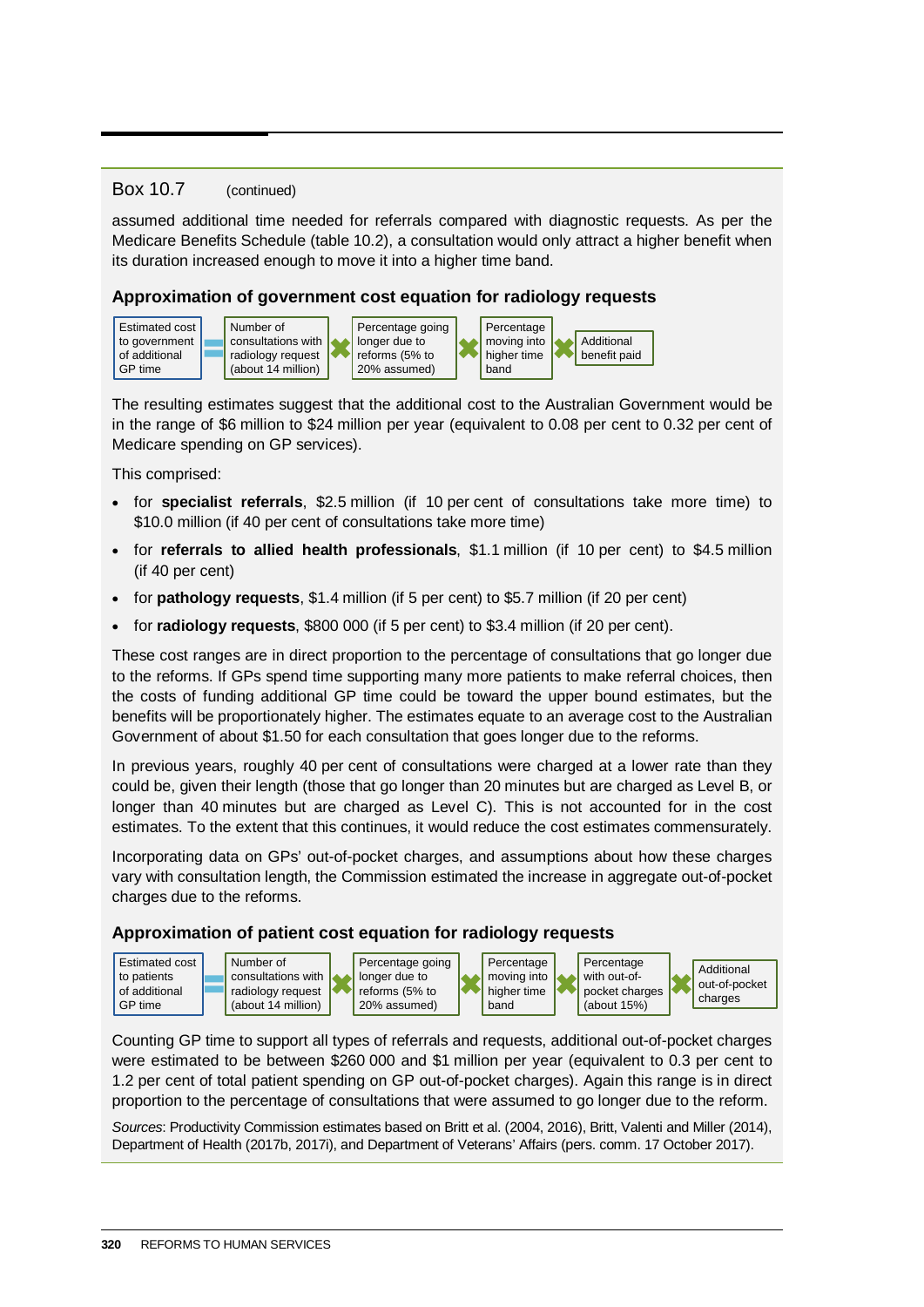# **Would the private health system be affected?**

Some participants argued that increasing choices for public patients could reduce demand for private health insurance, and increase the burden on the public health system (for example, AMA, sub. 481; NRHA, sub. 428). Catholic Health Australia noted that:

… offering choice of provider may risk undermining one of the key benefits of private health insurance – which could ultimately lead to adding further demand on the public hospital system. (sub. 440, p. 5)

The effect of the proposed reforms on the private health system depends on their effect on both the decision to take out private hospital insurance (on which there are some data), and the decision to access private outpatient or hospital services (on which data are limited).

Just under half of all Australians held private hospital insurance in June 2017 (APRA 2017). A 2014-15 ABS survey found that, on average, people had private hospital insurance for three or four reasons. The most commonly cited reasons were security or protection or peace of mind; to allow treatment as private patient in hospital; and shorter waiting times. About one-third of those with private hospital cover gave 'choice of doctor' as one of their reasons (ABS 2016d).

The proposed reforms are unlikely to have a significant effect on the take up of private hospital insurance, or on the private–public balance of hospital services in Australia. People have private hospital insurance for many (and multiple different) reasons, and choice is far from the most common. The proposed reforms would not affect the advantages of attending a private specialist or private hospital (instead of a public outpatient clinic or public hospital), such as being able to choose the treating specialist and avoid a waiting list.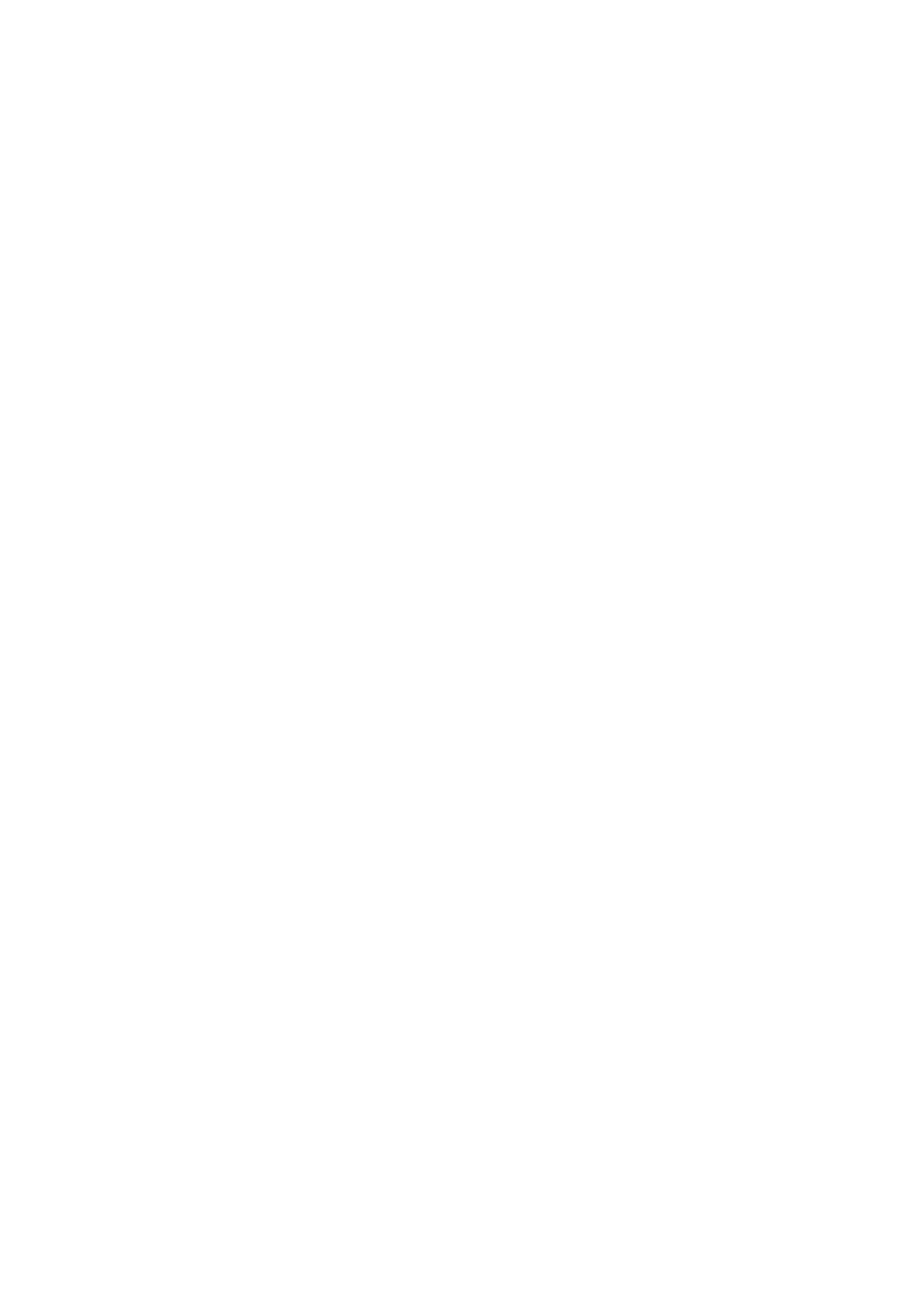# 11 Information to support patient choice and provider self-improvement

#### **Key points**

- Better public information about hospital and clinician performance would support patient choice and encourage self-improvement by health providers.
- Patients can already draw on some information. However, more information should be publicly reported to facilitate comparisons between providers, including on clinical outcomes and the wide variation in out-of-pocket charges between specialists working in private practice.
- Other countries have shown that it is possible to publish more information on individual providers to help empower patients and assist general practitioners to support patient choice. There is also evidence that publishing more information would prompt providers to engage in greater self-improvement activity.
- To better inform patients and their GPs, and encourage more self-improvement by providers, the Australian, State and Territory Governments should, as part of their health funding arrangements, commit to:
	- releasing all data they hold on individual hospitals (including outpatient clinics), specialists and allied health professionals unless it would clearly harm the interests of patients or breach privacy protections
	- disseminating the information nationally through an improved MyHospitals website
	- allowing non-government organisations to use the data in advisory services they provide
	- phasing-in public reporting on individual specialists and allied health professionals, possibly beginning with registration details, followed by process data (such as location, levels of activity and out-of-pocket charges) and, in the longer term, whether the clinical outcomes of procedural specialists are within an acceptable range.
- Progress in implementing these reforms should be reviewed by the Australian, State and Territory Governments three years after the new health funding arrangements come into force.
- The Commission's 2017 inquiry on data availability and use recommended a package of broader reforms to make data already gathered by governments and others more accessible. These would complement the healthcare-specific information reforms proposed in this report.
- This report does not propose changes to make health care provided to public patients in hospitals more contestable than currently. Governments are already able to commission non-government providers when they are satisfied that it is possible to sufficiently codify and enforce the performance required by an external contractor.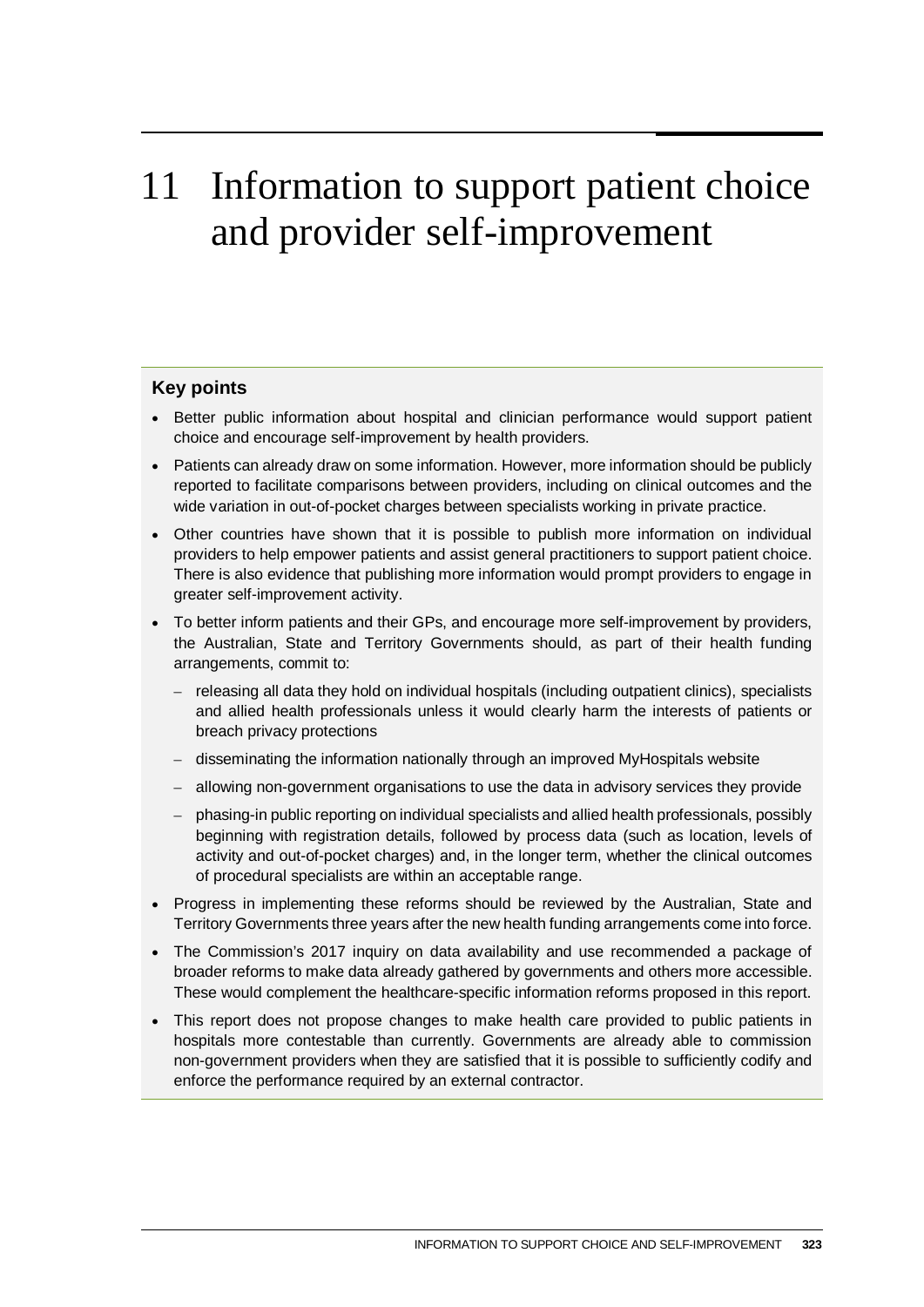The Commission proposes a number of reforms to improve published information on individual hospitals (including outpatient clinics), specialists and allied health professionals (table 11.1).[1](#page-29-0)

| Proposed reforms                                                                                                                                                                                                                                                                                                                                                                            | Timeframe                             | Potential costs and benefits                                                                                                                                                                                                                       |
|---------------------------------------------------------------------------------------------------------------------------------------------------------------------------------------------------------------------------------------------------------------------------------------------------------------------------------------------------------------------------------------------|---------------------------------------|----------------------------------------------------------------------------------------------------------------------------------------------------------------------------------------------------------------------------------------------------|
| Strengthened government commitment to public reporting                                                                                                                                                                                                                                                                                                                                      |                                       |                                                                                                                                                                                                                                                    |
| <b>Recommendation 11.1</b>                                                                                                                                                                                                                                                                                                                                                                  |                                       |                                                                                                                                                                                                                                                    |
| Australian, State and Territory Governments to<br>adopt a general policy of publicly releasing any<br>data they hold on individual hospitals (including<br>outpatient clinics), specialists and allied health<br>professionals, unless clearly demonstrated that it<br>would harm the interests of patients or breach<br>privacy protections.                                               | 12 months <sup>a</sup>                | Cost of renegotiating relevant parts of<br>health funding agreement between<br>governments, but publishing more<br>information would support choice and<br>improve patient outcomes by<br>encouraging self-improvement by<br>healthcare providers. |
| Australian, State and Territory Governments to<br>make data on individual hospitals, specialists<br>and allied health professionals available in a<br>format that other organisations can readily<br>include in advisory services they provide.                                                                                                                                             | As soon as<br>practicable             | Wider dissemination of information<br>that supports choice and facilitates<br>provider self-improvement.                                                                                                                                           |
| Australian Government to require specialists to<br>participate in public information provision in<br>return for being eligible to provide any service<br>that attracts a Medicare benefit.                                                                                                                                                                                                  | 12 months <sup>a</sup>                | Cost of amending legislation.<br>Extra compliance costs for specialists<br>but will facilitate self-improvement<br>and support choice.                                                                                                             |
| State and Territory Governments to require all<br>specialists serving public patients to participate<br>in public information provision.                                                                                                                                                                                                                                                    | 12 months <sup>a</sup>                | Extra compliance costs for specialists<br>and data processing costs for<br>governments, but would facilitate<br>patient choice and provider<br>self-improvement.                                                                                   |
| <b>Improve the MyHospitals website</b>                                                                                                                                                                                                                                                                                                                                                      |                                       |                                                                                                                                                                                                                                                    |
| <b>Recommendation 11.2</b><br>Australian Institute of Health and Welfare to<br>transform the MyHospitals website into a vehicle<br>that better supports choice by patients, and<br>encourages self-improvement by individual<br>hospitals, specialists and allied health<br>professionals. Australian, State and Territory<br>Governments to provide relevant data and other<br>assistance. | Phase-in as<br>soon as<br>practicable | Cost of data development and<br>website redesign.<br>Better informed patients and will<br>encourage provider self-improvement.                                                                                                                     |
| <b>Review progress of reforms</b>                                                                                                                                                                                                                                                                                                                                                           |                                       |                                                                                                                                                                                                                                                    |
| <b>Recommendation 11.3</b><br>Australian, State and Territory Governments to<br>review above reforms after three years.                                                                                                                                                                                                                                                                     | Three years                           | Cost of review but may lead to<br>reporting that is more effective in<br>supporting choice and<br>self-improvement.                                                                                                                                |

Table 11.1 **Overview of proposed health information reforms**

over more than 12 months, where needed to develop and collect comparable data in collaboration with jurisdictions, service providers, consumer groups and other interested parties.

-

<span id="page-29-0"></span><sup>1</sup> The term 'specialist' is used in this report to refer to medical specialists, not including general practitioners. 'Allied health professional' refers to health professionals other than doctors and nurses (such as dentists, audiologists and optometrists).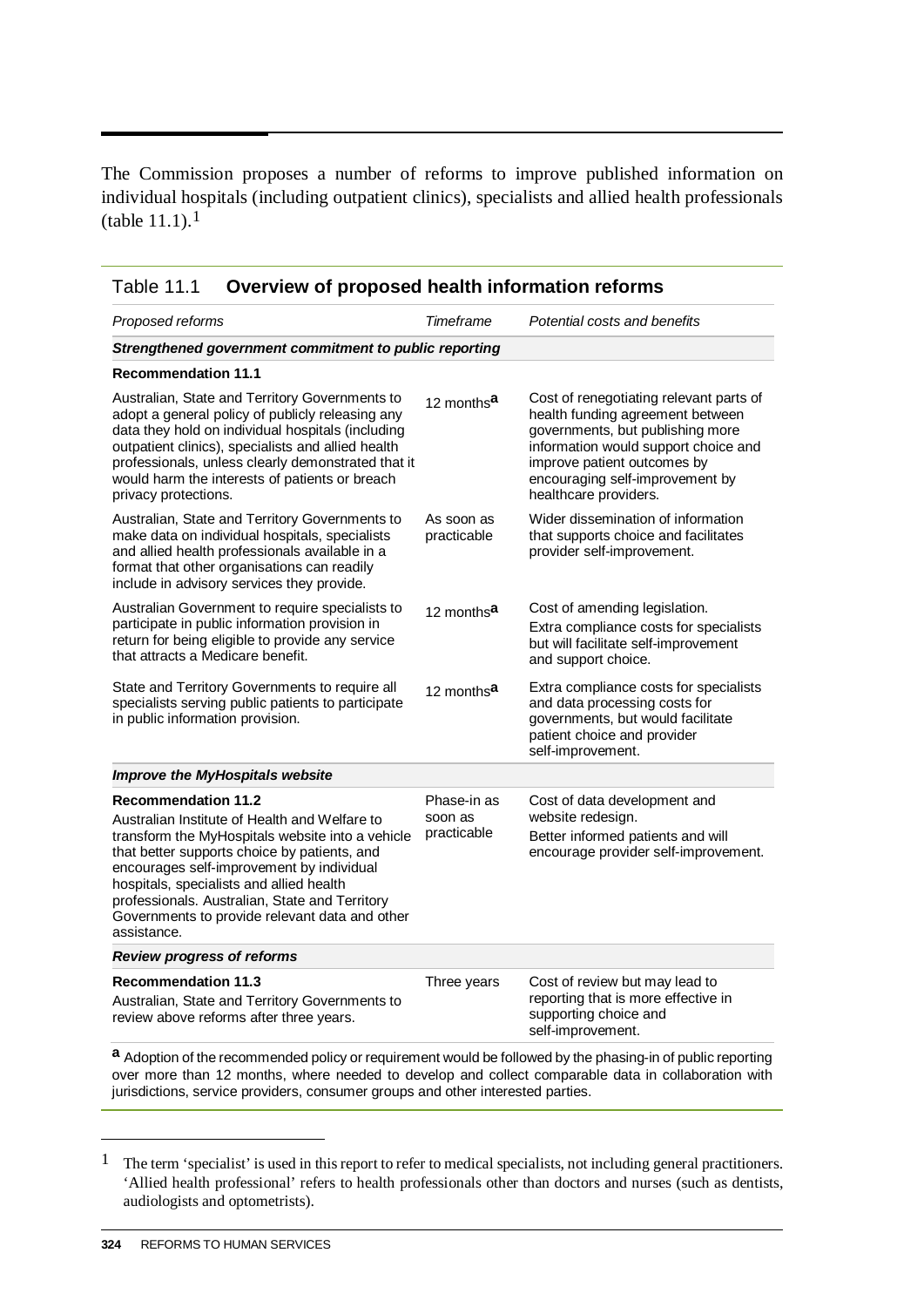The proposed changes have merit in their own right and would increase the benefits of recommendations made in chapter 10 to give patients greater choice over where they receive health services accessed through a referral. The information reforms would also encourage self-improvement by providers of referred health services. Central to the reforms is strengthening and expanding the commitment to public reporting that the Australian, State and Territory Governments made in the 2011 National Health Reform Agreement (NHRA).

The reforms proposed in this chapter would complement broader recommendations made in the Commission's recent inquiry on data availability and use, which called for a number of changes to improve access to, and utilisation of, data across the economy (PC 2017a). This included a new Data Sharing and Release Act, National Data Custodian, and sectoral Accredited Release Authorities to streamline access to datasets.

# **11.1 Introduction**

This chapter considers how reforming published information on individual hospitals, specialists and allied health professionals could support greater patient choice, provider self-improvement, and contestability. There is a case for information provision in health care because suppliers typically have a significant information asymmetry over the patients they serve and governments that regulate and fund them (Arrow 1963).

Information provision is particularly important for contestability because governments should only contemplate a contestable model for publicly-funded services in cases where they are able to codify and measure required performance. It is also necessary to publish the collected information to make service commissioners and individual providers more accountable.

Publishing information on individual providers could prompt improved outcomes through two additional channels:

- patient choice (informed patients seeking out better performing providers)
- self-improvement by providers (through benchmarking against their peers).

Much of the research on the effects of publishing information on individual healthcare providers has focused on performance indicators — such as mortality rates — which are often not presented in a consumer-oriented format, cover only a small subset of service characteristics that patients value, and may not be sufficiently specific to a particular illness or treatment to be seen as relevant by individual patients.

This could explain why studies typically find that published performance indicators have rarely influenced choices made by patients (Devlin and Appleby 2010; Dixon et al. 2010; Faber et al. 2009; Fung et al. 2008; Marshall and McLoughlin 2010; NZHQSC 2016a; Totten et al. 2012; Werner and Asch 2005). Other information sources have tended to be more widely used by patients, such as the views of their general practitioner (GP), friends and family (Day and South 2016; Victoor et al. 2012). Further research is required on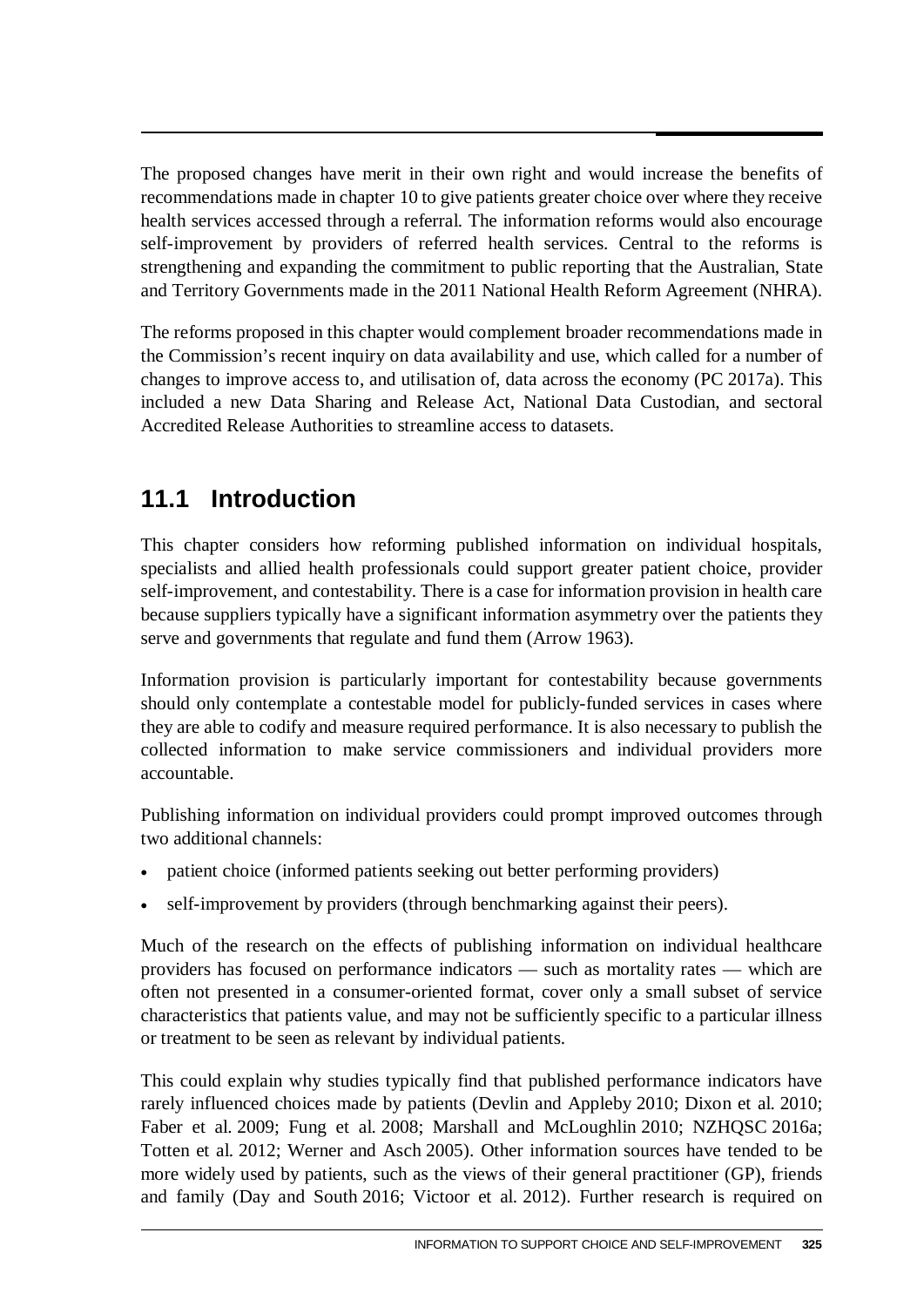whether there are more consumer-oriented approaches to public reporting which would encourage patients to make greater use of performance indicators (Boyce et al. 2010; Hibbard 2003). There could also be scope to make indicators more specific to the circumstances of individual patients and provide better support to interpret the information.

There is evidence that public reporting encourages health care providers to engage in self-improvement activity, particularly at the hospital level, possibly because of a peer-pressure effect (Bevan 2013; Cacace et al. 2011; Campanella et al. 2016; Chen 2010; Fung et al. 2008; Lamb et al. 2013; Smith et al. 2009; Totten et al. 2012). This suggests that, even if patients do not use performance indicators, it is in the interests of patients to publish the data to encourage providers to deliver more effective services in terms of quality and efficiency, as well as to make them more responsive and accountable.

# **11.2 What information would support choice, provider self-improvement and contestability?**

To support greater patient choice, provider self-improvement and contestability, public information has to describe service characteristics that are valued by patients (as consumers) and governments (as system stewards). Its usefulness will also depend on whether the amount of information, and its presentation, is tailored to the varying capacity and willingness of patients, their supporting GPs, health care providers and governments to use it.

This section gives a broad overview of the types of information that would support greater choice, provider self-improvement and contestability. It is not intended to be a detailed guide or to nominate specific indicators for a particular service characteristic.

# **Supporting patient choice**

GPs would continue to play an important role in supporting patients under the choice model recommended in chapter 10, and so information needs to be accessible and useful to both groups. In some cases, patients may wish to rely solely on their GP to access and interpret the information but patients should, after an initial discussion with their GP, have the option of using available information to make choices independently.

The Commission's proposed choice model would, for referrals to a specialist or allied health professional, facilitate patient choice over either a public outpatient clinic (which in most cases also determines the public hospital a patient is admitted to, if needed) or a health professional working in private practice. To support this model, information would therefore be needed on both individual hospitals and health professionals.

There are many service characteristics that patients can value, including:

• convenience (such as opening hours and distance from a patient's home)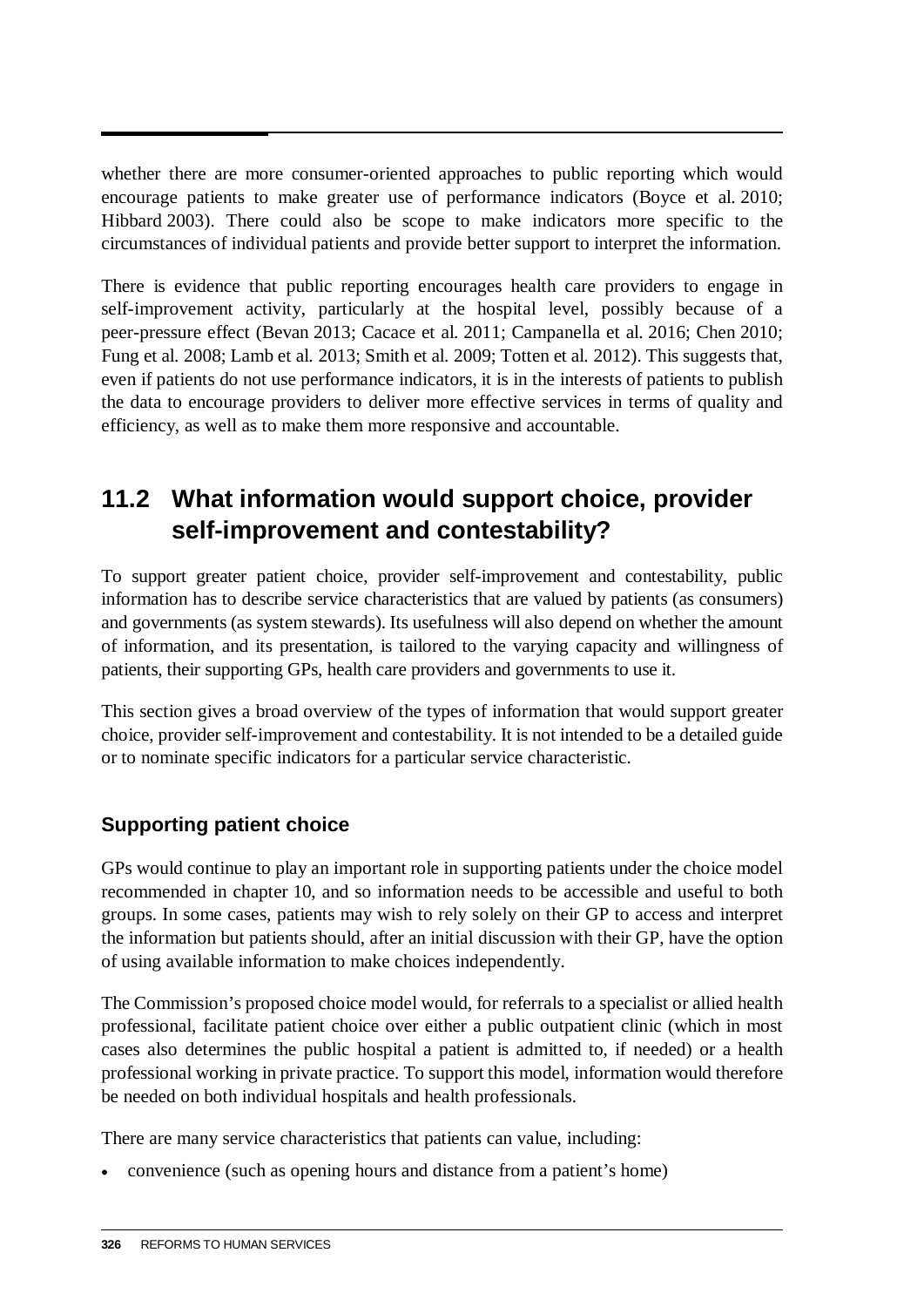- waiting time to receive the service
- out-of-pocket charges (for health professionals working in private practice)
- courtesy of staff, specialists and allied health professionals
- amenity of facilities
- clinical outcomes.

Studies of hospital choice have found that distance from home is a major determinant of which provider is chosen, with patients tending to select the nearest hospital by default (Boyce and Browne 2013; Dixon et al. 2010; Kolstad and Chernew 2009). However, there is also evidence that patients will bypass the nearest hospital when its clinical or other outcomes are significantly worse than other providers (Beckert, Christensen and Collyer 2012; Gaynor, Propper and Seiler 2012; Moscelli et al. 2016).

Patients have bypassed hospitals with worse outcomes despite (as noted above) rarely making choices based on published performance indicators. Studies have found that patients instead tend to rely on their own experience (particularly a bad experience with the nearest hospital), that of friends and family, and the advice of their GP (Day and South 2016; Dixon et al. 2010). In Australia, these sources can provide information that is more relevant to a given patient's illness or treatment options than the (limited) performance indicators that governments currently publish (detailed below). A recent survey showed that Australians have less trust in the information published by governments compared to their own experiences, those of family and friends, and a GP's opinion (Cutler, Gu and Olin 2017).

Patients may wish to trade off different characteristics, such as choosing a closer facility with lower amenity, which suggests that they should be given information on as many traits as possible. However, there is a risk that the amount of information could far exceed what patients are able or willing to process, possibly facilitating indecision rather than choice. A balance therefore has to be struck that provides information with sufficient breadth and detail to assist patients but does not overwhelm them.

A further challenge is to accommodate the possibility of marked differences between patients in their ability and willingness to use information, including because of differences in health literacy (ACSQHC 2014b; Barber et al. 2009; RACGP, sub. DR524; Tasmanian Government, sub. 485; Victorian Healthcare Association, sub. DR531). As noted above, making the information accessible and useful to GPs will help them to support patients to choose.

One way of accommodating the varying ability and willingness among patients to use information is to have an interactive website (or mobile application) that has a limited number of headline indicators, possibly with visual aids such as infographics, but with the ability to drill deeper into the data as desired by an individual patient or their supporting GP. As detailed below, there are already websites in Australia that provide some information on individual hospitals, specialists and allied health professionals but they have significant limitations in their current form.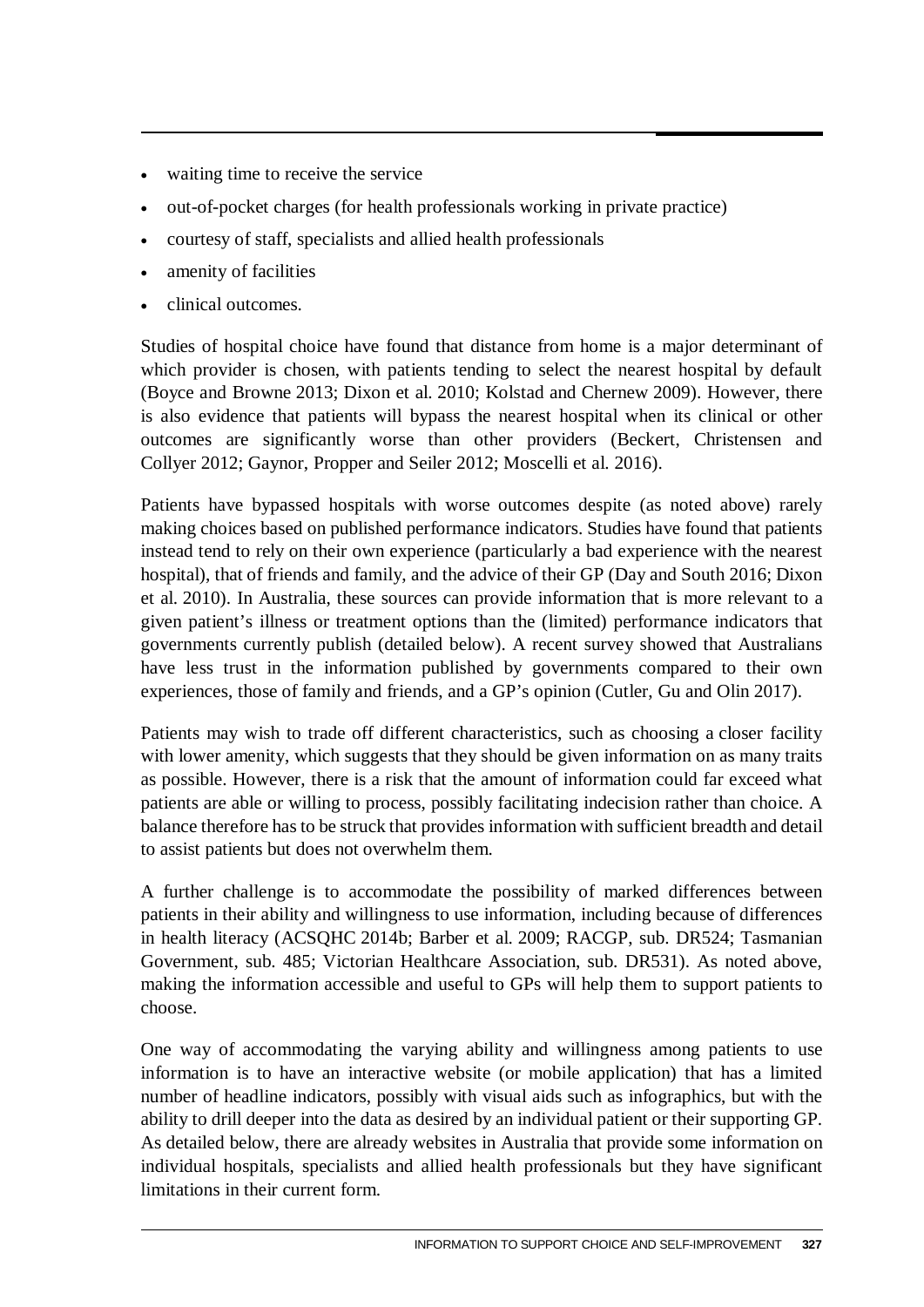# **Supporting provider self-improvement**

The service characteristics reported for the purpose of encouraging provider self-improvement should be largely the same as those for supporting choice, to ensure provider alignment with patient preferences. The key difference is in how the information should be presented, with providers requiring detailed data to benchmark effectively, rather than more consumer-oriented summary measures. As noted above, consumer-oriented measures and the underlying data could be built into a single website (or mobile application), but this is not essential. What is critical is that the data intended for benchmarking are publicly available, rather than being restricted to service providers, and that they name individual providers so as to maximise the incentive to undertake self-improvement.

# **Supporting contestability**

Compared to information that supports user choice, contestability will tend to require greater emphasis on performance indicators that measure clinical and other outcomes, so that governments can monitor whether policy objectives are being met. The indicators are likely to need to be more detailed and technical than those designed for consumers. Timely reporting is also more important so that governments can intervene promptly when underperformance occurs.

A further difference is that governments are more interested than patients in accountability measures, such as levels of expenditure, to understand how well resources are being used to deliver health outcomes. As noted above, patients are largely influenced by convenience (particularly distance from home) but clinical and other outcomes are also influential when the nearest provider is considered to be significantly worse than more distant options.

The next section of this chapter identifies weaknesses in how State and Territory Governments currently monitor a range of performance indicators in their role as system stewards, and give providers access to the data to encourage self-improvement.

# **11.3 How well does current reporting support choice, provider self-improvement and contestability?**

The Commission's inquiry on data availability and use detailed how a large amount of information is collected on the health system for a variety of purposes, including to track activity and expenditure, process insurance claims and maintain electronic patient records (PC 2017a). The Commission has also previously found that the collected data often have limited usefulness due to deficiencies in collection methods, restrictions on who can access the data, and because useful types of information are missing (PC 2015a). As a result, many potential benefits from health data are being forgone (table 11.2).

This section focuses on health data that are relevant to patient choice, provider self-improvement and contestability. Recent reviews of such data in Australia (discussed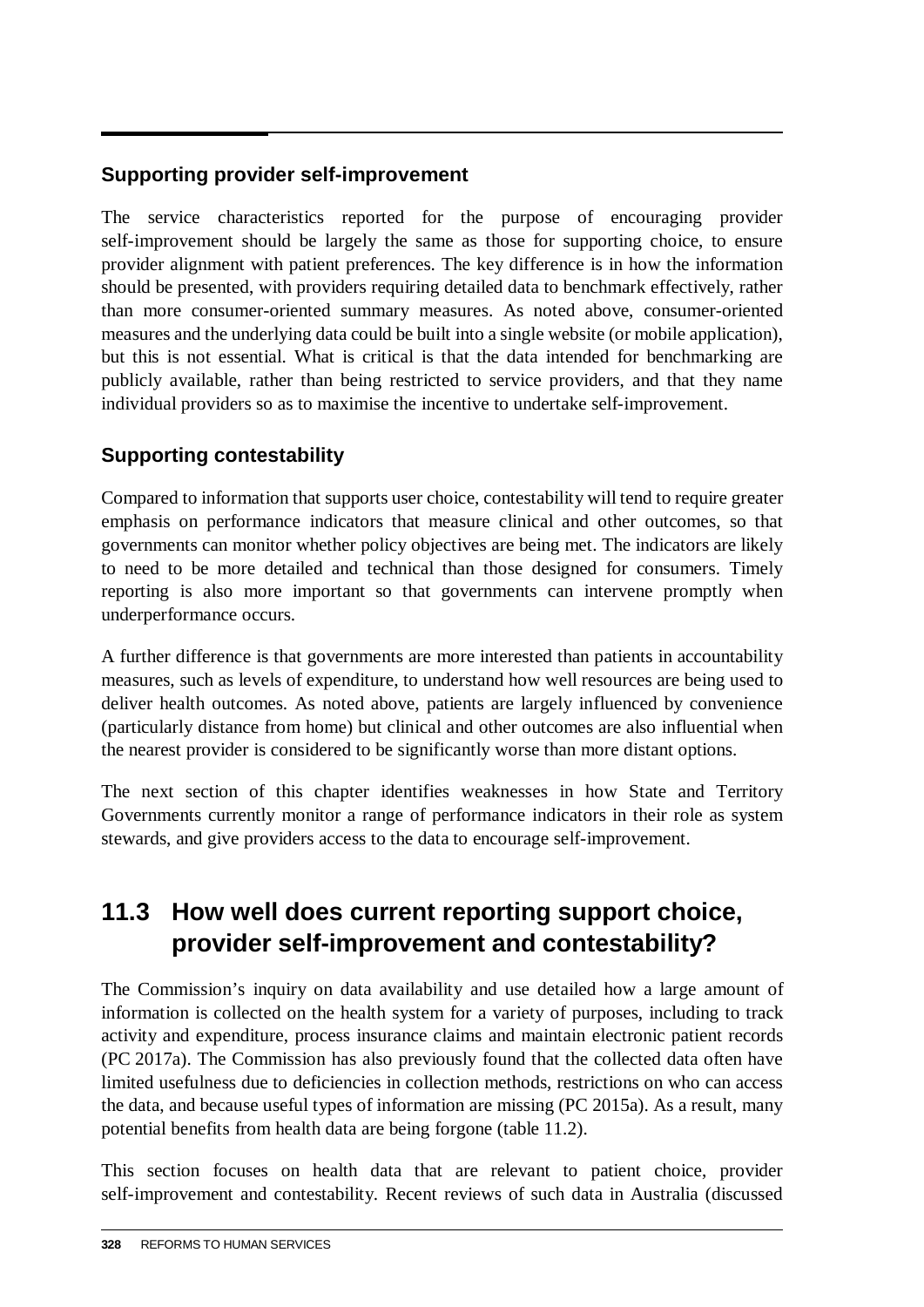below) have found that the large amount of information gathered from hospitals does not always give patients the information they need to be fully informed about choices, service providers to engage in self-improvement, and governments to undertake timely monitoring. An international comparison of health care transparency by KPMG International (2017) suggests that this problem is not unique to Australia.

| Key gaps                                                                                                                                                                                                                                                                                                                                                     |
|--------------------------------------------------------------------------------------------------------------------------------------------------------------------------------------------------------------------------------------------------------------------------------------------------------------------------------------------------------------|
| Cost data and quality measures are not<br>reported for all hospitals.<br>Measures of patient experience in<br>hospitals vary across jurisdictions, and<br>are not always timely or comprehensive<br>No performance data currently reported<br>for health professionals.<br>Information on the characteristics of<br>patients treated is not always complete. |
| Take up of national electronic health<br>records has been modest, in part due to<br>concerns over quality of included<br>information.                                                                                                                                                                                                                        |
| Many data are collected, but it has been<br>difficult for researchers to access or link<br>datasets.                                                                                                                                                                                                                                                         |
|                                                                                                                                                                                                                                                                                                                                                              |

|  | Table 11.2 Types of health data, users, benefits and gaps |  |  |  |
|--|-----------------------------------------------------------|--|--|--|
|--|-----------------------------------------------------------|--|--|--|

### **National reporting by governments**

At a national level, patients can access information on individual specialists and allied health professionals on a website maintained by the Australian Health Practitioner Regulation Agency (AHPRA). However, the website is essentially confined to providing registration details so that patients can check that they are dealing with a licensed professional.

There is a significant amount of national reporting on public hospitals, typically under the auspices of the Council of Australian Governments (COAG), but it is not well suited to supporting patient choice, provider self-improvement or contestability. Few of the reported indicators measure patient outcomes, and what is reported is often not disaggregated below state or territory level.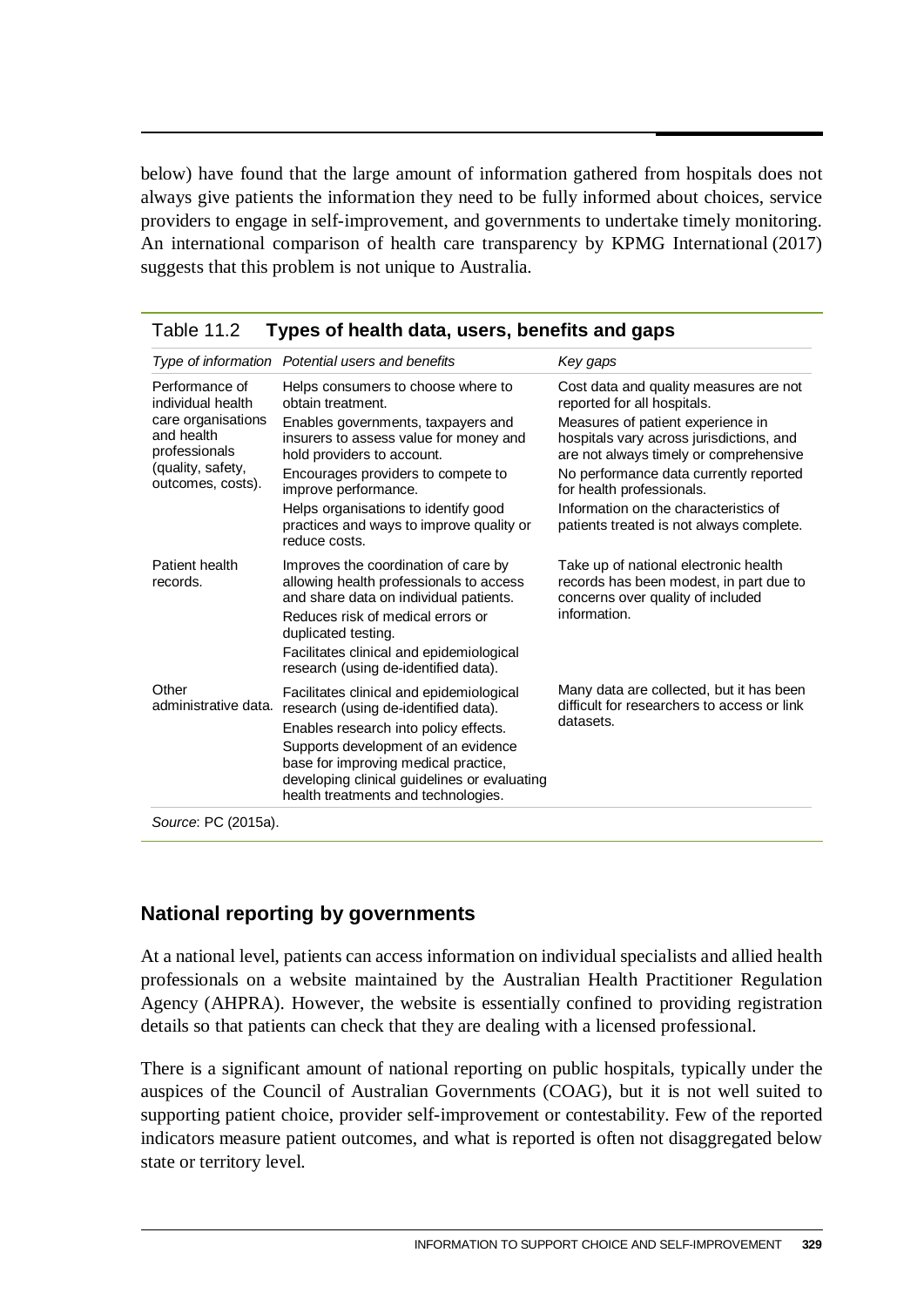A further problem is that it is difficult to navigate the data because they are built on a complex system of frameworks and reports. There are currently three main reporting frameworks:

- National Health Performance Framework (NHPF)
- Performance and Accountability Framework (PAF)
- Report on Government Services (ROGS).

A recent review undertaken for the Australian Health Ministers' Advisory Council called for reporting arrangements to be rationalised because the purposes of current frameworks are unclear and overlap (Nous Group 2017). The review recommended a single overarching framework based on the NHPF, with elements of the PAF incorporated as appropriate. Other existing frameworks would be linked and subordinate to the overarching framework.

The review also recommended a shift in emphasis to reporting outcomes because:

Many of the current indicators focus on throughput or output rather than measuring the change or improvement of patient's experience or clinical outcome. This does not provide insight to the effectiveness of the health system at either a patient or population level. (Nous Group 2017, p. 11)

The current specification for the PAF already includes a large number of outcome indicators but many of these are not actually reported due to ongoing data and methodological problems. The PAF is also unusual in being designed to allow reporting at the level of individual hospitals (but not specialists or allied health professionals). For this reason, it was the framework adopted for the MyHospitals website, which is supposed to be a national vehicle for informing patients (box 11.1). In reality, the limited number of indicators currently reported under the PAF has meant that MyHospitals is largely confined to reporting waiting times and other process measures for public hospitals (table 11.3). MyHospitals is even more limited in the information it provides on private hospitals due to their participation being voluntary and, for those that do participate, fewer indicators tend to be reported than by public hospitals.

#### Box 11.1 **The MyHospitals website**

MyHospitals was established in late 2010 by the Australian Institute of Health and Welfare (AIHW) to provide greater public access to information on hospital performance. The Australian, State and Territory Governments had committed to set up the website as part of the National Health and Hospitals Network Agreement. Their commitment to this initiative was reiterated in the succeeding National Health Reform Agreement in 2011, which described the website as a vehicle for patients to compare available services and performance at different hospitals. It could also be used by GPs to help patients choose a hospital.

The AIHW (sub. DR508, p. 11) noted that 'the website is not solely focused on patient choice and can attract a broad audience, including consumers, clinicians, hospital administrators, researchers/academics, policy makers and journalists'.

(continued next page)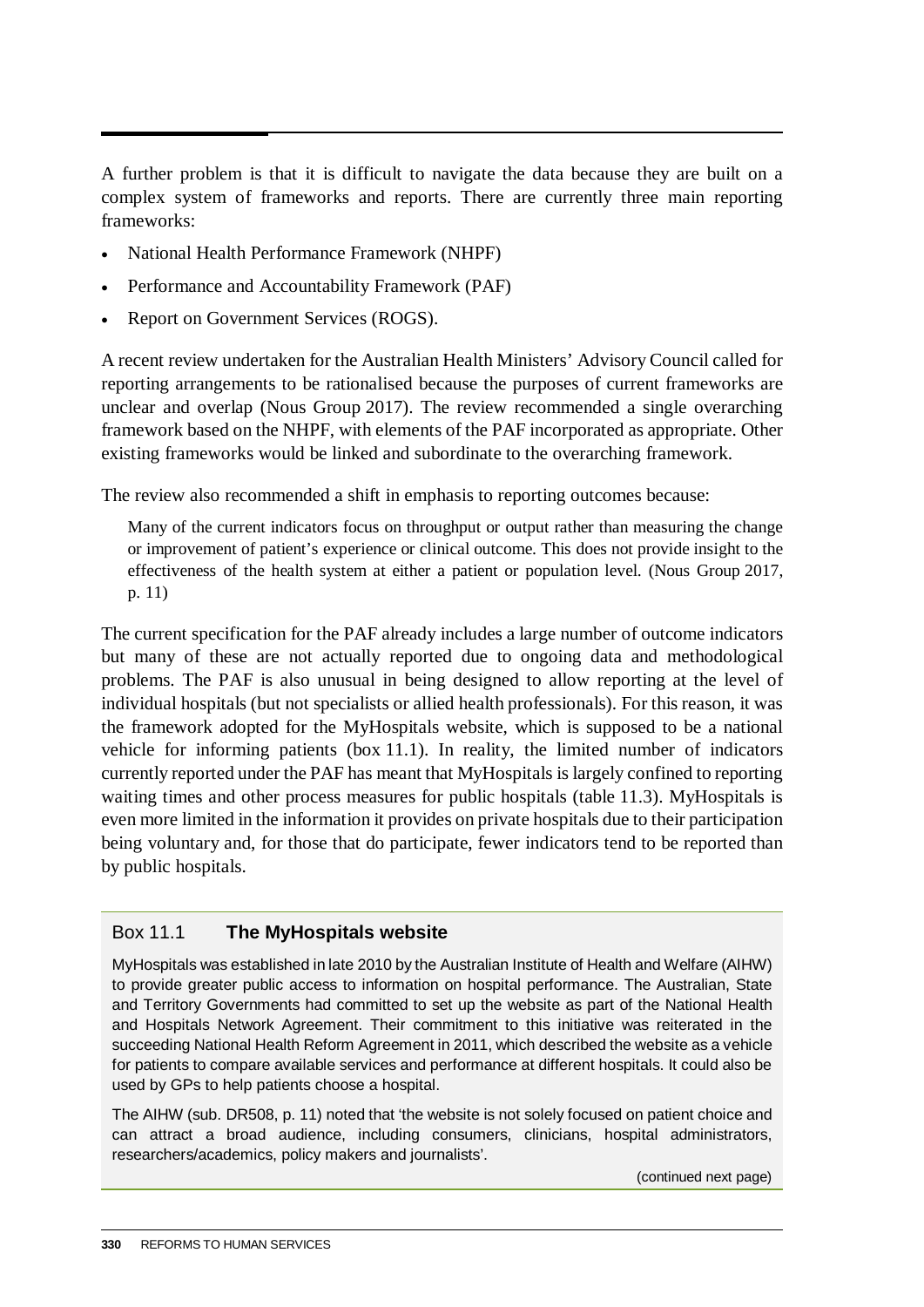#### Box 11.1 (continued)

The website currently has information on more than 1000 public and private hospitals. Users can search for a hospital by state or postcode, view the hospital's profile and the services it offers, see data for some performance indicators, and compare to other hospitals. All public hospitals are listed on the website but only around half of all private hospitals are covered (about 300 establishments) because their participation is voluntary.

In late 2011, COAG endorsed the Performance and Accountability Framework as the basis for performance reporting on individual hospitals. The framework has 17 performance indicators for hospitals but only seven of these are currently reported on MyHospitals (table 11.3). The indicators that are reported largely concern waiting times and other process measures. There is almost no information on the outcomes from specific treatments, apart from average length of stay in hospital for a few conditions. Private hospitals listed on the website tend to report even fewer indicators than public hospitals.

In February 2016, a progress report on two of the indicators not yet reported by public hospitals — the hospital standardised mortality ratio and in-hospital mortality rate for specific conditions stated that it would not be meaningful or helpful to report them until there was greater national consistency in the data. The report identified inconsistent coding practices between hospitals, differences in admission policies between jurisdictions, and an inability to track patients who are transferred between hospitals. It noted that resolving the problems would require a concerted effort by agencies such as the Australian Commission on Safety and Quality in Health Care, and the AIHW, working with national committees responsible for coding standards, and also with state and territory system managers to align coding practices with national standards.

*Sources*: AIHW (2016h; sub. DR508); NHPA (2012, 2016).

#### Table 11.3 **MyHospitals does not report every indicator it is meant to**

| Indicator                                                                            | Reported on<br>MyHospitals? <sup>a</sup> |
|--------------------------------------------------------------------------------------|------------------------------------------|
| Safety and quality                                                                   |                                          |
| 1. Hospital Standardised Mortality Ratio                                             | ×                                        |
| 2. Deaths in low-mortality Diagnostic Related Groups                                 | $\mathbf x$                              |
| 3. In-hospital mortality rate for selected conditions <sup>b</sup>                   | ×                                        |
| 4. Unplanned readmission rate for selected conditions <sup>C</sup>                   | ×                                        |
| 5. Healthcare-associated Staphylococcus aureus infections                            | ✓                                        |
| 6. Healthcare-associated Clostridium difficile infections                            | ×                                        |
| 7. Rate of community follow-up within 7 days of discharge from psychiatric admission | ×                                        |
| <b>Patient experience</b>                                                            |                                          |
| 8. Measures of patient experience with hospital services                             | ×                                        |

(continued next page)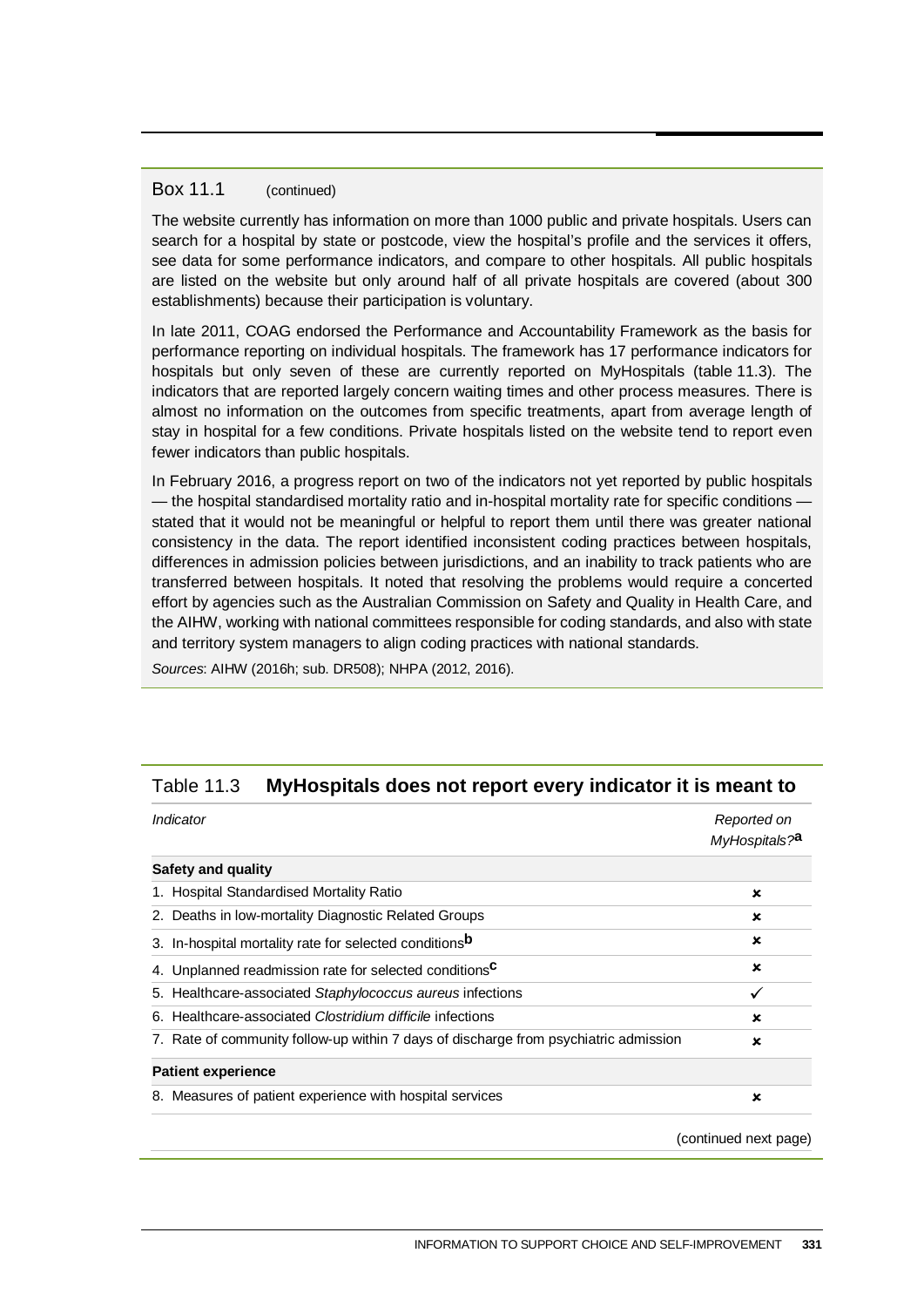| <b>Table 11.3</b> | (continued) |
|-------------------|-------------|
|-------------------|-------------|

| Indicator                                                                                                                 | Reported on<br>MyHospitals? <sup>a</sup> |
|---------------------------------------------------------------------------------------------------------------------------|------------------------------------------|
| <b>Access</b>                                                                                                             |                                          |
| 9. Access to services by type of service compared to need                                                                 | ×                                        |
| 10. Emergency Department waiting times by urgency category                                                                |                                          |
| 11. Percentage of Emergency Department patients transferred to a ward or discharged<br>within 4 hours, by triage category |                                          |
| 12. Elective surgery patient waiting times by urgency category                                                            | ✓                                        |
| 13. Waiting times for cancer care                                                                                         |                                          |
| <b>Efficiency and financial performance</b>                                                                               |                                          |
| 14. Relative Stay Index for multi-day stay patients                                                                       | ✓                                        |
| 15. Day of surgery admission rates for non-emergency multi-day stay patients                                              | ×                                        |
| 16. Cost per weighted separation and total case weighted separations                                                      | ✓                                        |
| 17. Financial performance against activity-funded budget                                                                  | ×                                        |

**a** Indicators reported by public hospitals. Private hospitals listed on the website tend to report fewer indicators than public hospitals. **b** Acute myocardial infarction, stroke, fractured neck or femur, and pneumonia. **c** Acute myocardial infarction, knee and hip replacements, depression, schizophrenia, and paediatric tonsillectomy and adenoidectomy.

# **Reporting at a state and territory level**

The hospital indicators published at a national level are typically derived from detailed information that State and Territory Governments gather to fulfil their responsibility to oversee the provision of public hospital services.[2](#page-37-0)

Among other things, public hospitals are required to report on a large number of performance indicators embedded in service agreements and associated performance frameworks. Targets are set for many of the indicators, which if not met can lead to a graduated system of intervention by the relevant health department (for example, NSW Ministry of Health 2013, 2016b).

State and Territory Governments sometimes give public hospitals access to data gathered from their peers to encourage self-improvement. An example of this is an activity-based management 'portal' developed by NSW Health (Damato 2015). In Queensland, public hospitals have access to a graphical tool — termed variable life adjustment displays — which plots differences in actual and predicted outcomes for various clinical indicators and

-

<span id="page-37-0"></span><sup>2</sup> The data that State and Territory Governments supply for national reporting are specified in a series of national minimum datasets, with the data provided to the Australian Institute of Health and Welfare. This is done in accordance with the National Health Information Agreement, which also specifies a nationally agreed set of performance indicators to be reported. The agreement also commits State and Territory Governments to providing various datasets to the Independent Hospital Pricing Authority to assist its calculation of the Australian Government's funding contribution for public hospitals.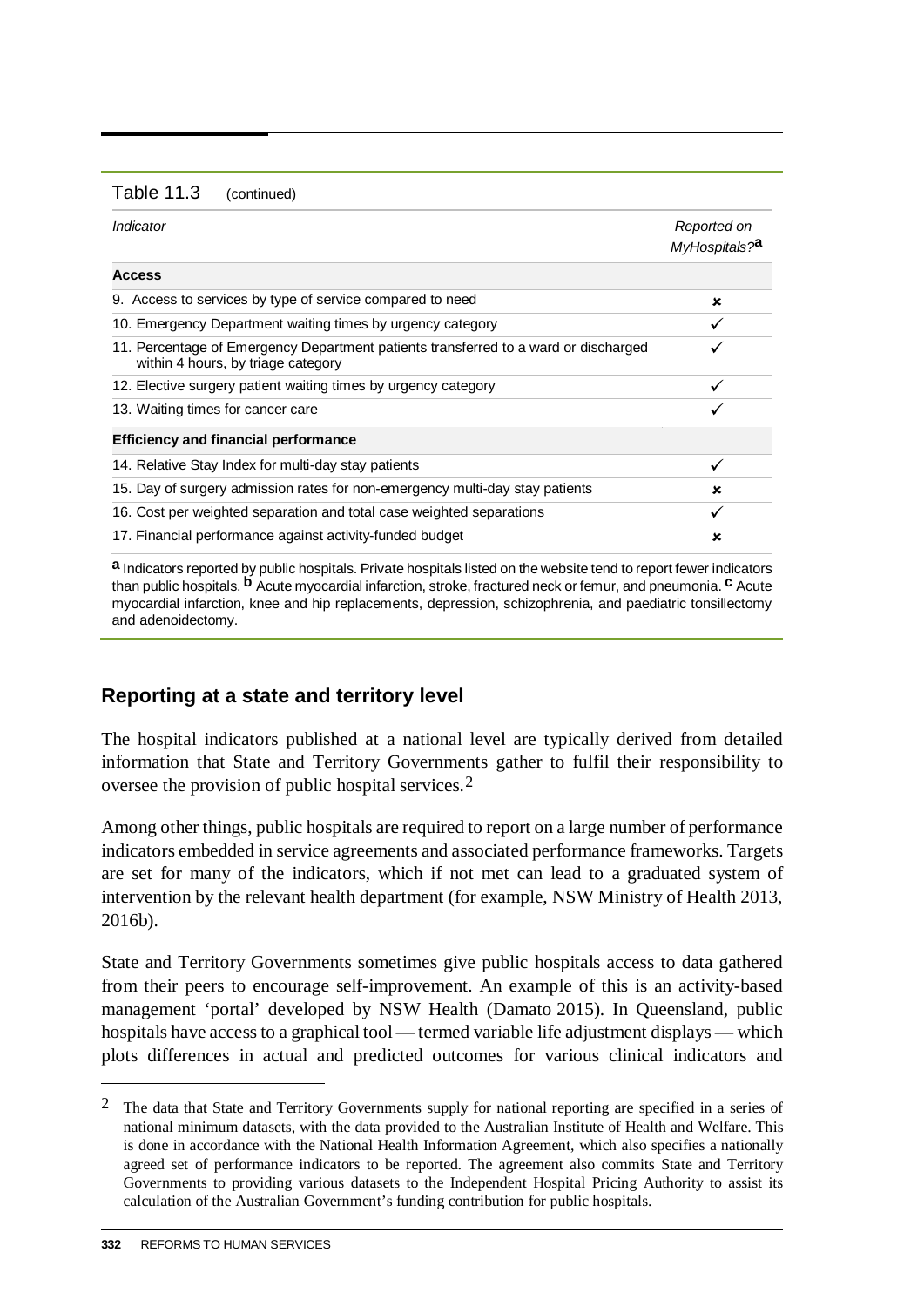compares to the statewide average (adjusted for patient characteristics) to flag when internal review is required (Duckett, Coory and Sketcher-Baker 2007; Queensland Health 2016d). Moreover, some public hospitals have access to international benchmarking data from the health care analysis company Dr Foster.

Governments contribute to the funding of some clinical quality registries, which gather outcomes data on a specific illness or treatment to facilitate improved practice (box 11.2). The Australian Government Department of Health (sub. DR569, p. 4) noted that clinical quality registries are 'playing a significant role in changing the culture and fear [among specialists] around public reporting'.

### Box 11.2 **Clinical quality registries**

Clinical quality registries are organisations that systematically monitor the quality of health care within specific clinical domains by routinely collecting and analysing health-related information. They use the data to identify benchmarks and variation in clinical outcomes and feed this information back to specialists for self-improvement. Reports may also be provided to hospital management, health care funders, clinical colleges and researchers.

There is significant heterogeneity across registries. Some monitor the quality of care for a specific service, such as blood transfusions or cardiac surgery, while others focus on a particular disease, such as lung or prostate cancer, and some target a range of conditions and services, such as those associated with major trauma. Reporting arrangements vary, with participation sometimes voluntary and coverage limited to a single state or subset of hospitals, while others cover both Australia and New Zealand. Some registries are partly funded by governments but most are managed by a non-government organisation.

There is evidence that clinical registries can facilitate improved quality and safety by both providing feedback to service providers and by publishing performance data on individual providers. Publication is likely to create additional impetus for providers to engage in self-improvement, rather than prompting consumers to seek out higher-performing providers, given that the information generated by registries can be difficult for patients to interpret.

Publishing performance data can encourage self-improvement by not only hospitals and specialists but also providers of prosthetic devices. Catholic Health Australia (sub. PFR350) noted that outcomes published by the National Joint Replacement Registry have often prompted suppliers to withdraw poorer performing devices from the market, even though consumers do not base their choices on the performance data.

Registry data could also be a useful resource for State and Territory Government monitoring of service quality and safety. However, the data are not routinely included in datasets assembled by governments as part of their stewardship role. For example, a 2016 review of hospital safety and quality assurance in Victoria found that many registries did not provide their data to the state health department, even in cases where the registry was partly funded by the Victorian Government. The review recommended that the Victorian Government make its funding of registries conditional on all performance metrics being provided to the state health department and relevant hospital management at the same time as they are fed back to clinical units.

*Sources*: ACSQHC (2014a, 2016); AIHW (2016m); Duckett, Cuddihy and Newnham (2016); Larsson (2012).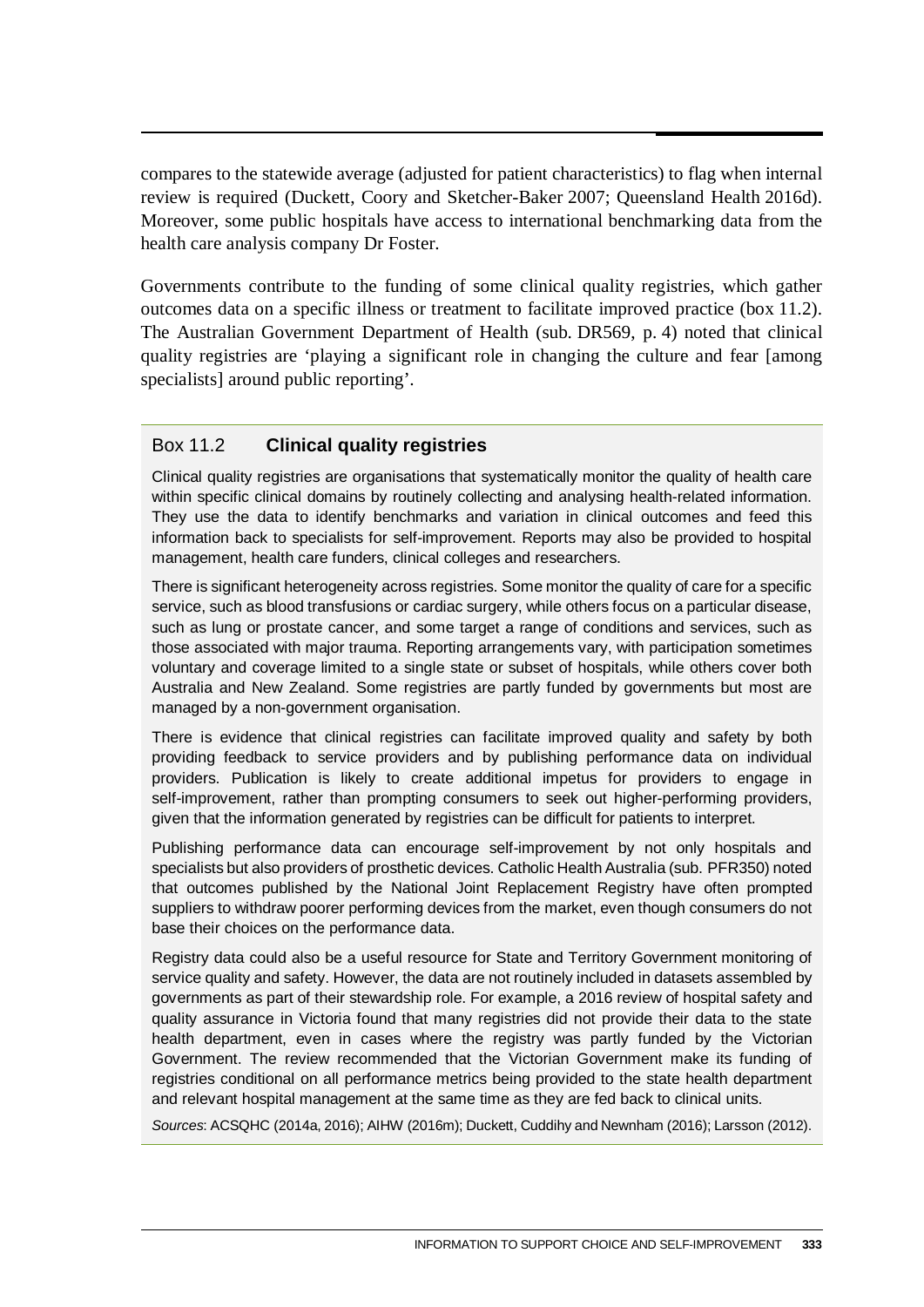Data collection on individual specialists also occurs as part of self-improvement initiatives in particular specialities. For example, the Royal Australasian College of Surgeons (2017; sub. PFR374) facilitates ongoing improvement through audits of surgical mortality in each jurisdiction in collaboration with the relevant State or Territory Government. Medibank Private and the Royal Australasian College of Surgeons (2016a, 2016b, 2016c, 2016d, 2016e, 2017) have used data on services provided to private patients to inform surgeons about variation in surgical practice and out-of-pocket charges.

Some jurisdictions have been developing patient-reported outcome measures (PROMs), which are emerging as a useful addition to indicators traditionally used to monitor the performance of health care providers (box 11.3).

#### Box 11.3 **Patient-reported experience and outcome measures**

Public hospital patients have been surveyed about their experiences for many years, with varying approaches and transparency across jurisdictions. For example, the NSW Bureau of Health Information regularly publishes results for emergency departments, admitted services, outpatient clinics, small hospitals and maternity units. In Victoria, public hospitals are given survey results each quarter. Providers in Queensland have in recent years been given survey results for emergency departments, small hospitals, maternity units and orthopaedic outpatient clinics.

A drawback of patient experience surveys is that they focus on processes rather than health outcomes. There is an emerging trend to address this by using patient-reported outcome measures (PROMs), which ask patients about their health and health-related quality of life. They are the only way to measure some symptoms (such as pain and nausea) and a patient's judgment of their functioning. They can therefore be a useful complement to clinical outcome measures reported by service providers, such as readmission and mortality rates.

The countries most advanced in implementing PROMs at a systemwide level are England, the Netherlands, Sweden and United States. England was a leader in 2009 when it began to require routine collection and publication of PROMs for patients before and after varicose vein, groin hernia, and hip and knee replacement surgery. In the United States, the focus has been on a number of chronic conditions. In the Netherlands and Sweden, PROMs collection is undertaken as part of clinical registries for specific diseases or conditions.

In Australia, the NSW Agency for Clinical Innovation and the Cancer Institute NSW have been leaders in PROMs. Several NSW local health districts have implemented demonstration projects that include small-scale PROMs collections. In Victoria, some providers already collect PROMs and the Agency for Health Information is developing a pilot for a statewide collection. There is also a trend for clinical registries to use PROMs as part of their measurement of outcomes.

To date, evidence on the benefits of PROMs is mixed. Studies have found strong evidence that PROMs have improved patient-provider communication and patient satisfaction but have yet to be widely used by providers as a tool to improve clinical outcomes.

*Sources*: ACSQHC (2012); Boyce and Browne (2013); Chen (2015); Chen, Ou and Hollis (2013); Devlin and Appleby (2010); Duckett, Cuddihy and Newnham (2016); Kyte et al. (2016); NSW BHI (2016); Queensland Health (2016b); Thompson et al. (2016); Victorian DHHS (2016a, 2017d); Williams et al. (2016).

State and Territory Governments do not publish much of the data they gather, particularly on clinical outcomes at the level of individual hospitals, specialists or allied health

 $\overline{a}$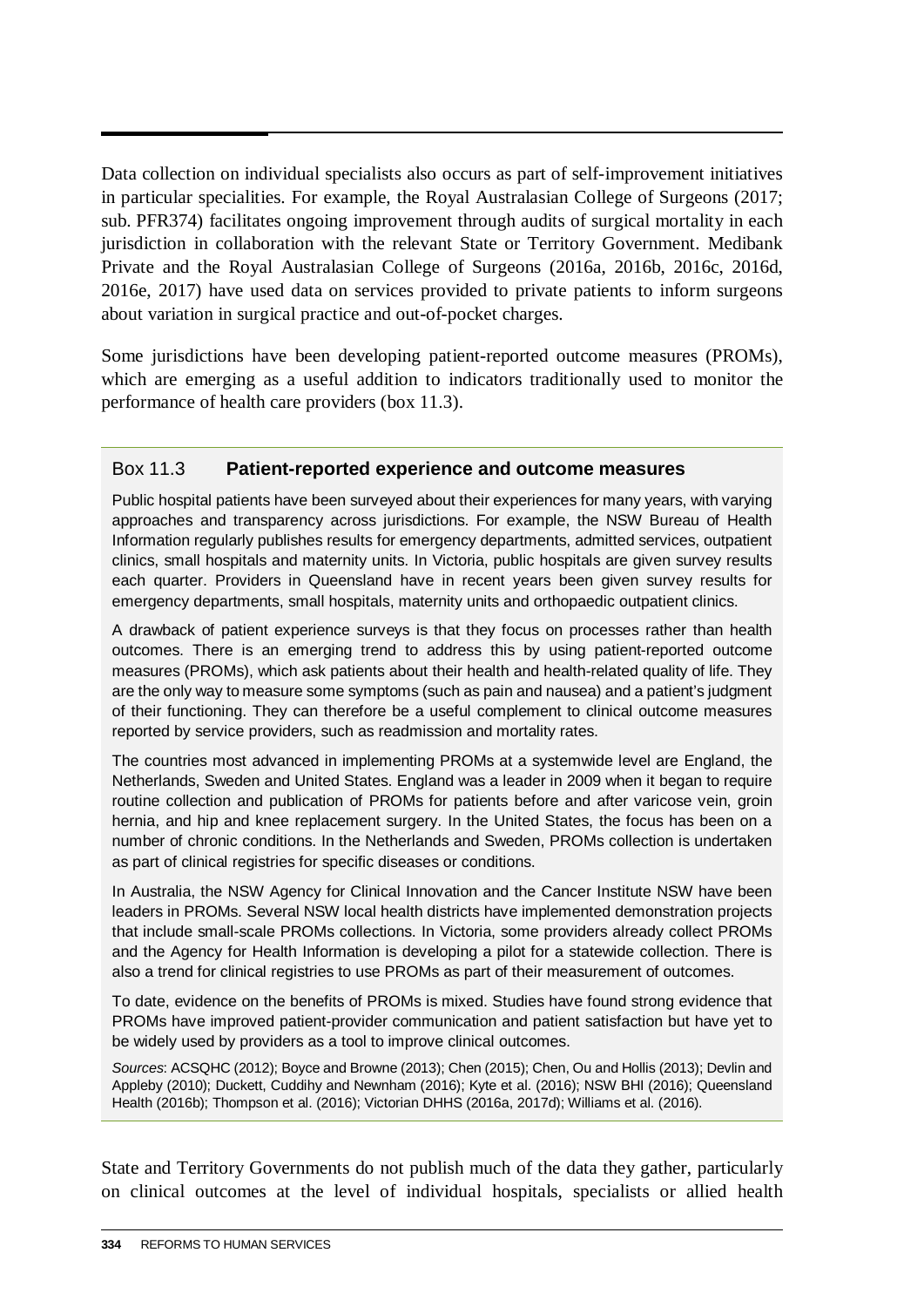professionals. However, some jurisdictions do release more information than available nationally. For example, the NSW Government regularly publishes hospital-level data online for elective surgery, emergency departments and patient experience (NSW BHI 2017; box 11.3). Similarly, the Queensland Government maintains a website that provides more information on its public hospitals (Queensland Health 2017b). The Victorian, SA and WA Governments also make some hospital-level information available online (SA Health 2017; Victorian DHHS 2017a; WA Department of Health 2017).

The data that State Governments do publish have similar limitations to information on the MyHospitals website, particularly an almost exclusive focus on process measures such as throughput and waiting times for emergency departments and elective surgery. For public outpatient clinics, even the reporting of process measures is very limited, giving patients little information on differences in waiting times between clinics.

The Queensland Government recently released a discussion paper inviting feedback on how it could expand public reporting of quality and safety to drive ongoing improvements in health care (Queensland Health 2017a). A specific policy proposal will be developed after the feedback period ends in October 2017, followed by targeted consultations on the proposal with affected stakeholders.

# **Non-government initiatives to inform choice**

 $\overline{a}$ 

Patients have always been able to draw on the experiences of family and friends when considering alternative providers of health care. As a trusted source of advice, this can have a significant influence on choice. The advent of the internet has created an opportunity for individuals to broaden this to drawing on the experiences of a wider group, although consumers should not rely solely on this source due to the possibility of being misled by fake reviews and websites that give a biased impression by deleting unfavourable posts.[3](#page-40-0)

Patient Opinion Australia (POA) operates a website where individuals can search reviews that others have posted on the care they have received at a local health service.<sup>[4](#page-40-1)</sup> The relevant health service can post a response, and this may be followed by a published dialogue between the patient and provider. The website is moderated by POA to ensure published material is not defamatory. If patient feedback is very critical, POA may contact the individual to check that it is sent in good faith.

The POA website was established in 2012 and is modelled on a similar UK website that has operated since 2005. POA is run on a not-for-profit basis. It earns revenue by offering a

<span id="page-40-0"></span><sup>3</sup> Section 29(1) of the *Competition and Consumer Act 2010* (Cwlth) prohibits false or misleading representations through testimonials but this depends on timely detection of the behaviour. The ACCC (2013) has published a guide on how businesses and review platforms can comply with the law.

<span id="page-40-1"></span><sup>4</sup> It is illegal for user ratings and reviews to be used to advertise regulated health services. However, testimonials are generally allowed on consumer information sharing websites which invite public reviews because they are intended to help consumers make more informed decisions and are not considered advertising (AHPRA 2014).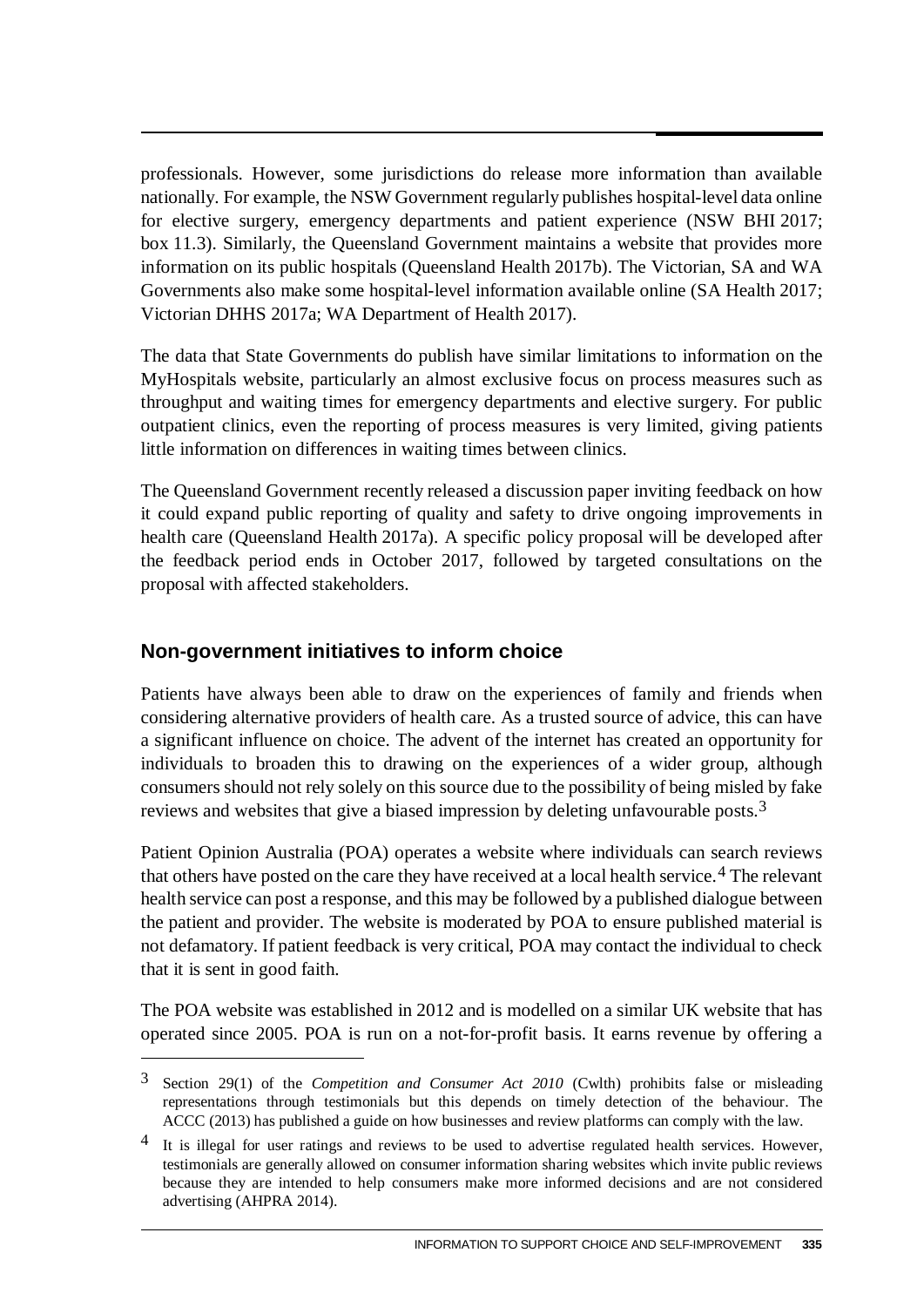subscription service to service providers, which gives them access to tools and support to help staff make the most of patient feedback. Subscribers can also compare how they are doing and generate reports. Over 150 organisations subscribe to POA.

In 2013, health insurer NIB established a website, called Whitecoat, where people can compare local specialists and allied health professionals based on user ratings and reviews. A number of other insurers now also contribute to the website and an online booking service has been introduced. Reviews are sourced from Whitecoat users and clients of affiliated health insurers. Before reviews are published they are moderated, including to ensure that they do not assess a provider's expertise or quality of clinical care. Unlike the POA website, Whitecoat does not include responses from service providers.

Health insurers have also partnered with Healthshare, which facilitates choice through:

- a website where patients can search by location for specialists and allied health professionals working in private practice. The resulting information can include a health professional's special interests, practice locations, hospital affiliations and whether there are out-of-pocket charges for clients of a particular health insurer
- an add-on to the software used by many GP practices which, in addition to a search function similar to the Healthshare website, enables GPs to automatically populate referral letters with patient and specialist details
- a free online service called Specialist Now, which assists patients to find earlier appointments with specialists working in private practice.

# **Weaknesses in reporting limit the case for greater contestability**

In the study report for this inquiry, the Commission observed that there may be scope for State and Territory Governments to use more contestable approaches to commissioning health care that hospitals provide to public patients (PC 2016a). This could be for an individual health service, subset of services, or an entire public hospital.

State and Territory Governments are already able to utilise private sector providers when they wish to. For example, governments sometimes commission private hospitals to reduce elective surgery waiting lists for public patients (Tasmanian Government, sub. 485). Government-operated public hospitals use private providers for pathology and radiology testing.

Governments also have a long history of funding not-for-profit organisations to provide entire public hospitals.<sup>[5](#page-41-0)</sup> The commissioning of for-profit operators to provide public hospitals is rarer, following a series of failed attempts to do so in the 1990s (Australian Council of Trade Unions, sub. 100; Duckett 2013; Illawarra Forum, sub. 444; NSW Nurses

-

<span id="page-41-0"></span><sup>5</sup> This includes major public hospitals such as St Vincent's Hospital (Sydney); Mercy Hospital for Women (Melbourne); Mater Adult, Children's and Mothers' Hospitals (Brisbane); St John of God Midland Public Hospital (Perth); and Calvary Public Hospital (Canberra).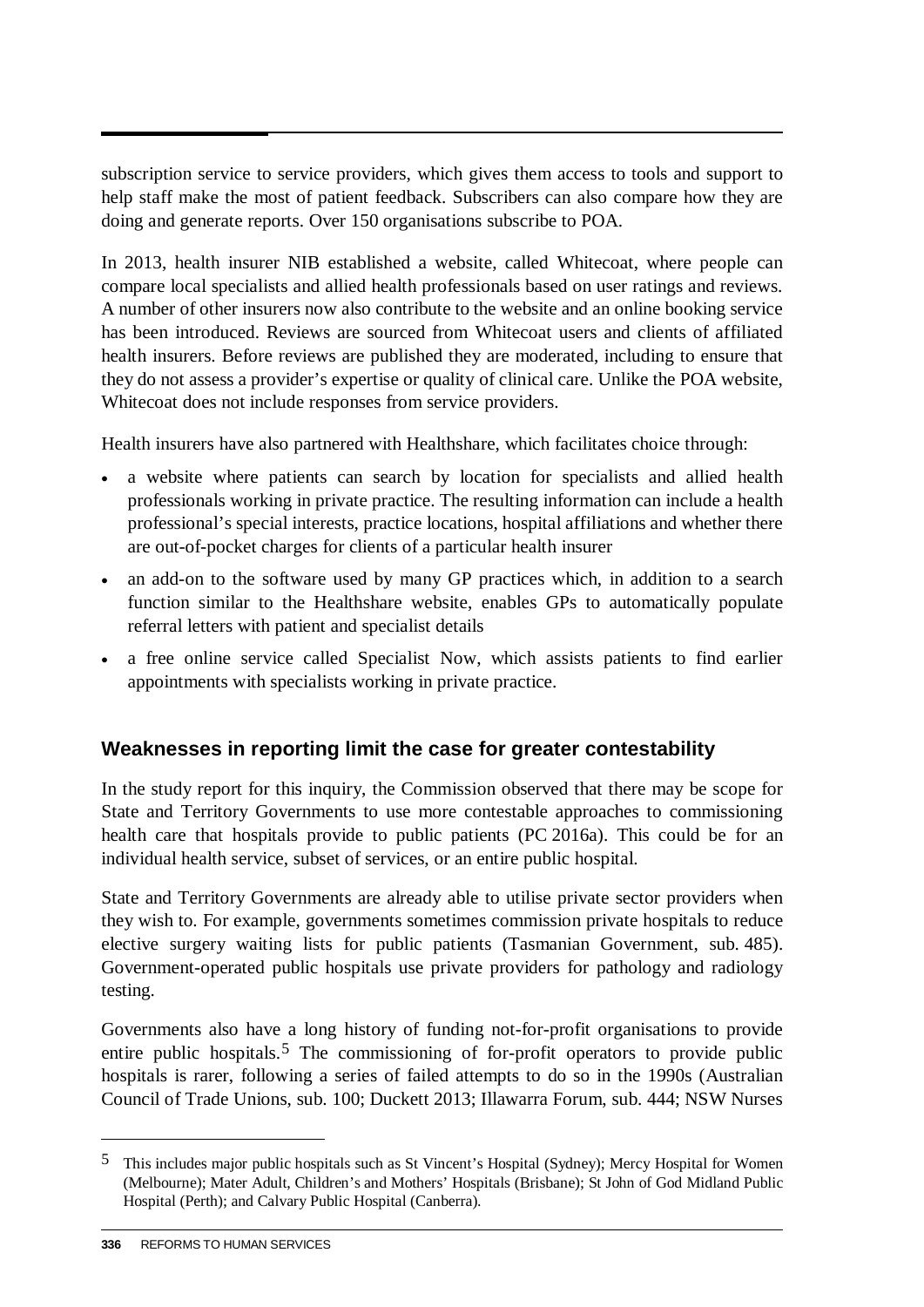and Midwives' Association, sub. 247; Queensland Nurses' Union, sub. 405).[6](#page-42-0) Governments found it difficult to sufficiently codify required performance across the many services provided by an entire hospital, leading to conflicts with operators over contract requirements.

Since the 1990s, governments have developed more robust systems for monitoring levels of hospital activity and expenditure, particularly for acute in-patient services. However, safety and quality remains challenging to codify and enforce in a timely way as part of a service agreement. While there are methodologies to measure some aspects of safety and quality, they require an investment of time and resources to develop and maintain. Examples include efforts to measure mortality rates (box 11.1) and survey patients using PROMs (box 11.3).

The findings of a 2016 review of hospital safety and quality assurance in Victoria suggest that State and Territory Governments have a lot more work to do before they can be confident that performance monitoring in their own hospitals, let alone that of external contractors, is as effective as possible.

… most states monitor only a narrow range of safety indicators, and over-rely on individual incident reports rather than analysing trends. As a result, many health departments in Australia do not know the true rate of complications in their hospitals, how safety varies across the different hospitals they oversee, or whether safety is improving over time. They mostly lack the information required to identify concentrated risks to patient safety, and even the knowledge of whether their existing safety policies are working. (Duckett, Cuddihy and Newnham 2016, p. 8)

Compared to public hospitals, there are currently less extensive reporting requirements for private hospitals, and so State and Territory Governments can be even less well informed about their safety and quality (Australian Healthcare and Hospitals Association, sub. 427; Duckett, Cuddihy and Newnham 2016; Tasmanian Government, sub. 485).

While there is scope for more effective performance reporting by both public and private hospitals, it is unrealistic to expect that it will ever be possible to fully codify and measure every aspect of hospital safety and quality that is valued by the community. Governments will therefore continue to face the prospect that, when commissioning services from an external provider, they will be entering into an incomplete contract in the sense that required performance cannot be fully specified.

Governments are already able to commission non-government providers when they are satisfied that it is possible to sufficiently codify and enforce the performance required by an external contractor. Given this, and in light of the above, the Commission is not proposing changes to make public hospital services more contestable than currently.

 $\overline{a}$ 

<span id="page-42-0"></span><sup>6</sup> Apart from Joondalup Health Campus in Perth, the few public hospitals currently run by for-profit operators tend to be relatively small facilities located outside capital cities. This includes Mildura Base Hospital, Peel Health Campus, Noosa Hospital and Albury Border Cancer Hospital (Australian Private Hospitals Association, sub. PFR381).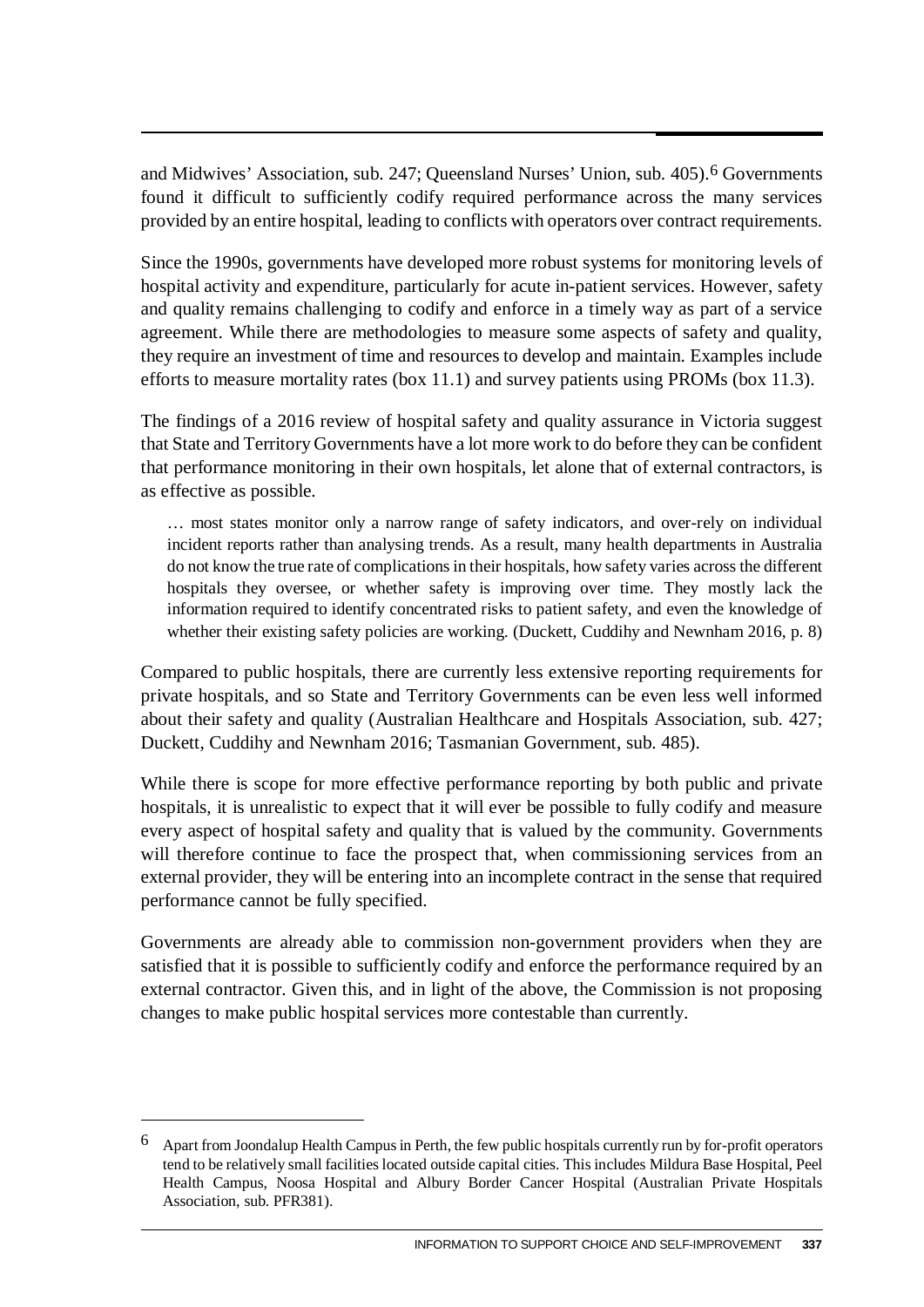# **11.4 Proposed reforms**

Improving public reporting on individual hospitals, specialists and allied health professionals would support patient choice and encourage self-improvement by service providers. Current gaps in available data can leave consumers (and their GPs) in the dark about what they are choosing. Health care providers and governments can be unaware of prolonged safety breaches — such as occurred at Djerriwarrh Health Services in Bacchus Marsh, Victoria due to gaps in performance data needed to undertake timely monitoring and give feedback to hospital managers, specialists and allied health professionals (ACSQHC 2015c; Duckett, Cuddihy and Newnham 2016).

The Commission considers that the case for better public information provision is strong. More user-oriented reporting (including, on out-of-pocket charges, courtesy of staff and health professionals, amenity of facilities, experiences of other patients, and clinical outcomes) would further empower consumers and bring additional benefits from the patient choice recommendations in chapter 10. Development of better information should occur concurrently, and not delay, patient choice reforms. More broadly, information provision would be in the interests of patients, facilitate more self-improvement by service providers, and help to strengthen State and Territory Government oversight of service provision.

Many inquiry participants supported publishing more information.

CHA [Catholic Health Australia] supports greater provision and transparency of appropriately risk-adjusted performance information. In doing so, we note that the publication of such information often prompts providers to compare their performance with their peers which results in performance improvement — even where consumers themselves do not change provider in response to the provision of performance information. (Catholic Health Australia, sub. 440, p. 4)

AHHA [the Australian Healthcare and Hospitals Association] in general supports reform recommendations that improve transparency in the health care system to support patient choice and enhance system accountability and efficiency … AHHA strongly supports the reporting of clinical outcomes data … (AHHA, sub. DR561, p. 3)

… most health consumer choices are made in a vacuum of relevant and important data. Consumers are just not appropriately supported to make data-driven health choices … Transparent data drives culture change, and culture change is at the heart of all the intransigence in the health sector to delivering patient-centred care. (Health Consumers' Council (WA), sub. 447, p. 2)

To make informed choices about clinician and/or hospitals services, consumers need access to all levels of information i.e., individual clinician performance, clinician led-team outcomes, and hospital outputs compared with peers. (Jeanette Sheridan, sub. 451, p. 6)

CHERE [the Centre for Health Economics Research and Evaluation] agrees with the Commission's recommendations for the increased availability of currently collected data and the extension of data collections to include more information on clinical and patient-reported outcomes. (CHERE, sub. DR516, p. 5)

The Tasmanian Government supports the proposal to make more information on hospital services available to the public. To gain most advantage from this expanded reporting effort, this initiative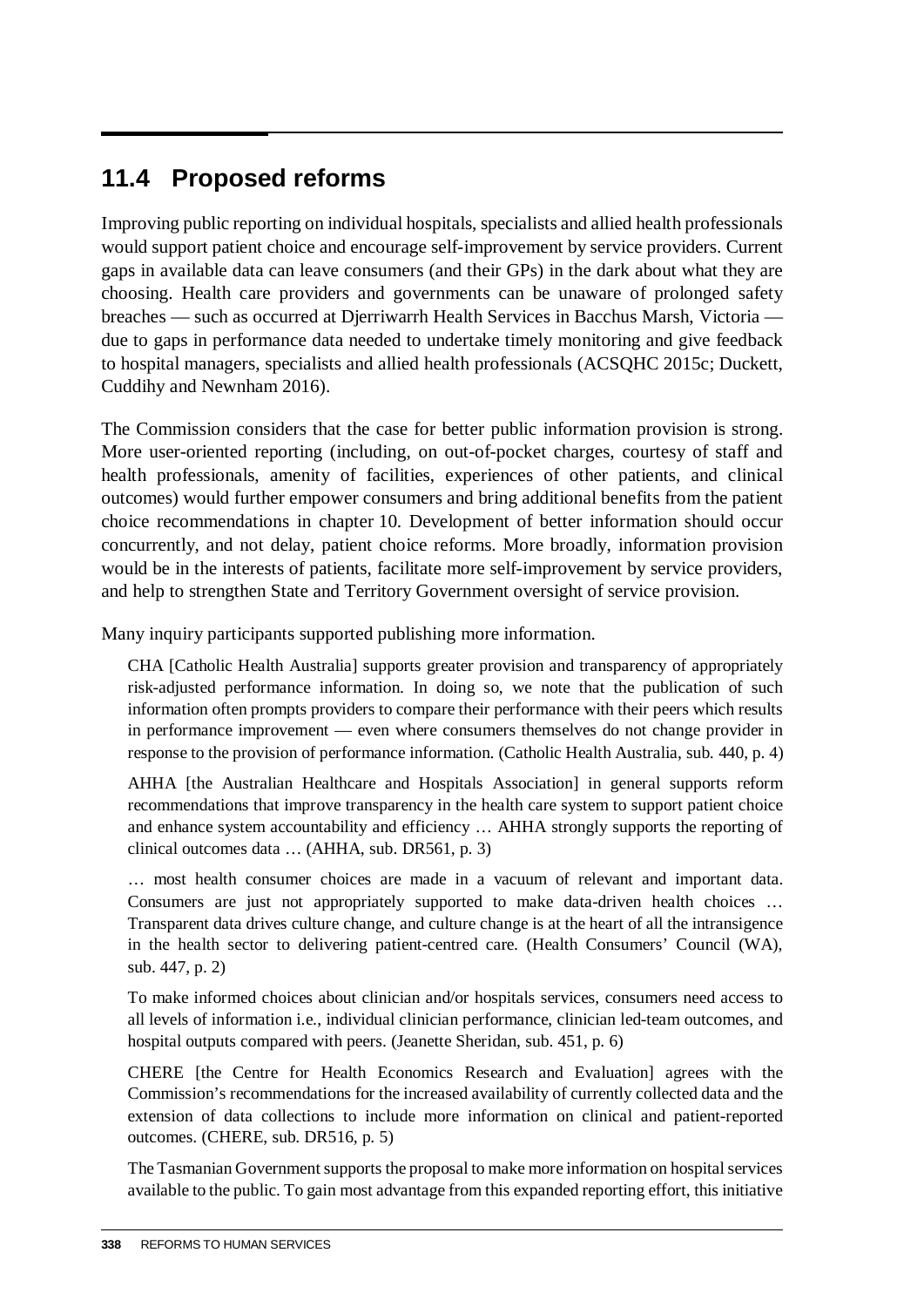should be facilitated through the Australian Health Ministers Advisory Council (AHMAC) and devolved to the Australian Institute of Health and Welfare (AIHW) and its policy and data development committee structure. (Tasmanian Government, sub. DR590, p. 23)

… [Alzheimer's Australia is] supportive of the proposed information reforms in strengthening and expanding the commitment to public reporting. A jurisdictional move to a general policy of publishing all data on individual hospitals and specialists, unless it would clearly harm the interests of patients, will be a big step towards transparency and informed decision making for all consumers. (Alzheimer's Australia, sub. DR521, p. 3)

Better information provision would also be consistent with the Australian Charter of Healthcare Rights, which all jurisdictions adopted in 2008 to explicitly acknowledge that patients 'have a right to be informed about services, treatment, options and costs in a clear and open way' (ACSQHC 2008, p. 1).

Some stakeholders raised concerns about specific issues that would arise in shifting to greater public reporting, including privacy constraints and the potential for reported data to provide a misleading impression of relative performance. These issues are discussed further below.

# **Strengthen cross-jurisdiction commitment to public reporting**

The system of national reporting for individual hospitals outlined above is based on commitments made by the Australian, State and Territory Governments in the NHRA. Specifically, as part of their funding agreement for health care, the governments committed to a national system of public performance reporting on every individual public hospital, to use the MyHospitals website as the online vehicle for such reporting, and for the website to allow performance to be compared between hospitals.

The hospital-level data are provided by State and Territory Governments to the Australian Institute of Health and Welfare (AIHW) to process and publicly report an agreed set of indicators. A number of other agreements and technical documents, and cross-jurisdiction committees, support the reporting arrangements. This includes the previously mentioned Performance and Accountability Framework, which details the indicators that jurisdictions have agreed will be reported (listed in table 11.3 above).

The NHRA provides the broad architecture through which the Australian, State and Territory Governments could agree to improve information provision to support greater patient choice and provider self-improvement. There is an opportunity for this to occur as part of broader negotiations for a successor to the NHRA, which the Australian Government Department of Health (sub. DR569) expected to begin before the end of 2017 and lead to a new agreement being finalised in 2018.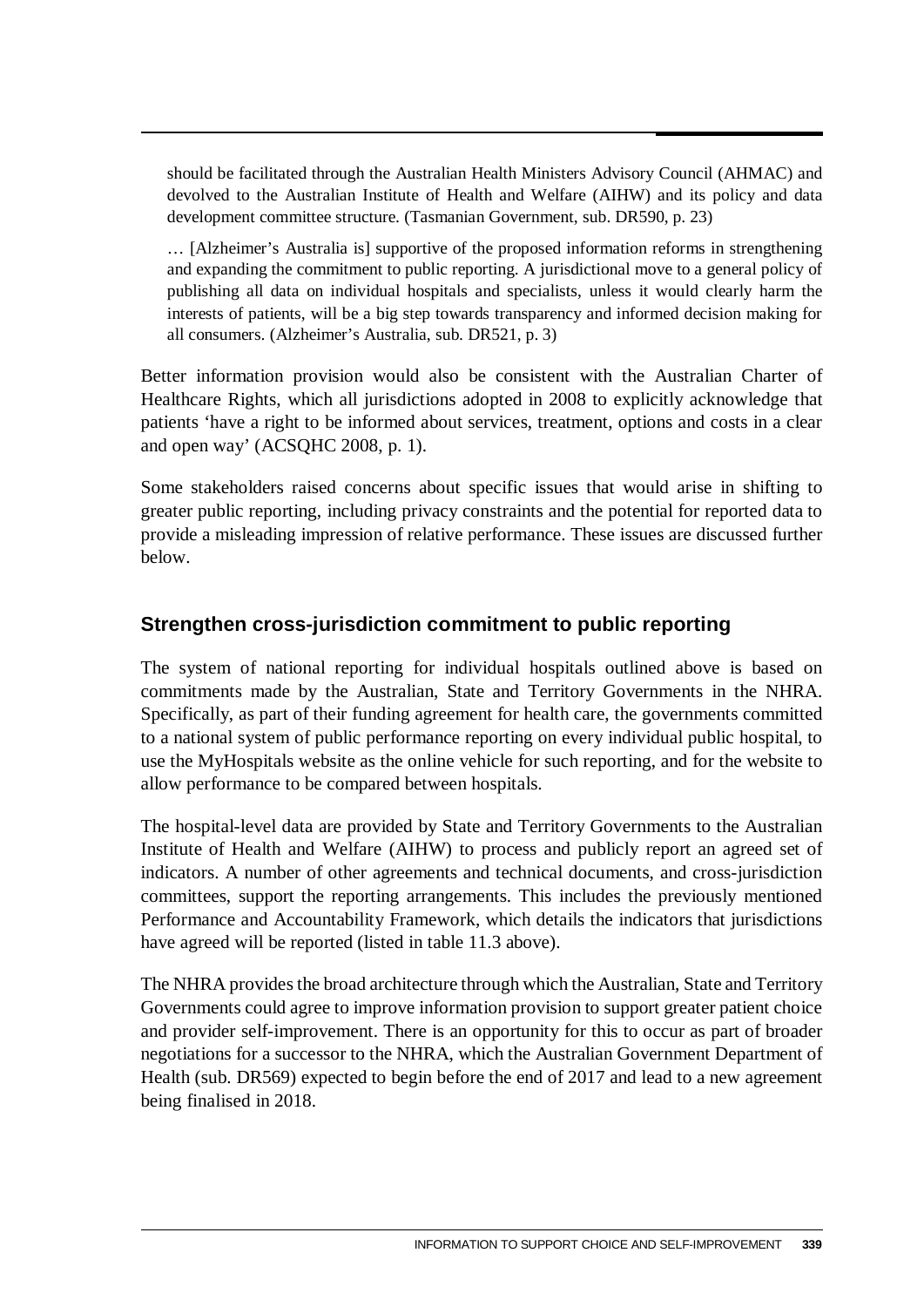# **Make data available to other information providers**

In addition to publishing information through existing channels, including the MyHospitals website, the Australian, State and Territory Governments should commit to making published data available in a format that enables other organisations to readily incorporate it into advisory services they provide.

For example, to help GPs support patient choice during a consultation, the information could be incorporated into software used by GP clinics, similar to the above-mentioned searchable directory of specialists provided by Healthshare. There may also be scope to include the information in regional Health Pathways services, which are web-based portals being developed to help GPs and other health professionals identify the best pathway for a particular patient, including guidance on referring patients to local specialists. Mobile applications are another potential channel for disseminating information to GPs, as well as directly to patients.

### **Publicly release as much data as possible**

As a general principle, the Australian, State and Territory Governments should commit to publishing the data they hold on individual hospitals, specialists and allied health professionals, unless it is clearly demonstrated that releasing the data would harm the interests of patients. This would also be subject to satisfying protections on privacy, which require the consent of individual people and organisations to release information that identifies them (box 11.4).

As noted above, some states already publish a large number of process measures online for individual hospitals, such as waiting times and number of services provided for elective surgery. In New South Wales, this is done centrally by the Bureau for Health Information, with the data presented in a user-oriented format online with a search facility. The central website could be expanded to publish all hospital-specific performance data gathered by the NSW Government.

It may be less straightforward to do this in other jurisdictions because they do not have as well-developed arrangements for publishing information on individual health care providers. The SA Government noted that:

Many of the existing consumer information dashboards [in South Australia] were initially designed to assist hospital management, clinicians and staff to monitor and manage the flow of patients in emergency departments and inpatient units. It would take a targeted engagement, design and build strategy to re-engineer them to be truly customer focused. (sub. DR571, p. 5)

The MyHospitals website is likely to be a more cost-effective vehicle for disseminating the information across all jurisdictions and so should be used for this purpose.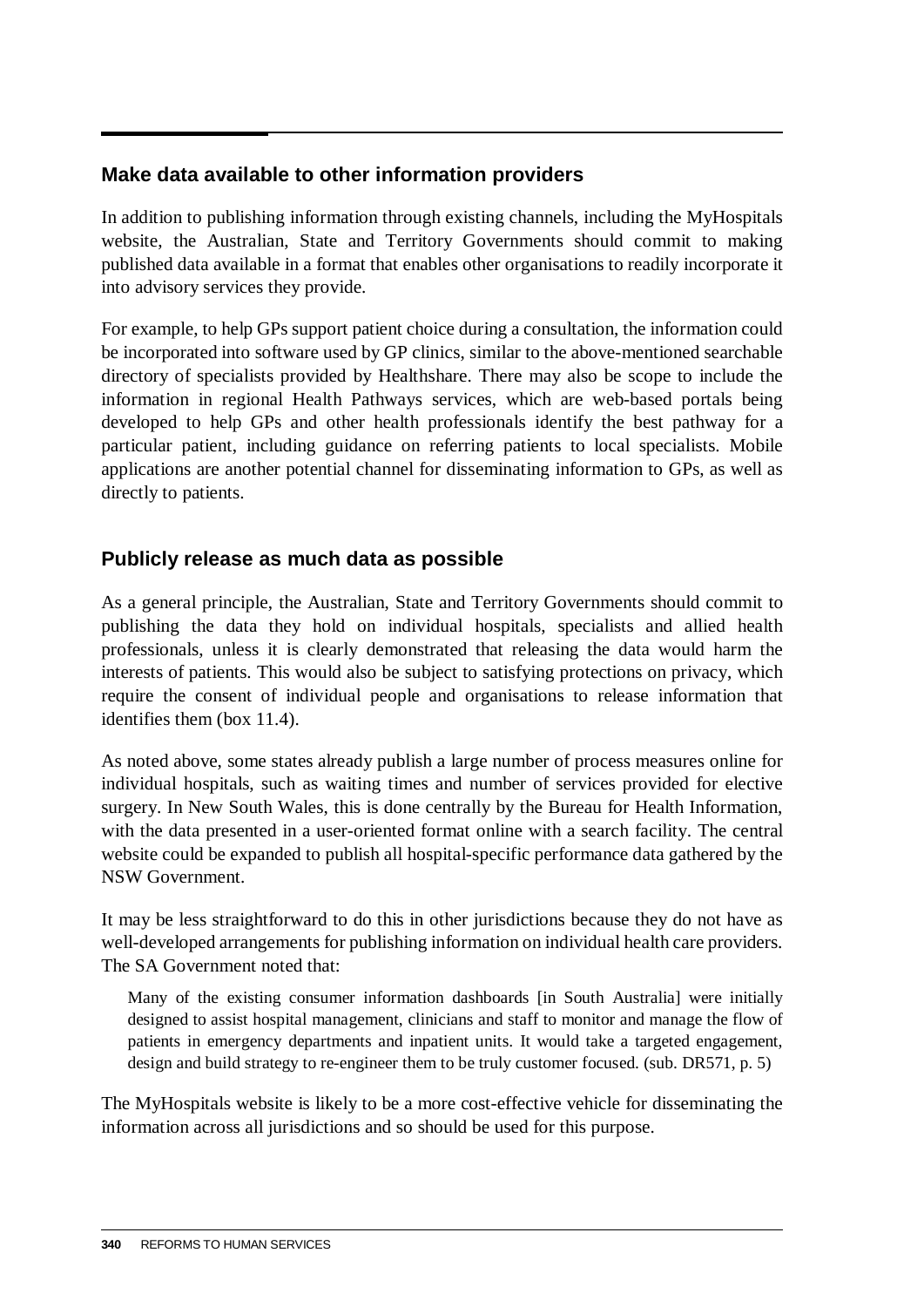# Box 11.4 **Privacy protections for health information**

#### **Commonwealth legislation**

The *Privacy Act 1988* (Cwlth) specifies how and when personal information can be collected and disclosed by Australian Government agencies and private sector organisations (including private sector providers of health care). Personal information is defined as information or an opinion about an identified, or reasonably identifiable, individual. Such information can generally only be collected if it is reasonably necessary for, or directly related to, one or more of the collecting entity's functions or activities. The information cannot be used or disclosed for a secondary purpose unless a certain condition is met, such as consent from the relevant individual, to comply with a court order, or it is allowed under a public interest determination made by the Australian Information Commissioner.

More stringent privacy protections apply to information held by the AIHW. It is subject to both the Privacy Act and additional requirements in its own legislation — the *Australian Institute of Health and Welfare Act 1987* (Cwlth) — which prohibit the AIHW from releasing information concerning a person — which is defined more broadly than the Privacy Act to include deceased persons and bodies corporate — unless one of the following exceptions applies.

- The data provider has given written permission to release the information to a specific party.
- The AIHW Ethics Committee has approved release of the information and it would be consistent with the terms set by the data provider.
- Release is in the form of publications containing de-identified statistics, information and conclusions.

The AIHW cannot be forced to divulge information protected by its legislation, even by a court of law. Such information is also exempt from the *Freedom of Information Act 1982* (Cwlth).

Audits of surgical mortality have been declared a quality assurance activity under Part VC of the *Health Insurance Act 1973* (Cwlth). This provides a form of qualified privilege which protects audit data on individual surgeons from being disclosed for purposes other than the audit, even to a court, without the surgeon's consent. There is an exception for the Commonwealth Minister of Health to authorise disclosure if it relates to conduct that is a serious offence against a state or territory law. Audit data are also protected by state-based declarations in some jurisdictions.

#### **State and territory requirements**

The Commonwealth Privacy Act does not apply to State and Territory Government agencies, such as public hospitals. Instead, most states and all territories have enacted their own legislation specifically to protect the privacy of health information they hold. An exception is South Australia, which has incorporated some privacy requirements into broader health legislation and issued administrative directions and codes for its agencies to follow. Similarly, Western Australia does not have a legislated privacy regime but government agencies are subject to various confidentiality requirements, and privacy principles are provided for in freedom of information legislation.

*Sources*: ANZASM (2016); (Australian Government) Department of Health (2014); AIHW (2011, 2014b, 2014c; sub. DR508); OAIC (2014, 2017); Royal Australasian College of Surgeons (sub. DR595).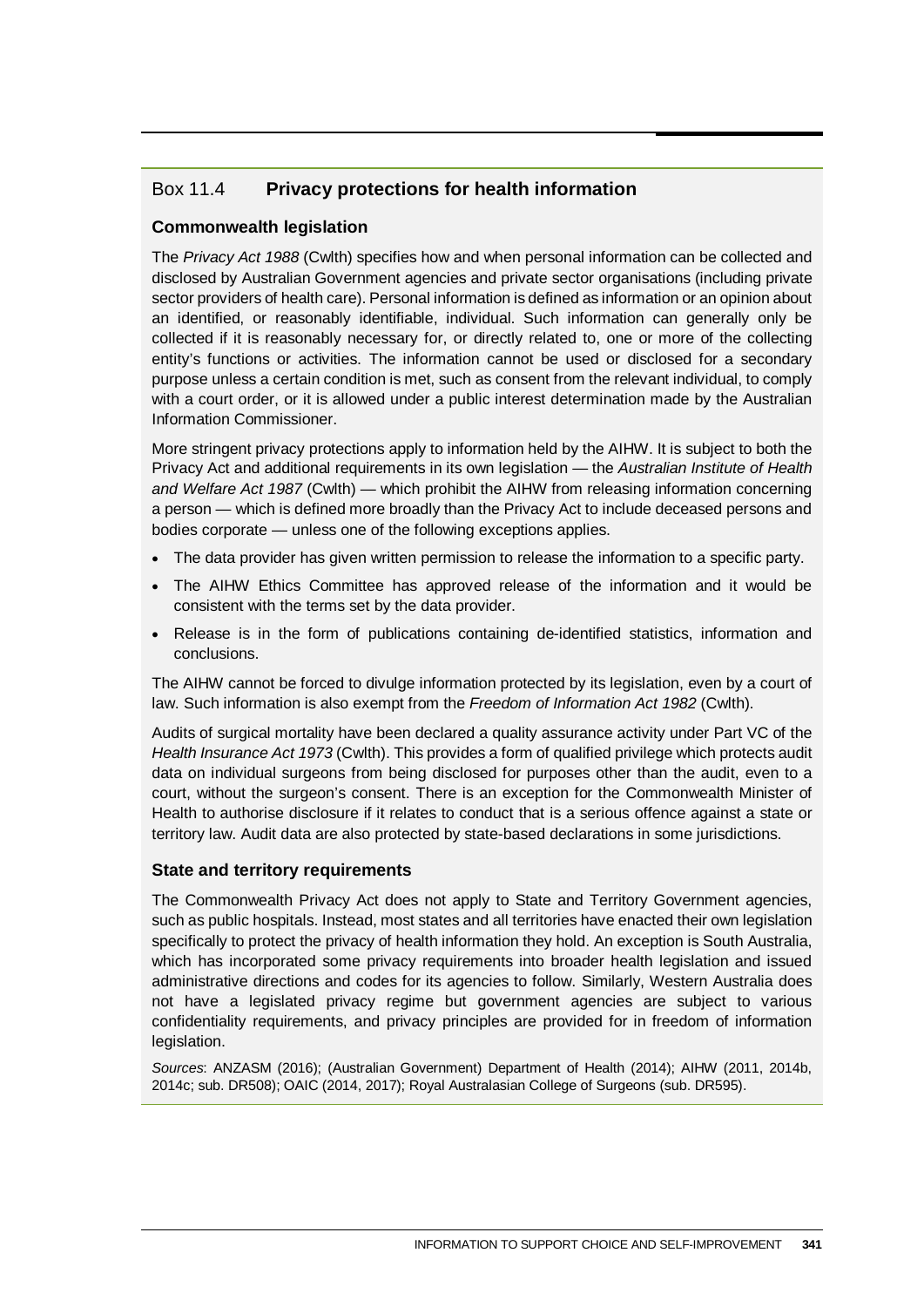# **Improve the MyHospitals website**

The Commission supports the concept of a national website to inform patients and their GPs about individual providers of health care.[7](#page-47-0) It could also be a source of information for hospitals, specialists and allied health professionals to benchmark themselves for self-improvement.

A national website should not exclude the development of alternative information services, such as those targeted at GPs (for example, Healthshare's add-on to software used by GP practices) or patients (including through mobile applications), given the Commission's above proposal that governments make their data available in a format that other organisations can readily incorporate in advisory services they provide.

The current national website, MyHospitals, should be seen as a work-in-progress with significant potential for improvement. The breadth of information available to patients in England through the National Health Service (NHS) website, and its consumer-oriented presentation, provides an example of what to aim for (box 11.5).

MyHospitals has been active for more than six years, so now is an opportune time for the AIHW to consider how to improve it. This should include market research on who uses the website currently, who might in the future, their varying needs and health literacy, what indicators are useful to them, and best-practice approaches to presenting health information online.

There may be potential to redesign the website so that it is more user-friendly and intuitive, providing a small number of headline indicators in a format such as infographics but with scope for patients, their GPs and others to drill much deeper into the data as they wish. The AIHW could draw on lessons learned with the NHS website and other overseas examples of information provision (for example, Boyce et al. 2010; Dixon et al. 2010; Gigerenzer et al. 2008; Hibbard and Peters 2003; Kumpunen, Trigg and Rodrigues 2014).

As noted in chapter 4, the Commission has concluded that Australian public reporting on individual hospitals should include ratings for the quality of end-of-life care, similar to those published by England's Care Quality Commission. Quality ratings for other hospital services should also be reported, as occurs in England.

Another characteristic that should be reported is waiting times at individual public outpatient clinics, which governments have rarely published to date. The Queensland Government (sub. DR592, p. 13) was concerned that a significant investment would be required to report waiting times in 'real-time'. However, this is not essential. A similar approach to that already used to report elective surgery waiting times would be a major improvement. For example, governments could use historical data over a recent period to report median, 10th and 90th percentile waiting times by specialty and urgency.

-

<span id="page-47-0"></span><sup>7</sup> For patients who are blind or vision impaired, information would also have to be accessible in a format such as audio, large print or braille (Australian Blindness Forum, sub. 412; Vision Australia, sub. 421).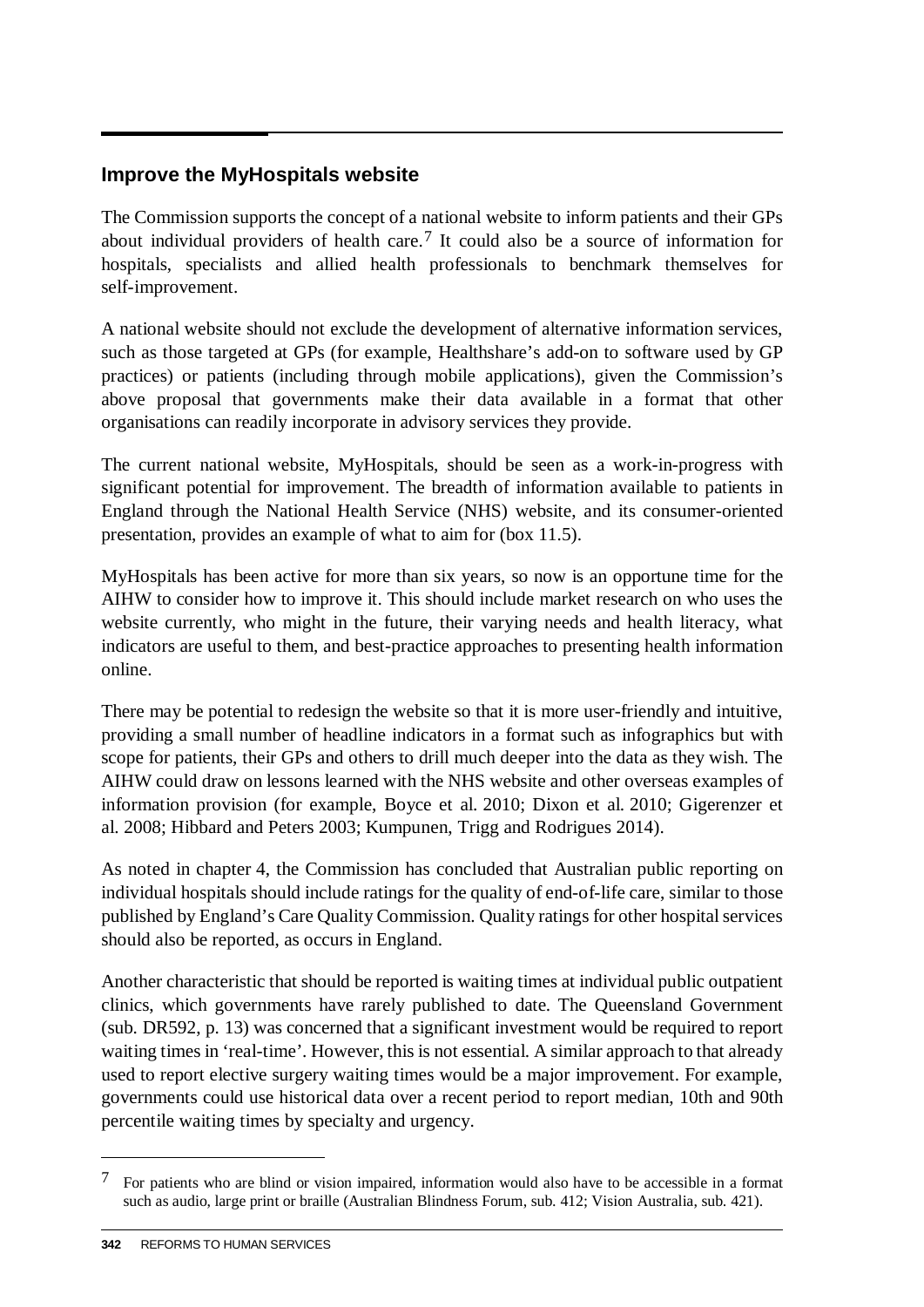## Box 11.5 **Information provision in England**

 $\overline{a}$ 

In England, a large amount of consumer-oriented information about health care providers has been made available online. Patients are able to search the National Health Service website for hospitals and health professionals in their area, and compare performance indicators for individual:

- hospitals, divided into various reporting categories (including key facts, efficiency, safety, food, friends and family test, patient-reported outcome measures, reporting culture, cleanliness and infection control, complaints and parking facilities)
- consultants in 14 specialities, with the number of indicators varying between speciality (they can include mortality rates, readmissions, average number of days that patients stay in hospital, and number of procedures performed in the past year).

Indicators are often presented in an easy-to-understand format, such as a tick or star rating, but with scope to drill down into the data to see quantitative results, definitions and data sources.

To give a broader perspective on performance, the hospital indicators include information reported by staff (such as whether they would recommend the facility) and patients (including their perceived health improvement, user ratings and written reviews, and whether they would recommend the hospital to friends and family).

Patients can also see an overall rating that England's health care regulator — the Care Quality Commission (CQC) — has given to individual hospitals. On the CQC website, this can be disaggregated into ratings for individual objectives (safety, effectiveness, caring, responsiveness or well-led) and specific service areas (such as surgery or end-of-life care). By law, hospitals must display their ratings where patients can easily see them (such as the main entrance) and on their website (if they have one).

There are also other websites that patients can turn to for information, including one hosted by the Society for Cardiothoracic Surgery in Great Britain and Ireland, which provides additional detail on the performance of individual surgeons and surgical units.

The AIHW (sub. DR508) and other inquiry participants agreed that it would be worthwhile to consider how to improve the MyHospitals website (Australian Healthcare and Hospitals Association, sub. DR561; Royal Australasian College of Physicians, sub. DR580). The AIHW stated that:

Further research and analysis would be useful in understanding how the website is used by different sections of the public, and how its usefulness may be improved … The AIHW supports investigating the approaches taken and the measured results achieved by overseas websites, such as the UK's National Health Service (NHS) website, to improve and enhance the MyHospitals website, to further encourage performance improvement. (sub. DR508, p. 11)

The AIHW should, in consultation with governments and other stakeholders, identify gaps in the indicators currently available on MyHospitals and how to address them. Future information provision could include PROMs and results from staff surveys. The lack of progress in reporting clinical outcome measures, such as mortality rates, would also have to be addressed.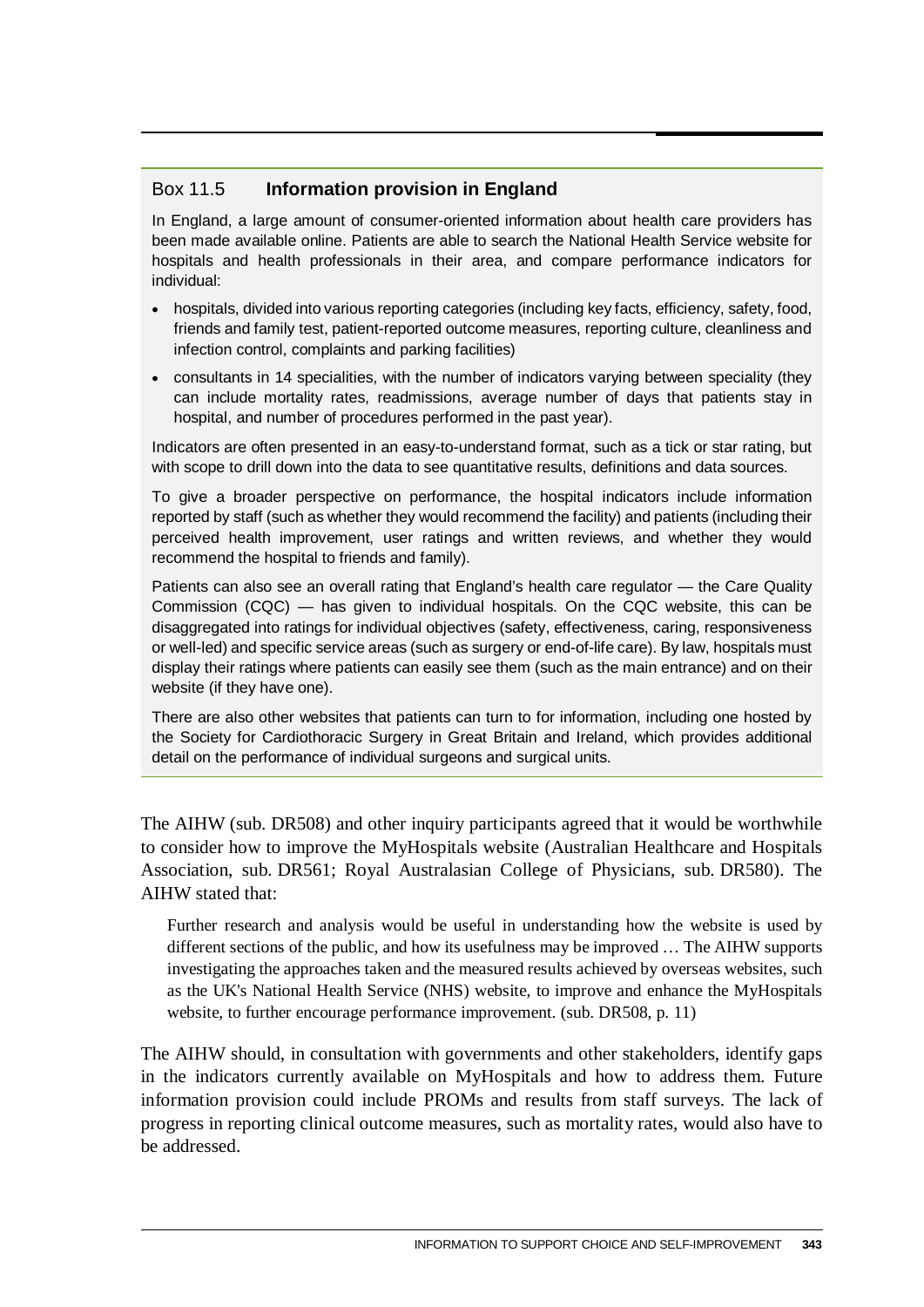# **Phase-in public reporting on individual specialists and allied health professionals**

The choice model proposed in chapter 10 would give patients the option of choosing a specialist or allied health professional who works in private practice. Governments and private health insurers already collect some data on health professionals but patients are denied access to all but the most basic information. This is in contrast to England, where patients can access a single government website to search for a specialist or allied health professional working in a particular discipline near the patient's home and, for some professions, view various performance indicators (box 11.5).

In Australia, the MyHospitals website should be expanded to include reporting on individual specialists and allied health professionals, similar to what already occurs in England. The data could also be made available to non-government bodies to incorporate in information services they provide.

The AIHW should consult with governments, health professionals, consumers and other interested parties on what information to report on the MyHospitals website for individual professionals. The arrangements should be underpinned by a joint Australian, State and Territory Government commitment in the (soon to be negotiated) successor to NHRA that there will be public reporting on individual professionals. Reporting would have to be phased-in as specific indicators are developed and associated data assembled and processed by the AIHW. Box 11.6 outlines a potential sequence for doing this.

### Box 11.6 **How reporting on individual health professionals might be phased-in on the MyHospitals website**

Reporting on individual specialists and allied health professionals on the MyHospitals website could be phased-in as follows.

- Provide registration details using information currently published by the Australian Health Practitioner Regulation Agency — including where and when they trained, and any conditions, undertakings or reprimands attached to their registration — but with a search function that makes it easy for patients to search in their region by speciality.
- Add process data on each specialist and allied health professional, such as:
	- location, contact details, opening hours and available parking where they practice
	- out-of-pocket charges (for health professionals working in private practice)
	- number of relevant procedures performed
	- hospitals where they have admission rights.
- In the longer term, report clinical outcomes achieved by individual specialists, such as whether patient-reported outcome measures, mortality, revision and unplanned readmission rates are within an acceptable range. Priority should be given to reporting on procedural specialists where variation in clinical performance can have a large effect on a patient's quality of life.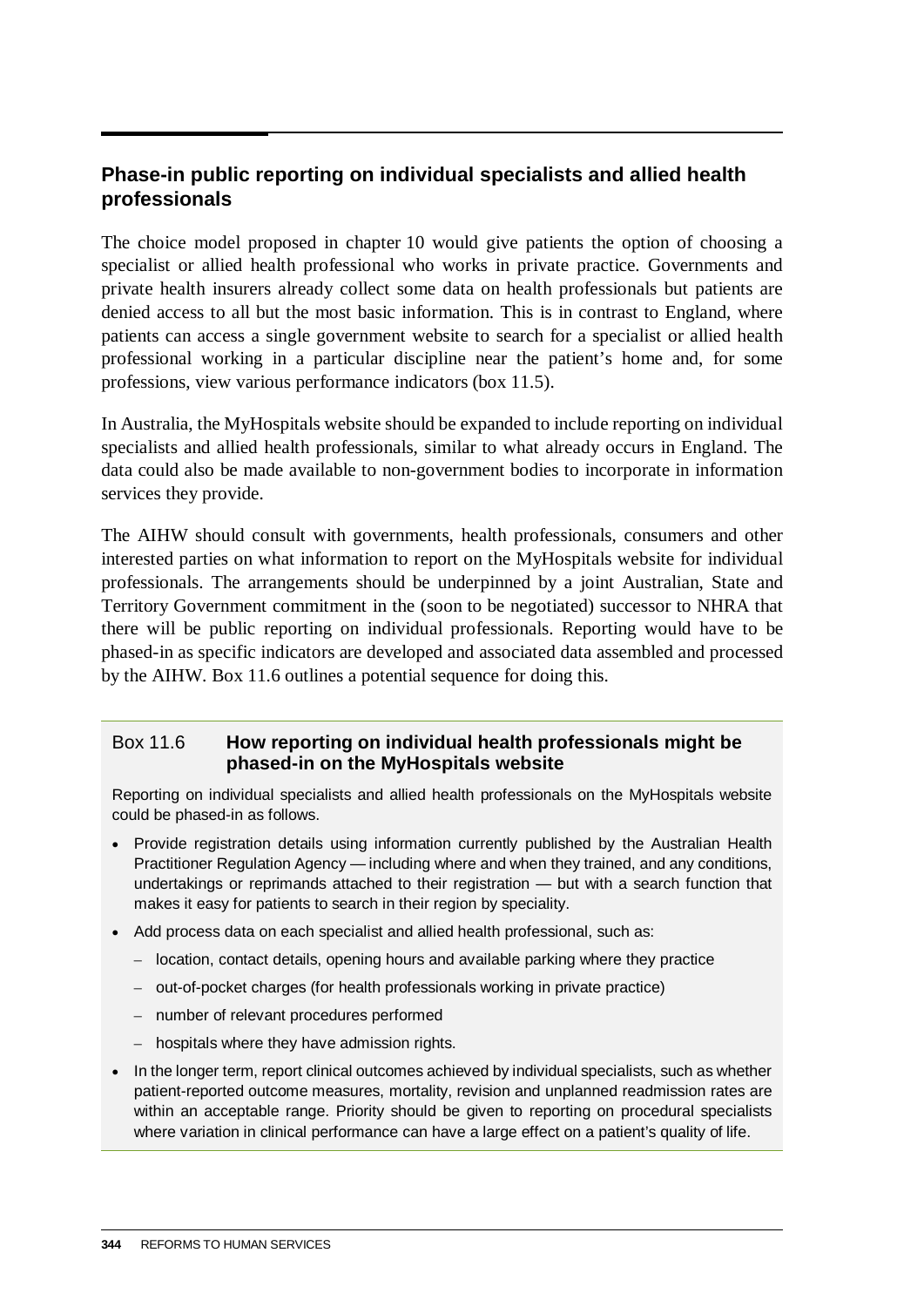A longer-term goal should be to release risk-adjusted information on the clinical outcomes achieved by individual specialists, such as their mortality, revision and unplanned readmission rates. This future work should include development and reporting on PROMs. Priority should be given to reporting on procedural specialists where variation in clinical performance can have a large effect on a patient's quality of life. Governments and professional bodies are best placed to facilitate the collection of comparable data on clinical outcomes. This is not a straightforward task and, if poorly implemented, could mislead consumers and efforts by specialists to improve (discussed further below).

The choice model proposed by the Commission would not enable patients who use the public health system to choose which specialist or allied health professional provides their health care. However, it could still be worthwhile for governments to report on professionals working in the public health system to encourage their self-improvement. Moreover, there is overlap in the workforce for the public and private health sectors, with some specialists treating both public and private patients.

### User ratings and reviews for specialists and allied health professionals

In the draft report for this inquiry, the Commission proposed that the MyHospitals website include user ratings and reviews for individual health professionals. The AIHW (sub. DR508, p. 11) cautioned that this would 'not necessarily align with data quality and other standards' which, as a statistical agency, it is required to adhere to for its traditional performance reporting.

While there are some advantages in well-managed user ratings being linked to clinical information, it is not essential for the AIHW or any other government body to take on this role. Unlike clinical outcome measures (including patient-reported ones) and administrative data (such as waiting times), there is not a strong case for governments to be involved in setting a methodology for user ratings and reviews, or gathering and publishing the information.[8](#page-50-0) Non-government bodies such as POA and Whitecoat have already shown capacity to publish user ratings and reviews. Furthermore, these bodies are affiliated with health insurers, which have shown a strong interest in supporting further improvements to better inform consumers.

A small number of participants had more general concerns about user ratings and reviews.

The AMA [Australian Medical Association] is … opposed to user ratings because they … risk unwarranted damage to a specialist's reputation [and] … it is not clear how [the] AIHW could access the patient's clinical records to ensure specialists are not criticised for aspects of treatment they are not responsible for. It is noteworthy the Supreme Court of NSW awarded a medical practitioner close to half a million dollars after being defamed by a discontented former patient in a targeted social media campaign. (AMA, sub. DR589, p. 2)

 $\overline{a}$ 

<span id="page-50-0"></span><sup>8</sup> User ratings and reviews should not include an assessment of clinical outcomes. That is the role of patientreported outcome measures (PROMs), where there is a strong case for government involvement.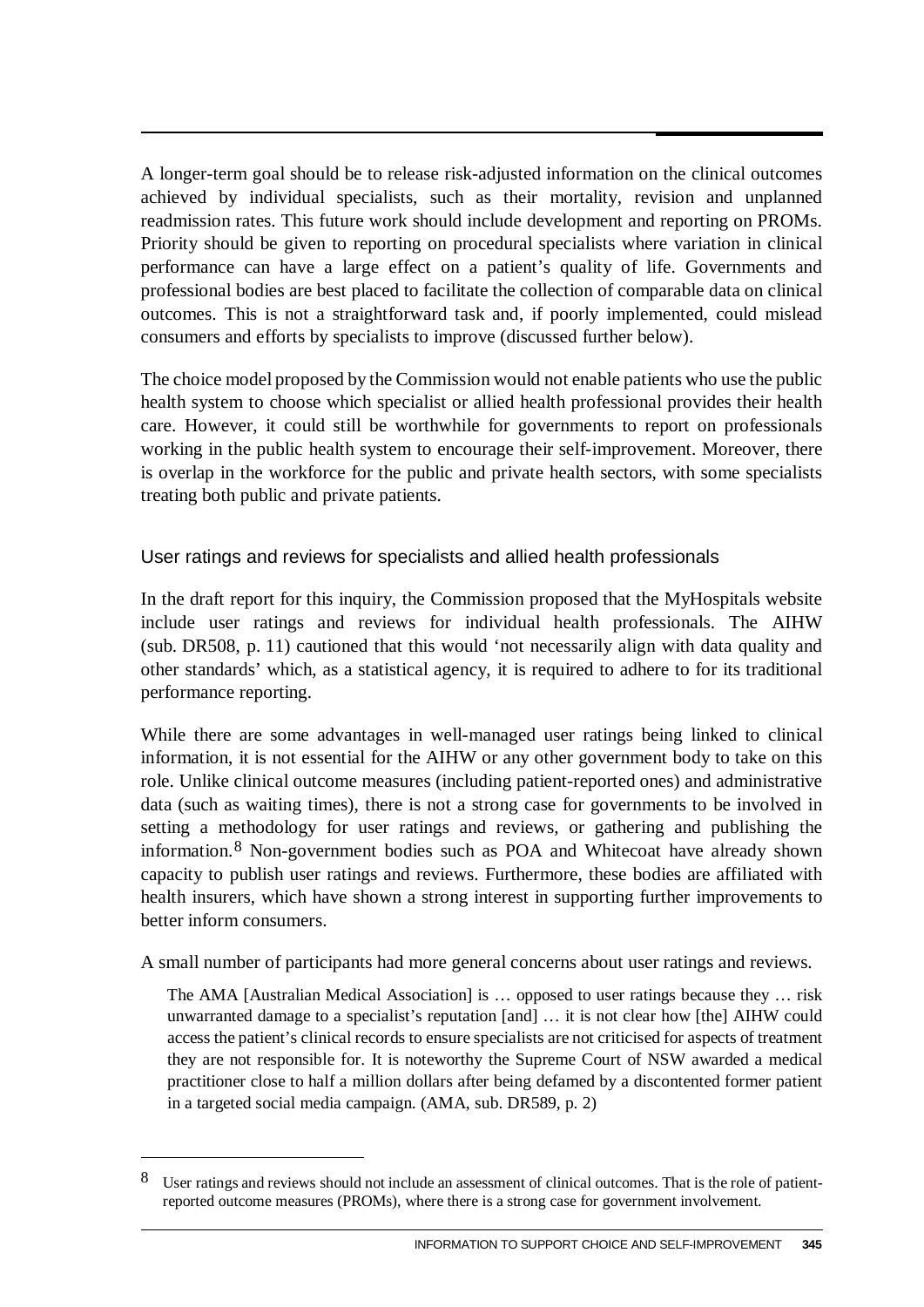User ratings and reviews have the potential to be highly unreliable as performance indicators, insofar as they create opportunities for the reporting of vexatious or vindictive feedback. (Royal Australasian College of Physicians, sub. DR580, p. 7)

… there are significant risks in publishing subjective data such as user ratings as there may be a tendency for such data to be biased, either for or against a service … In the United States, the use of patient satisfaction ratings contributed to loss of job satisfaction among physicians when they perceive that these ratings could result in adverse professional consequences.[9](#page-51-0) Satisfaction may also be more reliant on perceptions that their expectations have been met rather than the healthcare outcomes achieved and may even be harmful if used as a quality of care measure. There are also concerns that performance measurement criteria for clinicians that incentivise high patient satisfaction scores may lead to provision of healthcare driven by patient satisfaction rather than evidence-based practice, although there is little demonstrable evidence for this at present. (Victorian Healthcare Association, sub. DR531, pp. 6–7)

The Commission recognises that a poorly managed system of user ratings and reviews could be abused in ways that are not in the interests of patients or health professionals. The evidence suggests, however, that these risks can be managed. For example, POA and Whitecoat have shown that it is possible to moderate comments and give providers a right of reply, which can help to ensure that user ratings and reviews provide useful information to patients and feedback to professionals that is not captured by other forms of reporting.

# **Address concerns about reporting clinical outcomes for specialists**

As noted above, the Commission proposes that the AIHW phase-in public reporting of clinical outcomes for specialists in collaboration with the relevant professions. Submissions from professional bodies (Australian Medical Association, sub. DR589; Royal Australasian College of Physicians, sub. 473, DR580; Royal Australasian College of Surgeons, sub. PFR374) indicated that their support would be conditional on:

- public reporting being effective in facilitating better outcomes
- data being risk-adjusted to control for casemix differences between specialists
- reported differences in performance being statistically significant
- recognition that teamwork can influence clinical outcomes.

The Commission considers that these concerns can be addressed, as outlined below. The concerns should not be used to deny Australians access to clinical outcomes data that have been available to patients in other comparable countries for many years. Several US states have publicly reported the performance of individual cardiac surgeons since the early 1990s.

-

<span id="page-51-0"></span><sup>9</sup> This comment by the VHA (sub. DR531) was based on results from a US survey by Zgierska, Rabago and Miller (2014), which may have been distorted by sample-selection bias, given that there was a low response rate (4 per cent of targeted doctors in a state-level medical society) and emergency-department clinicians were over-represented in responses (57 per cent of respondents). Moreover, the authors noted that they were unable to control for other factors that may influence doctors' perceptions and decision making, such as malpractice concerns.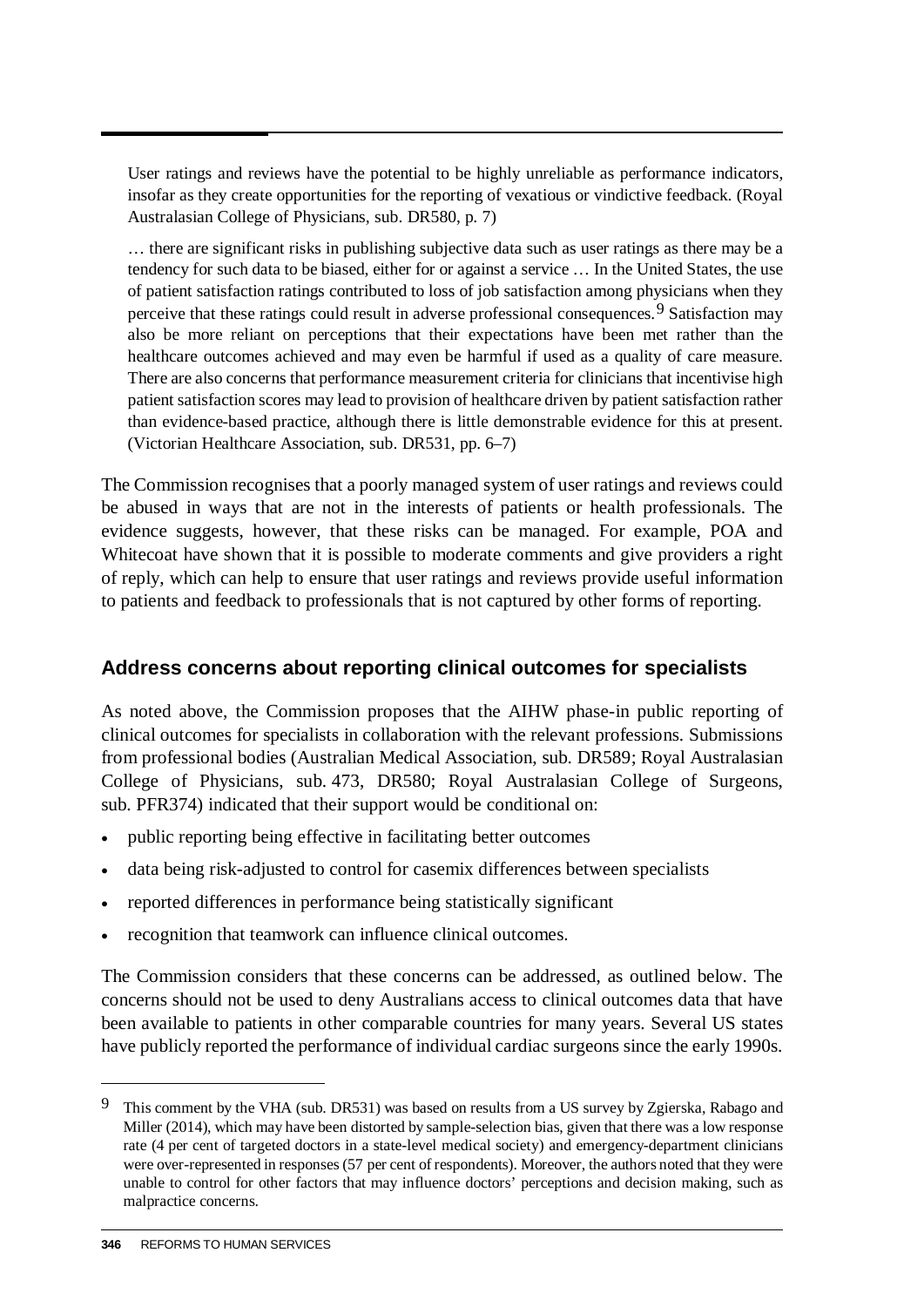In England, the mortality rates of individual cardiac surgeons have been publicly reported since 2005. Reporting has since expanded on the NHS website to include a range of indicators for individual consultants in 14 specialities.

### Effectiveness of public reporting in facilitating better outcomes

Like hospital-level reporting, available evidence indicates that public reporting on individual specialists would encourage them to engage in greater self-improvement activity.

Most studies on the effects of public reporting focus on the US experience with reporting on cardiac surgeons, particularly a significant decline in risk-adjusted mortality following the introduction of the New York State Cardiac Surgery Reporting System (NYSCSRS). The extent to which this decline can be attributed to public reporting, rather than a general trend of improving outcomes from cardiac surgery, has been the subject of much debate. However, there is evidence that the overall decline in mortality rates in New York was partly due to the NYSCSRS (Jha and Epstein 2006; Oakley 2011; Peterson et al. 1998; Smith et al. 2009). Moreover, exposing the mortality data to public scrutiny prompted efforts to address major deficiencies in collection and reporting methods, which would have facilitated more effective stewardship (Harlan 2001).

There has also been a downward trend in risk-adjusted mortality for cardiac patients in England since the introduction of public reporting on individual surgeons (Bridgewater et al. 2007; Shaw, Taylor and Dix 2015). Like the US experience, publishing the data highlighted deficiencies in collection and reporting methods, thereby adding impetus to strengthen information also relevant to stewardship (Bridgewater et al. 2013; Radford et al. 2015; Williams 2013a).

The benefits from specialist-level reporting need to be weighed against the cost associated with collecting and publishing the data. However, much of the data are already collected in Australia, or should be, for stewardship purposes, and so the additional cost of public reporting could be relatively small. For example, audits of surgical mortality already gather data on surgeons in each state and territory of Australia (RACS 2017; sub. PFR374). Publishing the data could, like in other countries, also generate a benefit by giving added impetus to address data deficiencies which hamper the stewardship role of governments.

### Data are risk-adjusted to control for casemix differences between specialists

A common concern about specialist-level reporting is that it could encourage specialists to cherry pick low-risk patients and avoid more complex cases, thereby resulting in inequitable access to care (Australian Medical Association, sub. DR589; Chen 2010; Chou et al. 2015; Hannan et al. 1997; Pearse and Mazevska 2010; Radford et al. 2015; Royal Australasian College of Physicians, sub. DR580; Royal Australasian College of Surgeons, sub. PFR374; Werner and Asch 2005). Most research on this topic is based on surveys of specialists, who sometimes stated that they were more reluctant to treat high-risk cases following the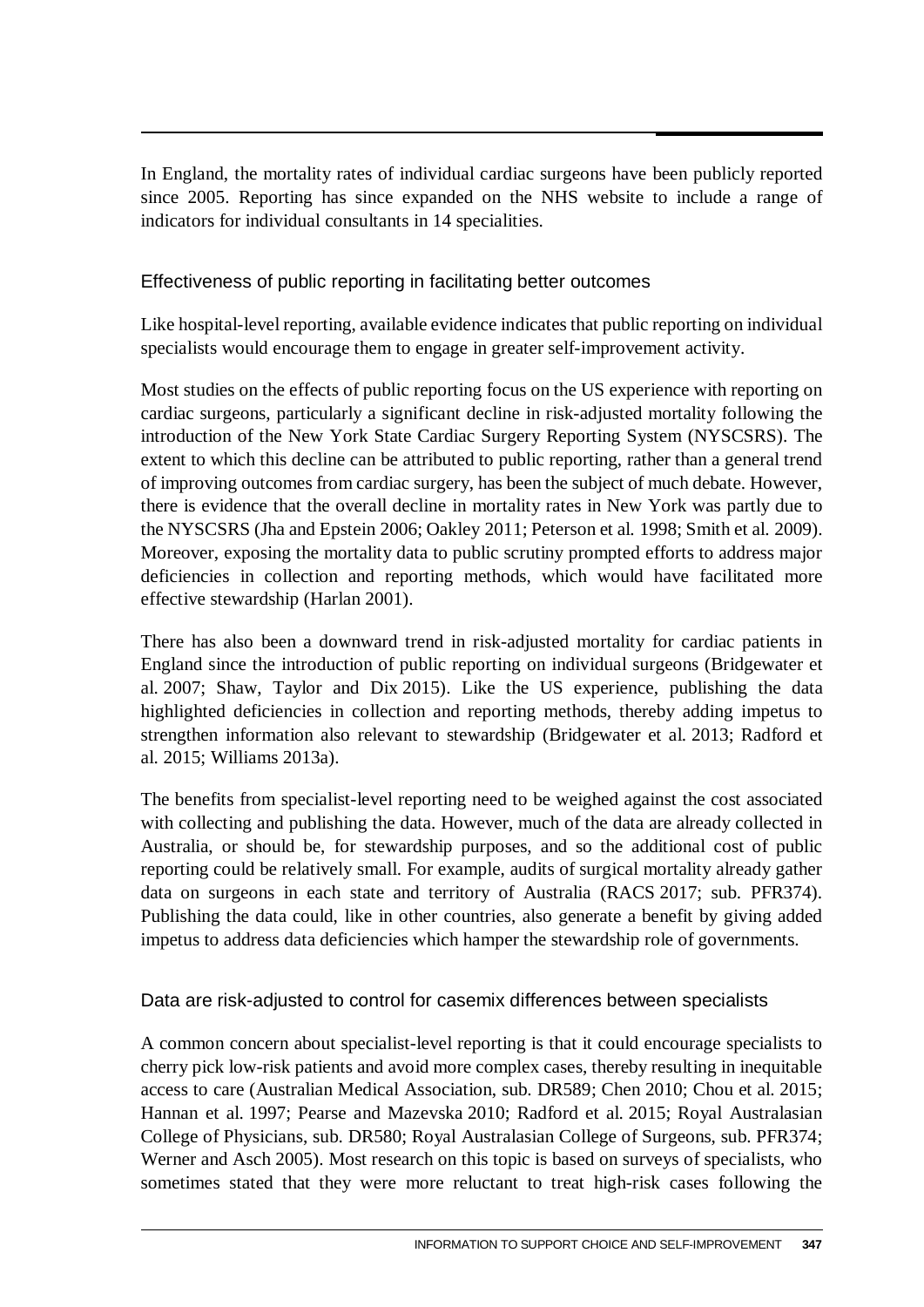introduction of public reporting (Bridgewater et al. 2007; Narins et al. 2005; Schneider and Epstein 1996; Smith et al. 2009; Walker et al. 2013). However, there is little evidence of reporting actually resulting in avoidance of high-risk patients.

It is now common for clinical outcomes to be reported in risk-adjusted terms, which controls for differences in the mix of treated patients and largely removes the incentive for cherry picking. Risk adjustment also addresses the concerns that some inquiry participants had about consumers being misled by clinical outcomes data (for example, Royal Australasian College of Physicians, sub. DR580). The risk-adjustment approach is now well established in England and implemented in collaboration with the professions (box 11.7). The NYSCSRS also publishes risk-adjusted data for individual specialists (NY DOH 2016).

#### Box 11.7 **The journey to risk-adjusted reporting in England**

England began a shift to publicly reporting risk-adjusted clinical outcomes for individual specialists in the mid-2000s. Specialists had previously opposed public reporting, partly due to concerns that like-for-like comparisons were not possible. Professor Andrew Street (Centre for Health Economics, University of York) observed that this argument became outdated with the development of risk-adjustment techniques, which in England are now being implemented in collaboration with specialists, but the argument is still used to resist public reporting in Australia.

The excuse no longer holds: like-for-like comparisons are now perfectly possible, as recent experience in England testifies … The Society for Cardiothoracic Surgery in Great Britain and Ireland led this initiative, collecting data about individual surgeons and devising its own approach to adjusting risk between surgeons … The Society also evaluated what happened next. Doctors weren't forgoing more risky operations to protect their outcome data, because they were confident the risk-adjustment was correct. And survival rates following surgery improved across the board because doctors compared and questioned their performance relative to their peers. They've published the data annually for hospitals and individuals ever since … Following this experience, publication of performance data has since been rolled out across the NHS, starting in 2013 with the publication of activity and death rates for hospital doctors in ten specialities … (Street 2016)

The Royal College of Surgeons of England shifted its position to supporting the release of surgeon-level data from 2013 and stated that:

The objective of publishing the data is to drive forward improvements in care and enable patients to understand far more about the nature of a surgeon's work and their recovery after an operation … It is believed that, by revealing what others have achieved in their clinical area, surgeons are more likely to reflect on their practice and be inspired to improve while providing patients with accurate information on their surgeon's outcomes. (RCS 2017)

The President of the Royal College of Surgeons from 2011 to 2014, Professor Norman Williams (2013b, p. 1), backed the change because patients 'have a right to know of doctors who are not meeting the standards expected of them' and observed that almost all surgeons in England had consented to releasing their surgical audit data.

This occurred despite many misgivings concerning the accuracy of the risk adjustment, team versus individual performance, risk-averse behaviour … Despite the drawbacks and the criticisms I have no doubt that the exercise has been a success … this was a watershed moment for the profession and I am sure that in years to come we will all look back with great pride that we ... adopt[ed] this transparency agenda as a means to drive up standards and inform the public … Transparency is a potent means of driving up standards for both delivery of care and training … (Williams 2013a, pp. 250–1)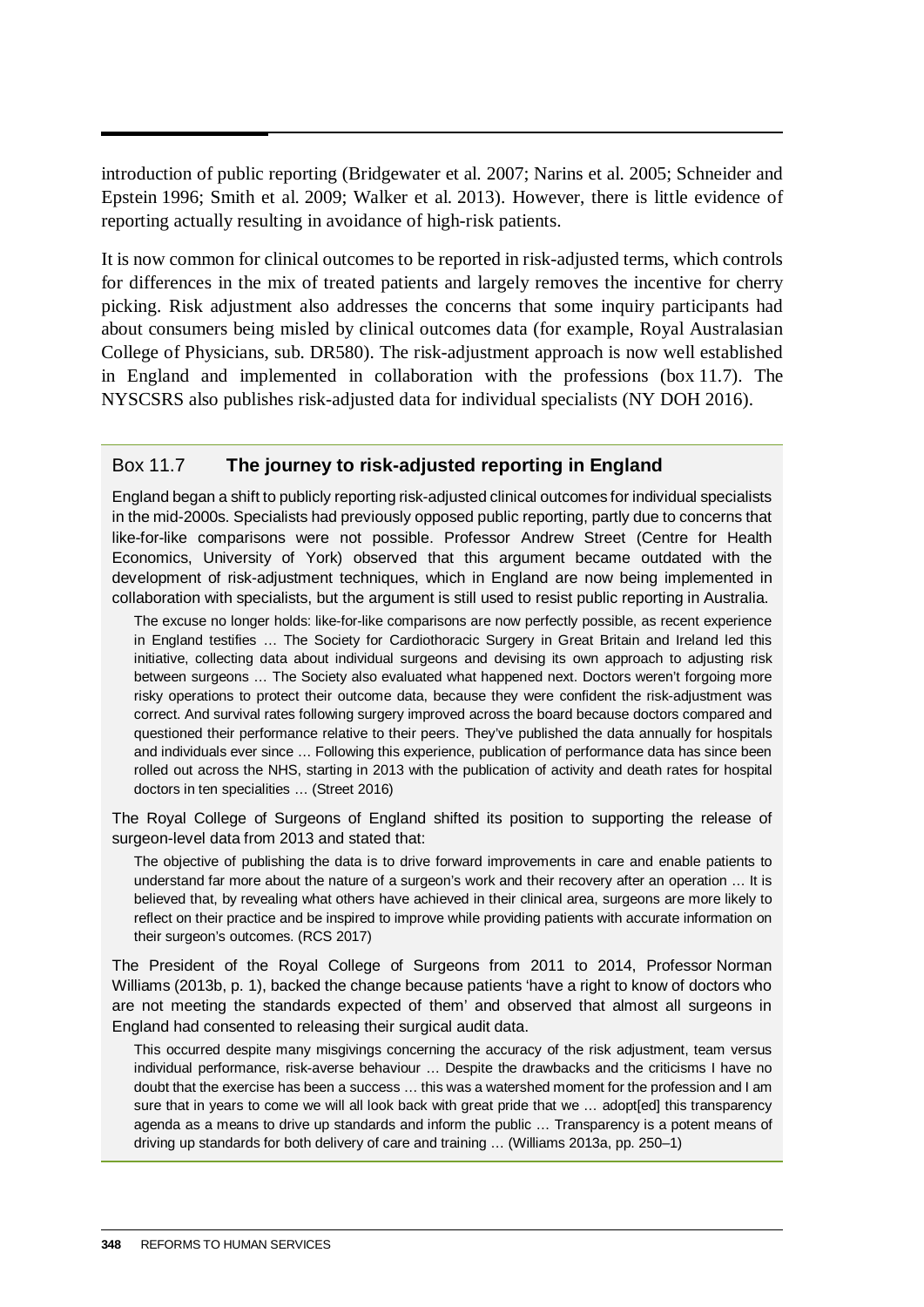As detailed in box 11.8 for mortality rates, risk-adjustment methodologies are already used in Australia to monitor clinical outcomes but the resulting performance indicators are almost never published. The box also illustrates how funnel plots can be used to present risk-adjusted data in a way that facilitates accurate interpretation. The NHS website in England uses an alternative, more consumer-oriented, approach to address concerns about how the data could be misinterpreted. Mortality, revision and unplanned readmission rates are simply presented as being 'OK' if they are within an acceptable range, rather than publishing precise rates which may differ between specialists but not by so much as to be statistically significant. The underlying data are available for those who are interested.<sup>[10](#page-54-0)</sup>

#### Box 11.8 **Measuring risk-adjusted mortality rates**

Mortality rates are often used as a measure of clinical performance because there is a clear outcome (death) to measure. However, without risk adjustment, much of the variation in this indicator over time and between providers could be due to differences in patient characteristics, rather than the performance of service providers.

Risk-adjusted mortality rates are now regularly calculated in several jurisdictions using routinely collected data, including Queensland, Canada, England, the Netherlands, and Scotland. Moreover, the Australian Commission on Safety and Quality in Health Care has developed national coefficients to assist jurisdictions within Australia to risk-adjust two measures of mortality (the hospital standardised mortality ratio and condition-specific mortality for four conditions). However, mortality rates are rarely published at a service provider level in Australia.

A key step in risk adjustment is to use a logistic regression model to estimate coefficients for various risk factors — such as patient age, gender, comorbidities and type of admission — that quantify how the probability of mortality has varied with each factor across a population of service providers. The results are then used to estimate an *expected mortality rate* for each provider, based on the characteristics of its patients.

The risk-adjusted mortality rate for each provider is often presented as the ratio of its actual to expected deaths. In essence, this ratio compares actual outcomes for the provider's set of patients with the outcomes expected if its patients had been treated by the average provider. Hence, each provider is compared with a hypothetical average provider treating the same patients, not another actual provider that treated different patients. For this reason, it can be misleading to compare risk-adjusted rates between providers.

An Australian example is the 30-day risk-standardised mortality ratio published by the NSW Bureau of Health Information for hospitals treating five clinical conditions (acute myocardial infarction, ischaemic stroke, haemorrhagic stroke, pneumonia and hip-fracture surgery). If this ratio is less than one, it indicates that a hospital has lower than expected mortality compared to the hypothetical average NSW hospital that treated the same group of patients. However, small deviations from one are not considered to be meaningful.

(continued next page)

 $\overline{a}$ 

<span id="page-54-0"></span><sup>&</sup>lt;sup>10</sup> In contrast, the US Hospital Compare website only publishes a qualitative rating for (hospital-level) mortality (possible ratings are worse than, no different than, or better than the national average). Joynt et al. (2016) noted that this limits the peer-pressure effect of public reporting (especially because few hospitals are rated as different from the national average) and so could explain why a downward trend in mortality rates did not accelerate after public reporting began in 2008.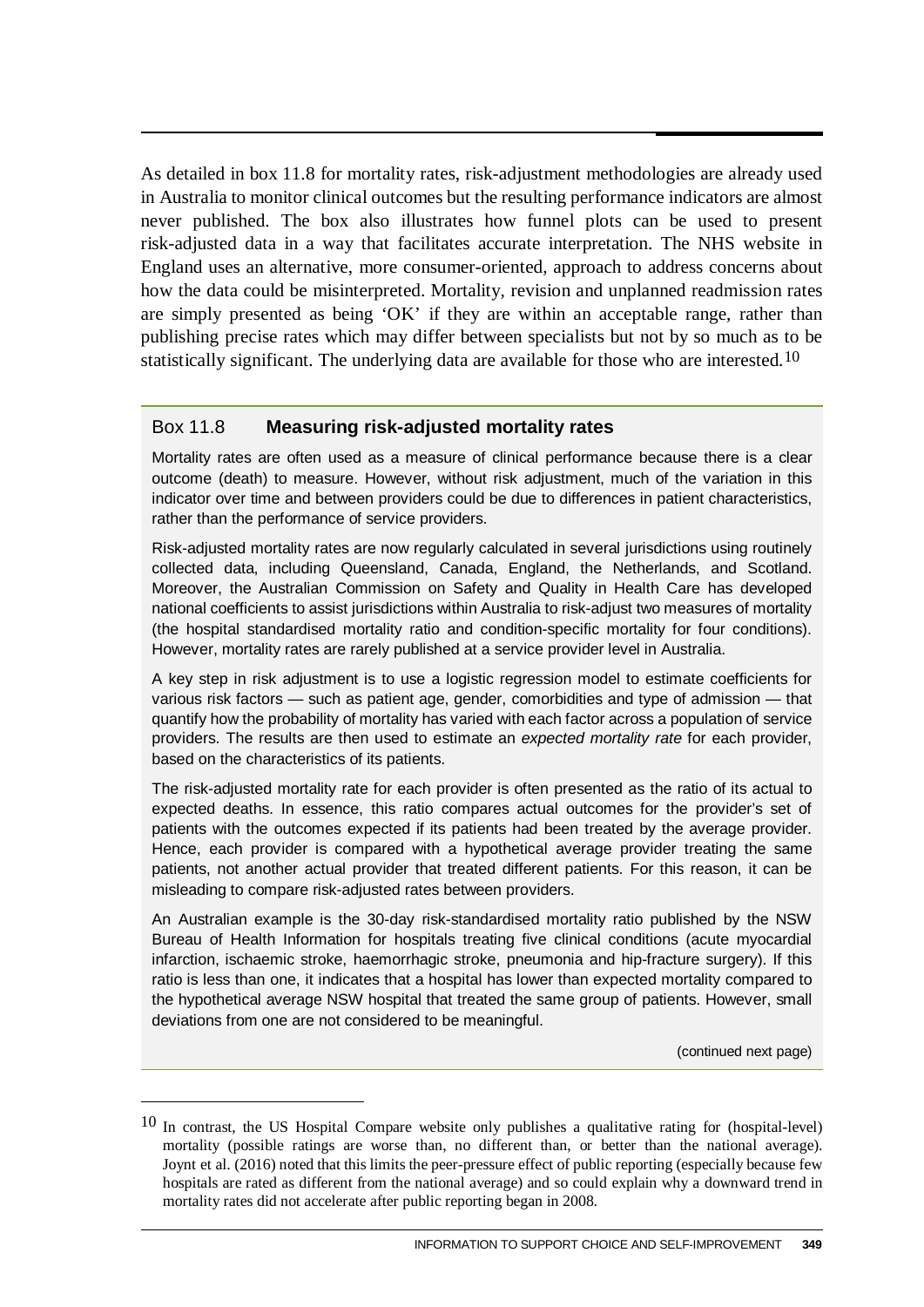#### Box 11.8 (continued)

Funnel plots (illustrated below) are used to show when there is a high level of confidence that a hospital's mortality ratio is greater than expected.



Hospitals with fewer patients (appearing towards the left-hand side of the figure) tend to have greater variability in deaths simply by chance and so the funnel's 90 and 95 per cent confidence limits are wider. A mortality ratio above the 90 per cent limit of the funnel is interpreted as the hospital having higher than expected mortality, based on the patients it treated. If a hospital is outside the 95 per cent limits, there is greater confidence about its outlier status.

*Sources*: ACSQHC (2014c, 2015b); AHRQ (2014); Ben-Tovim et al. (2009); Brand et al. (2013); CMS (2017a, 2017b); Dr Foster (2014); Flowers et al. (2010); NHPA (2012, 2016); NHS Digital (2016); NHS Scotland (2011, 2016a, 2016b); NSW BHI (2013, 2015b); NY DOH (2016); Taylor and Aylin (2014); YNHHSC and CORE (2017).

No risk-adjustment methodology is perfect because it can only control for risk factors that are measured and depends on the quality of data and modelling (AHRQ 2014). However, as the support of specialists and their associations in England demonstrates, public reporting of risk-adjusted indicators has gained acceptance over time as publication has driven improvements in methodologies and associated data.

Another essential element in gaining the support of specialists, and ensuring that reporting is not misleading, is to give specialists an opportunity to review and comment on their performance data prior to release. The Royal Australasian College of Physicians (sub. DR580) noted that data currently gathered by Australian jurisdictions are not generally made available to the relevant specialist and there is no opportunity for them to provide a rationale for any disparity, variation or poor outcome.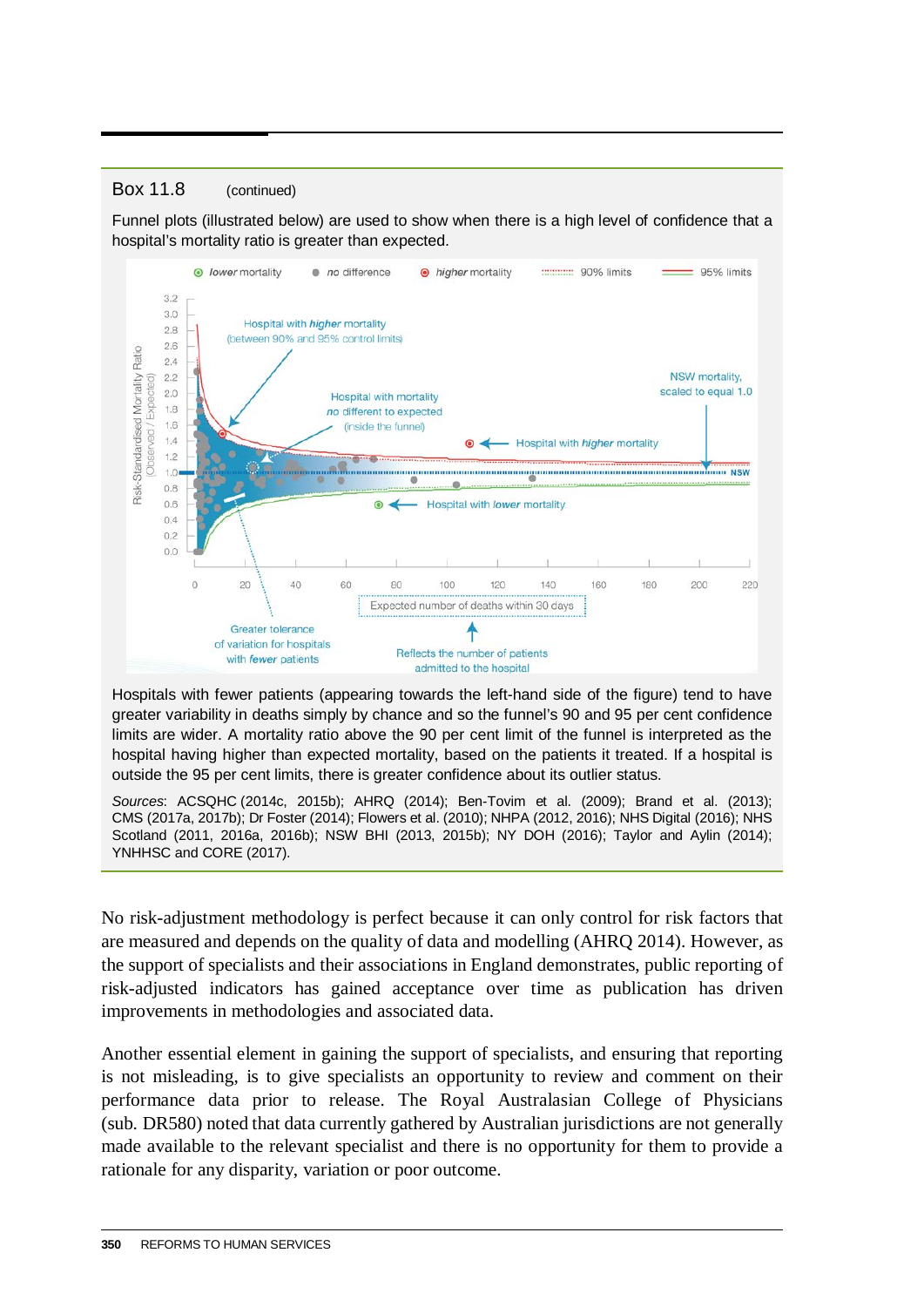## Reported differences in performance are statistically significant

In some cases, a specialist's reported performance may differ from the average for his or her peers, but not by a sufficiently large amount to be statistically significant in the sense that there is a high probability that the difference is due to more than chance. To identify performance differences that are statistically significant, it is common to publish a confidence interval around the peer average, beyond which there is a high probability (usually 90 or 95 per cent) that a provider's performance is truly above or below the peer average. An example is illustrated in box 11.8 for hospital-level reporting of mortality rates.

For specialists, the confidence interval will tend to narrow as the frequency of the relevant procedure (such as cardiac surgery) and measured outcome (such as mortality) rises, thereby increasing the indicator's statistical power to identify genuine differences in performance.

The Royal Australasian College of Surgeons (sub. PFR374) noted that a 2016 NZ Government review had decided not to support specialist-level reporting partly because overseas experience had shown that the typical caseload of specialists is unlikely to be sufficiently large to provide the statistical power needed to identify real differences in performance (NZHQSC 2016b).

This conclusion was largely based on a study by Walker et al. (2013), which analysed the statistical power of mortality rates for four types of surgery in England.[11](#page-56-0) However, in the case of cardiac surgery, the authors concluded that the number of procedures undertaken by individual surgeons was 'sufficient to allow the process of detection [of poor performance] to operate with reasonable statistical power' (Walker et al. 2013, p. 3), although this was based on a relatively low bar for defining poor performance and an acceptable rate of detection.[12](#page-56-1) A similar result was found for hip-fracture surgery but the likelihood of identifying poor mortality rates in the other two types of surgery was much lower. To achieve an acceptable level of statistical power, the authors recommended:

- using data for a longer period (such as three years) to increase the number of procedures for a given specialist, although this reduces the timeliness of reporting
- measuring only outcomes that occur frequently for the relevant procedure

 $\overline{a}$ 

• only reporting at a team or hospital level when the detection rate for individual surgeons with poor performance would be less than 60 per cent.

The mortality rates reported for cardiac surgeons in England and New York are based on data over three years. Moreover, Walker et al. (2013) concluded that mortality is sufficiently common to be a useful indicator for cardiac surgery. This is not always the case for other

<span id="page-56-0"></span><sup>11</sup> The four types of surgery were adult cardiac surgery; oesophagectomy or gastrectomy for oesophagogastric cancer; bowel cancer resection; and hip-fracture surgery. The Victorian Healthcare Association (sub. DR531) also cited Walker et al. (2013) as evidence that small caseloads hinder meaningful reporting.

<span id="page-56-1"></span><sup>12</sup> Poor performance was defined as a 95 per cent probability that the surgeon's mortality rate was twice the national level. It was estimated that 69 per cent of cardiac surgeons did enough procedures over a three-year period to be detected in seven out of ten cases when they truly met this definition of poor performance.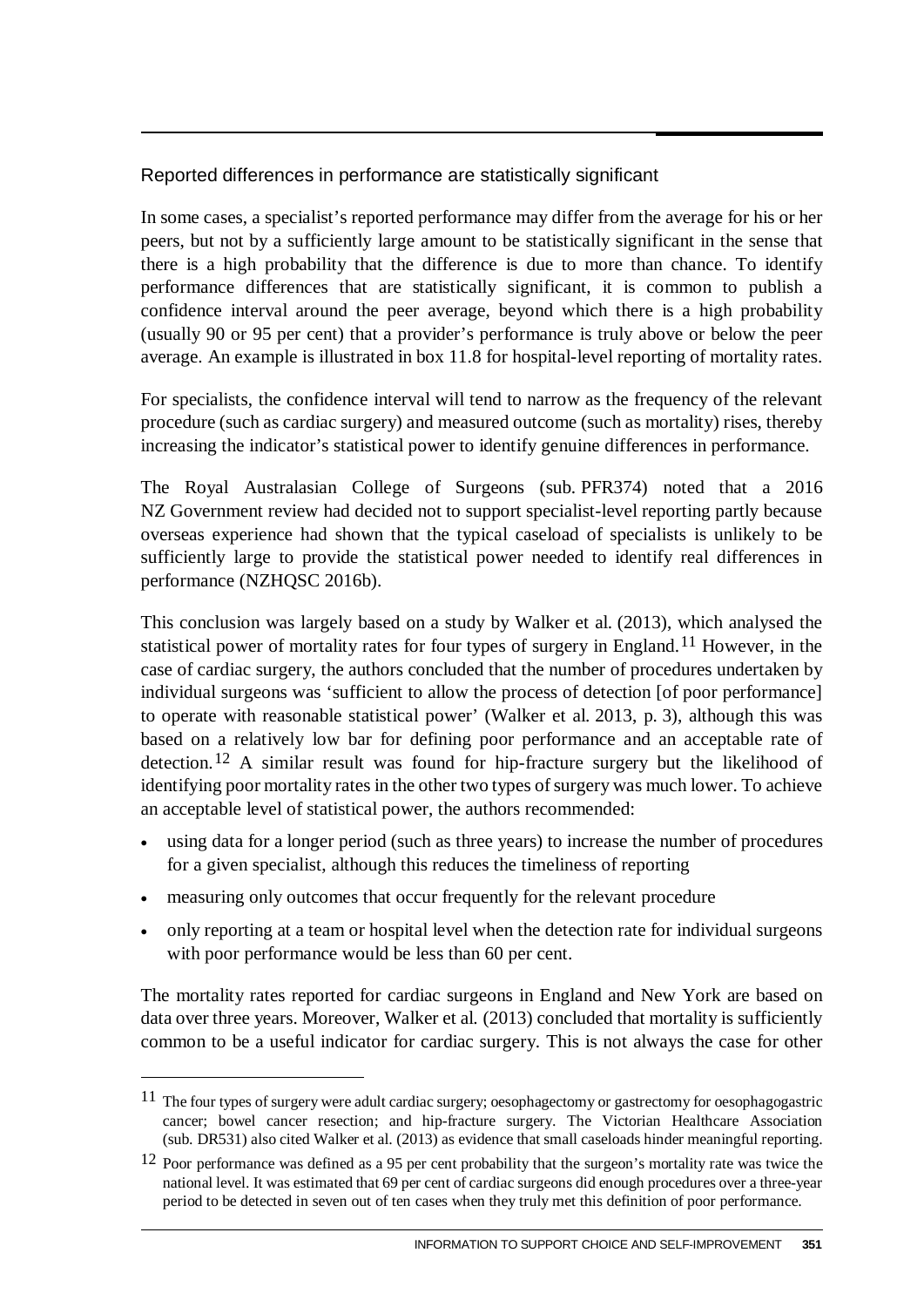specialities and so consideration would have to be given to measuring other outcomes. Indeed, the specialist-level performance indicators published in England vary between the 14 specialities where reporting occurs. Whether reporting would have insufficient statistical power even after pooling data over a longer period and measuring more frequent outcomes is a matter that can be judged on a case-by-case basis for individual specialities.

#### Recognition that teamwork can influence clinical outcomes

The Royal Australasian College of Surgeons (sub. PFR374) said that it supported the release of performance data at the team level, but not individual specialists, because medical interventions in public hospitals are provided by teams and serious failures in health care are often related to systemic issues rather than individual competence. The NZ Government review that the Royal Australasian College of Surgeons referred to went further by arguing that publishing the results of individual surgeons seems likely to promote individualistic behaviour and that, if it is team-based medicine that is to be encouraged, it does not seem sensible to publish data based on one team member (NZHQSC 2016b). Similarly, the Royal Australasian College of Physicians (sub. DR580, p. 7) argued that reporting outcomes for individual specialists would 'disrupt the team work environment by incentivising people to act in a 'tick the box' fashion to satisfy indicators even if this is at the expense of collaboration'.

The Commission agrees that clinical outcomes in hospitals are often the result of teamwork which can include, among others, surgeons, anaesthetists and nurses. Moreover, there may be value in reporting performance at a team or unit level, particularly when the caseload of individual specialists in a particular speciality is too low to provide much statistical power. However, claims that specialist-level reporting conveys no useful information and undermines teamwork are overstated.

The Commission has not seen any evidence that specialist-level reporting in England, the United States or other countries has led to a systemic problem with individualistic behaviour undermining teamwork. The fact that such reporting is supported by the Royal College of Surgeons of England and the Society for Cardiothoracic Surgery in Great Britain and Ireland (box 11.7) suggests that the benefits far outweigh the negative effects, if any, on teamwork. In Australia, the audits of surgical mortality that the Royal Australasian College of Surgeons oversees in each jurisdiction in collaboration with State or Territory Governments gather information on the outcomes of surgeons and provide feedback to them on their performance.

# **Facilitate progress in improving reporting**

Progress in improving reporting, especially on clinical outcomes, has often been slow, as illustrated by the prolonged development and indefinite timeframe to publish the safety and quality indicators that are supposed to be on the MyHospitals website (box 11.1 and table 11.3). Too often it has taken the exposure of a major safety incident to provide the impetus to reform reporting. A recent example was an announcement by the Victorian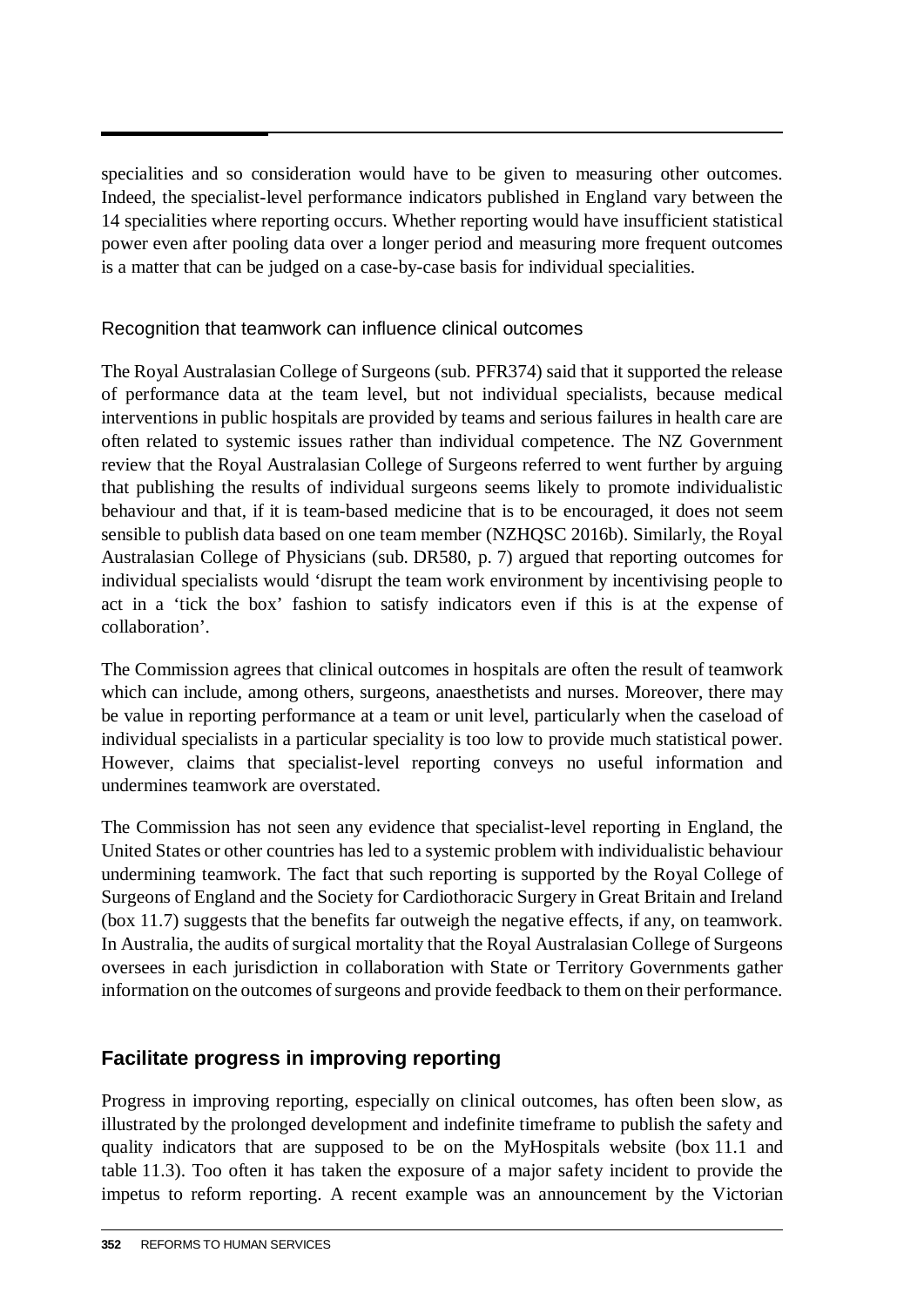Government (2016) that, following safety breaches at Djerriwarrh Health Services in Bacchus Marsh, it would implement a significant package of improvements to the collection, use and publication of data on health service delivery.

While slow progress in improving reporting can sometimes be explained by the complexities of measuring outcomes, another barrier has been a reluctance among governments, hospitals and health professionals to be exposed to greater public scrutiny. This is despite clear evidence showing that it is in patients' interests for performance data to be published because of its positive effect on provider self-improvement. Paternalism can also be a barrier to improved reporting, with patients seen as being incapable of interpreting information if they were allowed to see it (Mead 2017). A further barrier can be data perfectionism, where the default position is that any information which is less than perfect must be withheld from the public because they would be easily misled.

The Commission's above proposal to strengthen the cross-jurisdiction commitment to public reporting in the successor to the NHRA, including to release as much data as possible, should convey a clear expectation to all stakeholders that reporting must be improved. However, the Commission recognises that this will not guarantee progress, given past resistance to change. It is therefore also recommended that there be a review of progress in improving reporting three years after the successor to the NHRA comes into force.

In the case of specialists, it should, as noted above, be possible to address their concerns about how clinical outcomes are measured and reported. Nevertheless, overseas experience suggests that they may still be reluctant to be exposed to greater transparency. In England, resistance to releasing data on individual surgeons was eventually overcome by the combination of a 2001 public inquiry, which highlighted a lack of transparency regarding a notorious case of malpractice in cardiac surgery, and the subsequent introduction of freedom-of-information legislation enabling *The Guardian* to force the release of mortality data for individual heart surgeons in 2005 (Bridgewater et al. 2007; Guardian 2005; Kennedy et al. 2001; NZHQSC 2016a, 2016b; Street 2016; UK Department of Health 2002). Similarly, the longest-running US reporting program — the NYSCSRS — was forced to begin releasing data on individual surgeons in 1991 when it lost a freedom-of-information lawsuit initiated by the publication *Newsday* (Barua and Esmail 2011; Harlan 2001; NZHQSC 2016a, 2016b).

In Australia, public reporting on the performance of individual specialists would, as proposed above, have to be developed and implemented in collaboration with the relevant professions to ensure the data are useful and that privacy protections are respected. However, this should be accompanied by a clear expectation from governments that there would be widespread participation by specialists in information provision. In particular:

• the Australian Government should require specialists in private practice to participate in public information provision in order to be eligible to provide any service that attracts a Medicare benefit  $13$ 

 $\overline{a}$ 

<span id="page-58-0"></span><sup>&</sup>lt;sup>13</sup> It would be impractical to limit this eligibility test to only private outpatient services that lead to an elective hospital admission as a public patient. As the Australian Medical Association (sub. DR589) noted, that would be difficult for Medicare to administer, increase billing complexity for specialists, and create uncertainty for patients.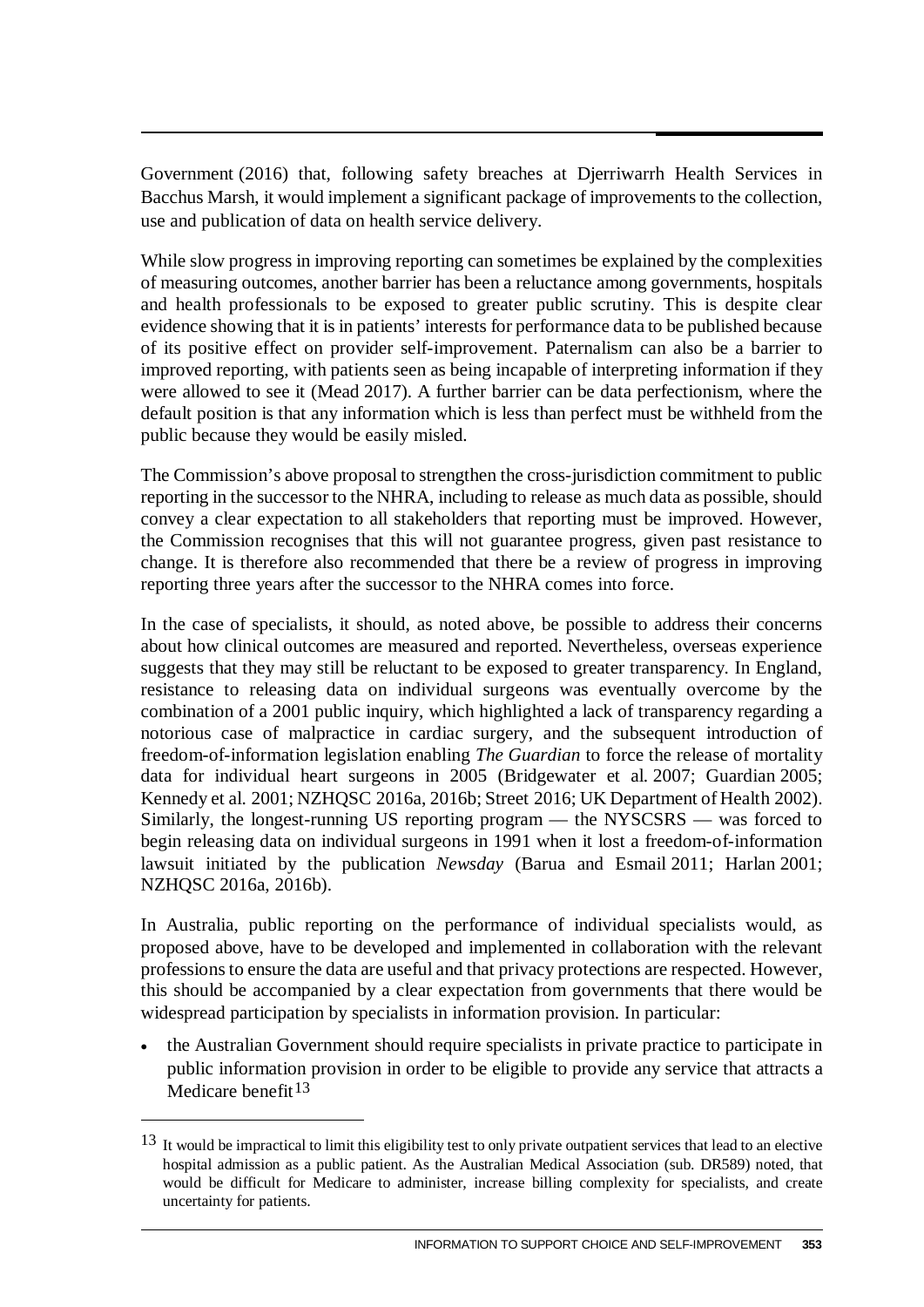• State and Territory Governments should require specialists treating public patients to participate in public information provision.

#### RECOMMENDATION 11.1

The Australian, State and Territory Governments should strengthen and expand their commitment to public reporting in the (soon to be negotiated) successor to the National Health Reform Agreement, with the aim of better supporting patients and their general practitioners to exercise patient choice, and encouraging performance improvement by service providers. This should include a commitment by all jurisdictions to:

- provide data and other assistance to the Australian Institute of Health and Welfare to enable it to strengthen the MyHospitals website as a vehicle for supporting patient choice and provider self-improvement, as detailed in recommendation 11.2
- adopt a general policy of publicly releasing any data that a jurisdiction holds on individual hospitals (including outpatient clinics), specialists and allied health professionals, unless it is clearly demonstrated that releasing the data would harm the interests of patients or breach requirements to protect privacy
- make the information that a jurisdiction publicly releases on hospitals, specialists and allied health professionals available in a format that other organisations can readily incorporate in advisory services they provide.

To facilitate reporting on individual specialists, there should also be a commitment by:

- the Australian Government to amend the *Health Insurance Act 1973* (Cwlth) so that specialists are required to participate in public information provision in order to be eligible to provide any service that attracts a Medicare benefit
- the State and Territory Governments to oblige all specialists serving public patients in their jurisdiction to participate in public information provision.